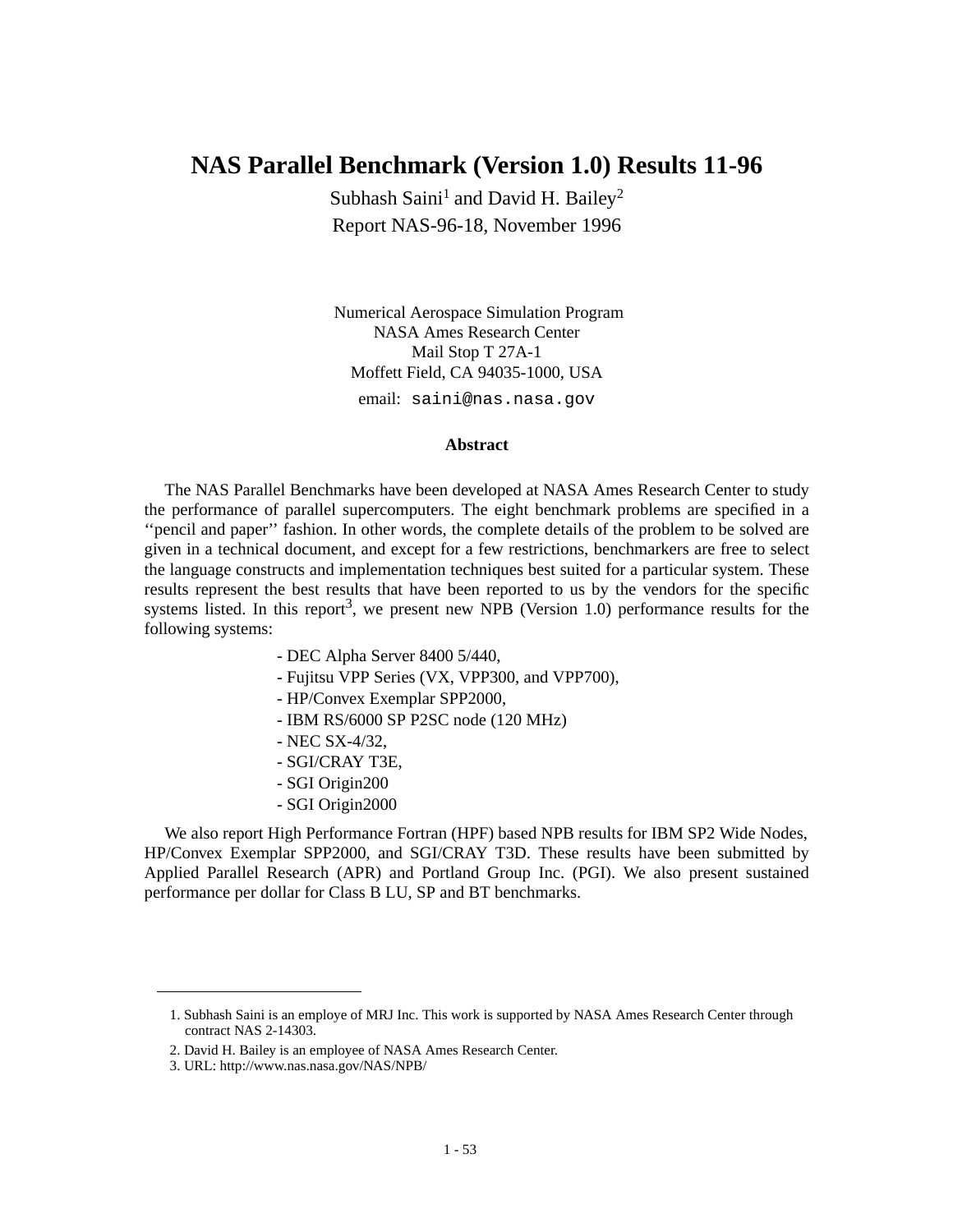### **1: Introduction**

The Numerical Aerodynamic Simulation (NAS) Program, located at NASA Ames Research Center, is a pathfinder in high-performance computing for NASA and is dedicated to advancing the science of computational aerodynamics. One key goal of the NAS organization is to demonstrate by the year 2000 an operational computing system capable of simulating an entire aerospace vehicle system in one to several hours. It is currently projected that the solution of this Grand Challenge problem will require a system that can perform scientific computations at a sustained rate of approximately 1000 times faster than 1990 generation supercomputers. Such a computer system will most likely employ hundreds or even thousands of powerful RISC processors operating in parallel.

In order to objectively measure the performance of various highly parallel computer systems and to compare them with conventional supercomputers, NAS has developed the NAS Parallel Benchmarks (NPB 1.0) [1, 2]. Note that the NPB 1.0 are distinct from the NAS High Speed Processor (HSP) benchmarks and procurements. The HSP benchmarks are used for evaluating production supercomputers for procurements in the NAS organization, whereas the NPB 1.0 are used for studying highly parallel processor (HPP) systems in general.

### **2: NAS Parallel Benchmarks**

The NPB 1.0 consist of a set of eight benchmark problems, each of which focuses on some important aspect of highly parallel supercomputing for aerophysics applications. Some extension of Fortran or C is required for implementations, and reasonable limits are placed on the use of assembly code and the like. Otherwise, programmers are free to utilize language constructs that maximize performance on the particular system being studied. The choice of data structures, processor allocation, and memory usage are generally left open to the discretion of the implementer.

The eight problems consist of five kernels and three simulated computational fluid dynamics (CFD) applications. The five kernels comprise relatively compact problems, each emphasizing a particular type of numerical computation. Compared with the simulated CFD applications, they can be implemented fairly readily and provide insight as to the general levels of performance that can be expected on these specific types of numerical computations.

The simulated CFD applications, on the other hand, usually require more effort to implement, but they are more representative of the types of actual data movement and computation required in state-of-the-art CFD application codes. For example, in an isolated kernel, a certain data structure may be very efficient on a certain system; and yet, this data structure may be inappropriate if incorporated into a larger application. By comparison, the simulated CFD applications require data structures and implementation techniques that are more typical of real CFD applications.

(Space does not permit a complete description of these benchmark problems. A more detailed description of these benchmarks, together with the rules and restrictions associated with them, is given in reference 2.)

There are now three standard sizes for the NAS Parallel Benchmarks: Class A, Class B and Class C size problems. The nominal benchmark sizes for Class A, Class B and Class C problems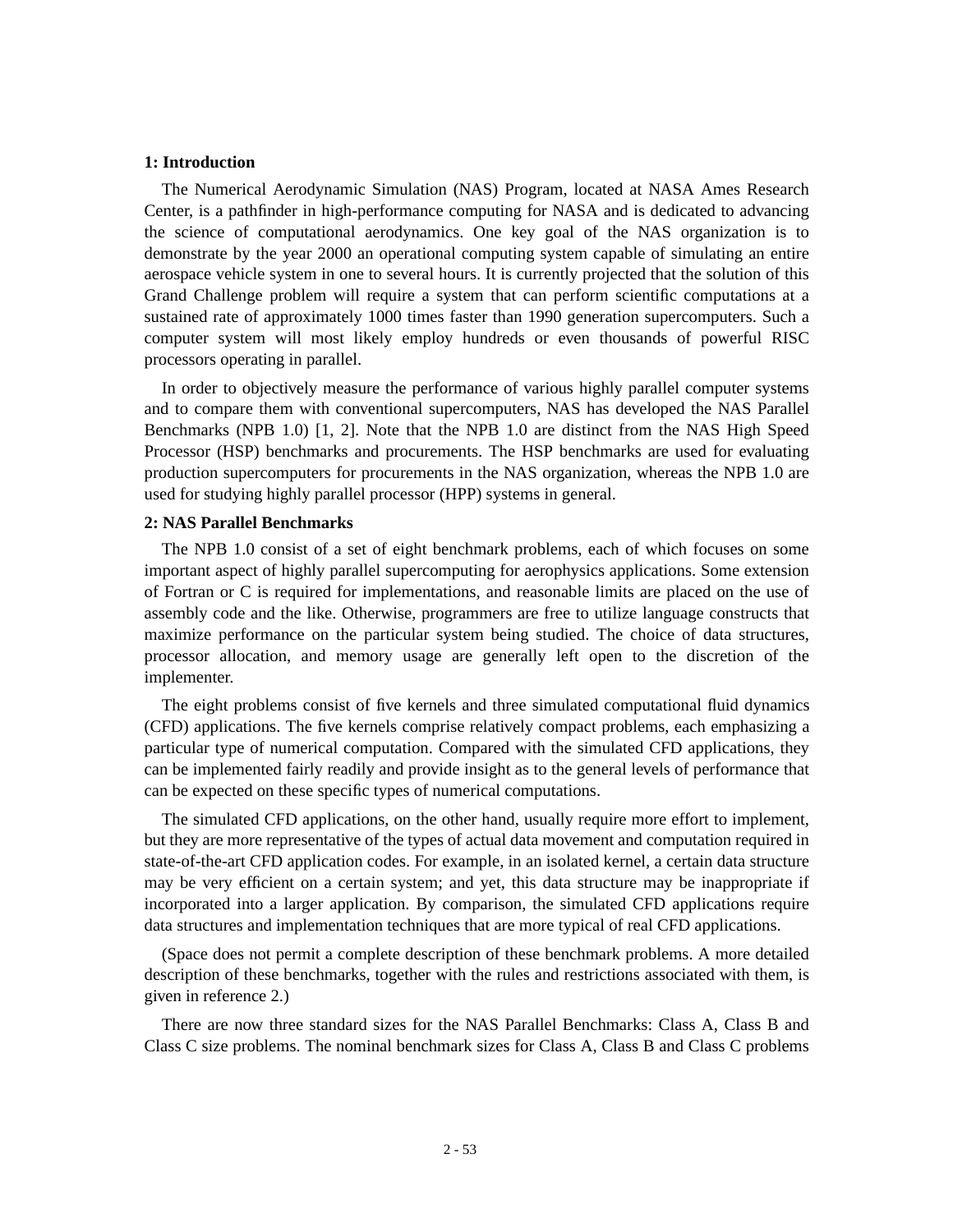are shown in Table 1. These tables also give the standard floating-point operation (flop) counts for Class A and Class B. We recommend that those wishing to compute performance rates in millions of floating point operations per second (Mflop/s) use these standard flop counts. Table 1 contains Mflop/s rates calculated in this manner for the current fastest implementation on one processor of CRAY Y-MP for Class A and on one processor of CRAY C90 for Class B. Note, however, that in this report, performance rates are *not* cited in Mflop/s; instead we present, the wall clock times (and, the equivalent performance ratios). We suggest that these, not Mflop/s, be examined when comparing different systems and implementations.

With the exception of the IS benchmark, these standard flop counts were determined by using the hardware performance monitor on the CRAY Y-MP or CRAY C90, and we believe that they are close to the minimal counts required for these problems. In the case of the IS benchmark, which does not involve floating-point operations, we selected a value approximately equal to the number of integer operations required, in order to permit the computation of performance rates analogous to Mflop/s rates. We reserve the right to change these standard flop counts in the future, if necessary.

The NAS organization reserves the right to verify any NPB results that are submitted to us. We may, for example, attempt to run the submitter's code on another system of the same configuration as that used by the submitter. In those instances where we are unable to reproduce the vendor's supplied results (allowing a 5% tolerance), our policy is to alert the submitter of the discrepancy and allow submitter to resolve the discrepancy in the next release of this report. If the discrepancy is not resolved to our satisfaction, then our own observed results and not the submitter's results will be reported.

#### **3: NAS Parallel Benchmark Results**

In the following section, each of the eight benchmarks will be briefly described, and then the best performance results we have received to date for each computer system will be given in Tables 2 through 10 and Tables 14-18. These tables include run times and performance ratios. The performance ratios compare individual timings with the current best time for that benchmark achieved on one processor of CRAY Y-MP for Class A and on one processor of CRAY C90 for Class B. The run times in each case are elapsed time measured in accordance with the specifications of NPB rules. This report includes a number of new results including previously unpublished - DEC Alpha Server 8400 5/440, Fujitsu VPP Series (VX, VPP300, VPP700), HP/Convex Exemplar SPP2000, IBM RS/6000 SP P2SC node (120 MHz), NEC SX-4/32, SGI/CRAY T3E, SGI Origin200 and SGI Origin2000

#### **3.1: Kernels**

The results for five kernels (EP, MG, CG, FT, and IS) are given below in the following section:

#### **3.1.1: The Embarrassingly Parallel (EP) Benchmark**

The first of the five kernel benchmarks is an *embarrassingly parallel* problem. In this benchmark, two-dimensional statistics are accumulated from a large number of Gaussian pseudorandom numbers, which are generated according to a particular scheme that is well-suited for parallel computation. This problem is typical of many *Monte Carlo* applications. Since it requires almost no communication, in some sense this benchmark provides an estimate of the upper achievable limits for floating-point performance on a particular system. Results for EP benchmark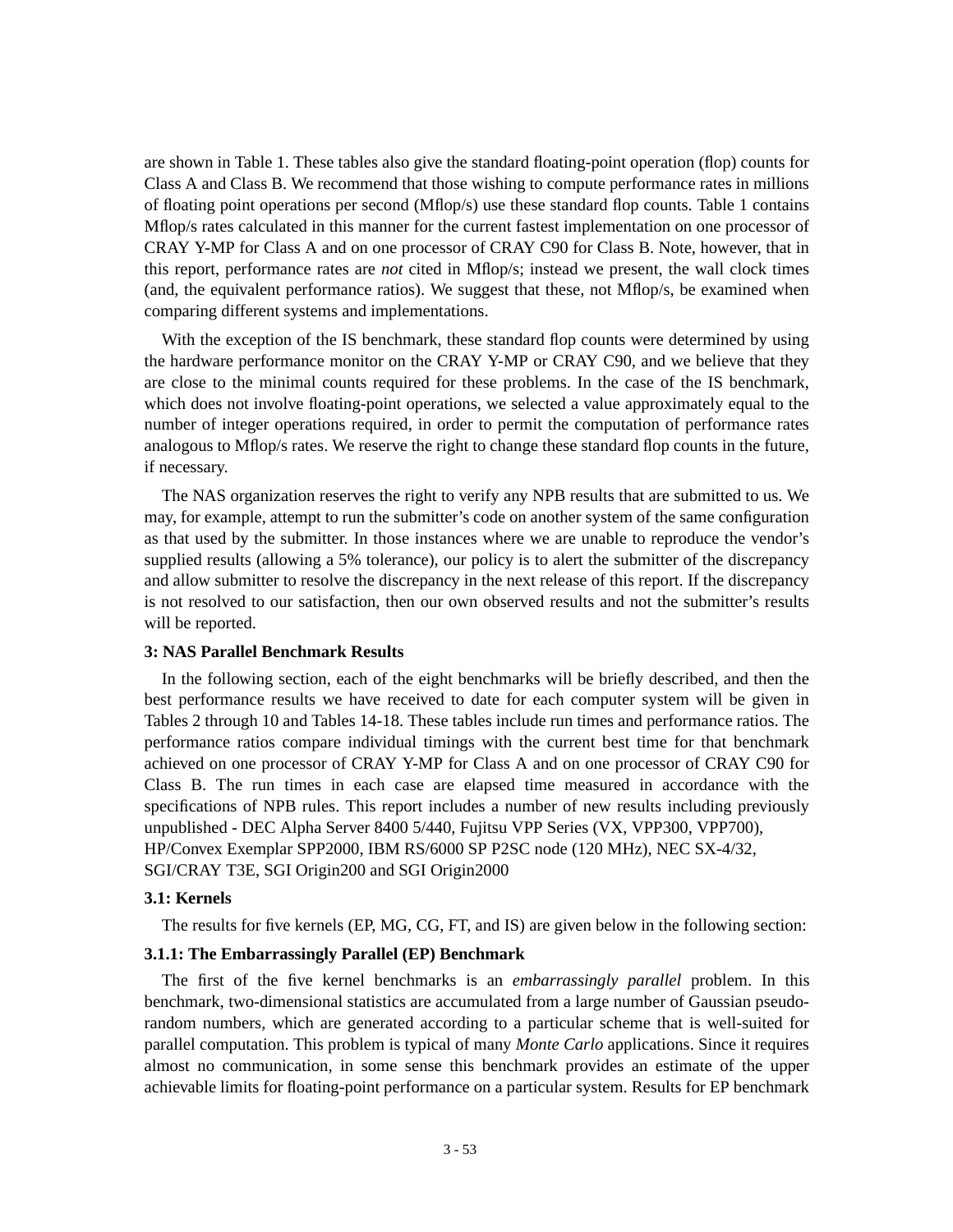are given in Table 2.

### **3.1.2: Multigrid (MG) Benchmark**

The second kernel benchmark is a simplified multigrid kernel, which solves a 3-D Poisson PDE. This problem is simplified in the sense that it has constant rather than variable coefficients as in a more realistic application. This code is a good test of both short and long distance highly structured communication. The Class B problem uses the same size grid as of Class A but a greater number of inner loop iterations. Results for this benchmark are shown in Table 3.

### **3.1.3: Conjugate Gradient (CG) Benchmark**

In this benchmark, a conjugate gradient method is used to compute an approximation to the smallest eigenvalue of a large, sparse, symmetric positive definite matrix. This kernel is typical of unstructured grid computations in that it tests irregular long-distance communication and employs sparse matrix-vector multiplication. Results are shown in Table 4.

### **3.1.4: 3-D FFT PDE (FT) Benchmark**

In this benchmark a 3-D partial differential equation is solved using FFTs. This kernel performs the essence of many *spectral methods*. It is a good test of long-distance communication performance. The rules of the NPB specify that assembly-coded, library routines may be used to perform matrix multiplication and one-dimensional, two-dimensional, or three-dimensional FFTs. Thus this benchmark is somewhat unique in that computational library routines may be legally employed. Results are shown in Table 5.

### **3.1.5: Integer Sort (IS) Benchmark**

 This benchmark tests a sorting operation that is important in *particle method* codes. This type of application is similar to particle-in-cell applications of physics, wherein particles are assigned to cells and may drift out. The sorting operation is used to reassign particles to the appropriate cells. This benchmark tests both integer computation speed and communication performance. This problem is unique in that floating point arithmetic is not involved. Significant data communication, however, is required. Results are shown in Table 6.

#### **3.2: Simulated CFD Application Benchmarks**

The three simulated CFD application benchmarks are intended to accurately represent the principal computational and data movement requirements of modern CFD applications.

#### **3.2.1: LU Simulated CFD Application (LU) Benchmark**

The first of these is the so-called the lower-upper diagonal (LU) benchmark. It does not perform a LU factorization but instead employs a symmetric successive over-relaxation (SSOR) numerical scheme to solve a regular-sparse, block *5x5* lower and upper triangular system. This problem represents the computations associated with a newer class of implicit CFD algorithms, typified at NASA Ames by the code *INS3D-LU*. This problem exhibits a somewhat limited amount of parallelism compared to the next two benchmarks. A complete solution of the LU benchmark requires 250 iterations. Results are given in Table 7.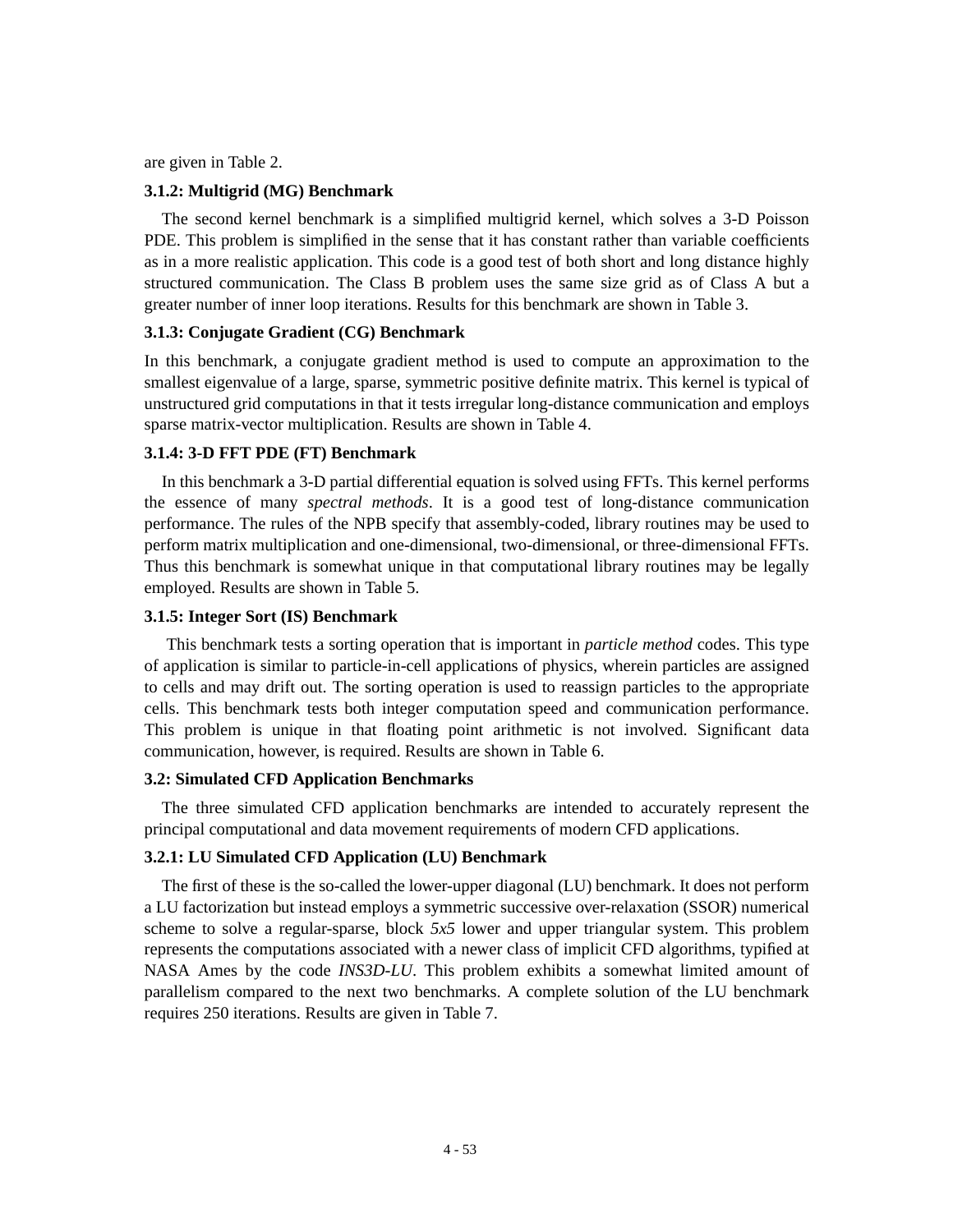#### **3.2.2: SP Simulated CFD Application (SP) Benchmark**

The second simulated CFD application is called the scalar pentadiagonal (SP) benchmark. In this benchmark, multiple independent systems of nondiagonally dominant, scalar pentadiagonal equations are solved. A complete solution of the SP benchmark requires 400 iteration. Results are given in Table 8.

#### **3.2.3: BT Simulated CFD Application (BT) Benchmark**

The third simulated CFD application is called the block tridiagonal (BT) benchmark. In this benchmark, multiple independent systems of non-diagonally dominant, block tridiagonal equations with a *5x5* block size are solved.

SP and BT are representative of computations associated with the implicit operators of CFD codes such as *ARC3D* at NASA Ames. SP and BT are similar in many respects, but there is a fundamental difference with respect to the communication to computation ratio. Timings are cited as complete run times, in seconds, as with the other benchmarks. For the BT benchmark, 200 iterations are required. Results of BT benchmark are given in Table 9.

### **3.3 NPB 1.0 Class C Results**

In Table 10 are given the Class C NPB 1.0 results for EP, MG, CG, FT, LU, SP and BT benchmarks on CRAY T3E.

### **4: Sustained Performance Per Dollar**

One aspect of the relative performance of these systems has not been addressed so far, namely the differences in price between these systems. One should not be too surprised that the CRAY C90 system, for example, exhibits superior performance rates on these benchmarks, since its current list price is much greater than that of the other systems tested.

One way to compensate for these price differences is to compute sustained performance per million dollars, *i.e.* the performance ratio figures shown in Tables 2 through 9 divided by the list price in millions. Some figures of this type are shown in Tables 11-13 for Class B LU, SP, and BT benchmarks, respectively. The table includes the list price of the minimal system (in terms of memory per node and number of processors) required to run the full Class B size NPB as implemented by the vendor. These prices were provided by the vendors and include any associated software costs, i.e. operating system, compilers, scientific libraries as required, *etc.* but do not include maintenance. Note that some vendors' standard configurations may include substantially more hardware than required for the benchmark.

#### **5 High Performance Fortran Based NPB**

High Performance Fortran (HPF), the high-level language for parallel Fortran programming, is based on Fortran 90. HPF was defined by an informal standards committee known as the High Performance Fortran Forum (HPFF) in 1993, and modeled on TMC's CM Fortran language. Several HPF features have since been incorporated into the draft ANSI/ISO Fortran 95, the next formal revision of the Fortran standard.

HPF allows users to write a single parallel program that can execute on a serial machine, a shared-memory parallel machine, or a distributed-memory parallel machine. HPF eliminates the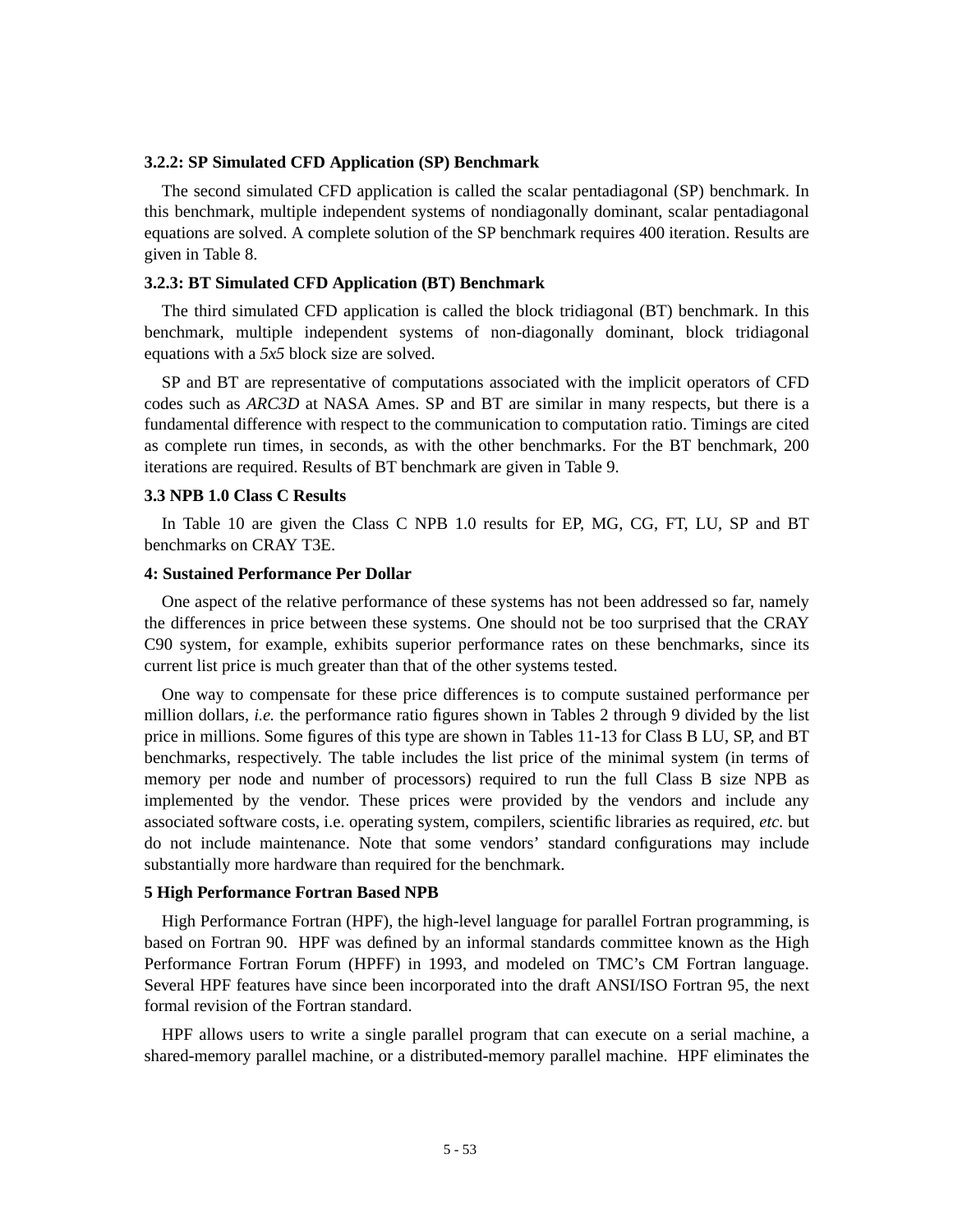complex, error-prone task of explicitly specifying how, where, and when to pass messages between processors on distributed-memory machines, or when to synchronize processors on shared-memory machines. HPF is designed in a way that allows the programmer to code an application at a high level, and then selectively optimize portions of the code by dropping into message-passing or calling tuned library routines as "extrinsics".

Compilers supporting High Performance Fortran features first appeared in late 1994 and early 1995 from Applied Parallel Research (APR) Digital Equipment Corporation, and The Portland Group (PGI). IBM introduced an HPF compiler for the IBM RS/6000 SP in April of 1996. Over the past year, these implementations have shown steady improvement in terms of both features and performance. NAS is working toward a standard set of HPF NPBs which can be used as a measure of both HPF compilers and hardware systems. In advance of that release we have chosen to publish here results achieved using versions of the HPF NPBs developed outside of NAS and submitted by APR and PGI. These results can be compared to the MPI results in NPB 2.2 [4] and the other NPB 1.0 results supplied here to provide perspective on performance currently obtainable using HPF versus MPI or versus hand-tuned implementations such as those supplied by the hardware vendors.

For more details on HPF, see reference 3 and references therein. HPF NPB results appear in Tables 14-18.

### **References**

- [1] D. H. Bailey, E. Barszcz, J. T. Barton, D. S. Browning, R. L. Carter, L. Dagum, R. A. Fatoohi, P. O. Frederickson, T. A. Lasinski, R. S. Schreiber, H. D. Simon, V. Venkatakrishnan, and S. K. Weeratunga, ''The NAS Parallel Benchmarks,'' *International Journal of Supercomputer Applications*, Vol 5, No.3 (Fall1991), pp. 63-73.
- [2] D. H. Bailey, J. Barton, T. Lasinski, and H. D. Simon, eds., "The NAS Parallel Benchmarks,'' *NASA Technical Memorandum 103863*, NASA Ames Research Center, Moffett Field, CA 94035-1000, July 1993.
- [3] S. Saini, "NAS Experiences of Porting CM Fortran Codes to HPF on IBM SP2 and SGI Power Challenge", pp. 873-880, in *The Proceedings of IEEE 10th International Parallel Processing Symposium (IPPS)*, Honolulu, Hawaii, April 15-19, 1996.
- [4] David Bailey, Tim Harris, William Saphir, Rob van der Wijngaart, Alex Woo, and Maurice Yarrow, "The NAS Parallel Benchmarks 2.0", Report NAS-95-020, December, 1995.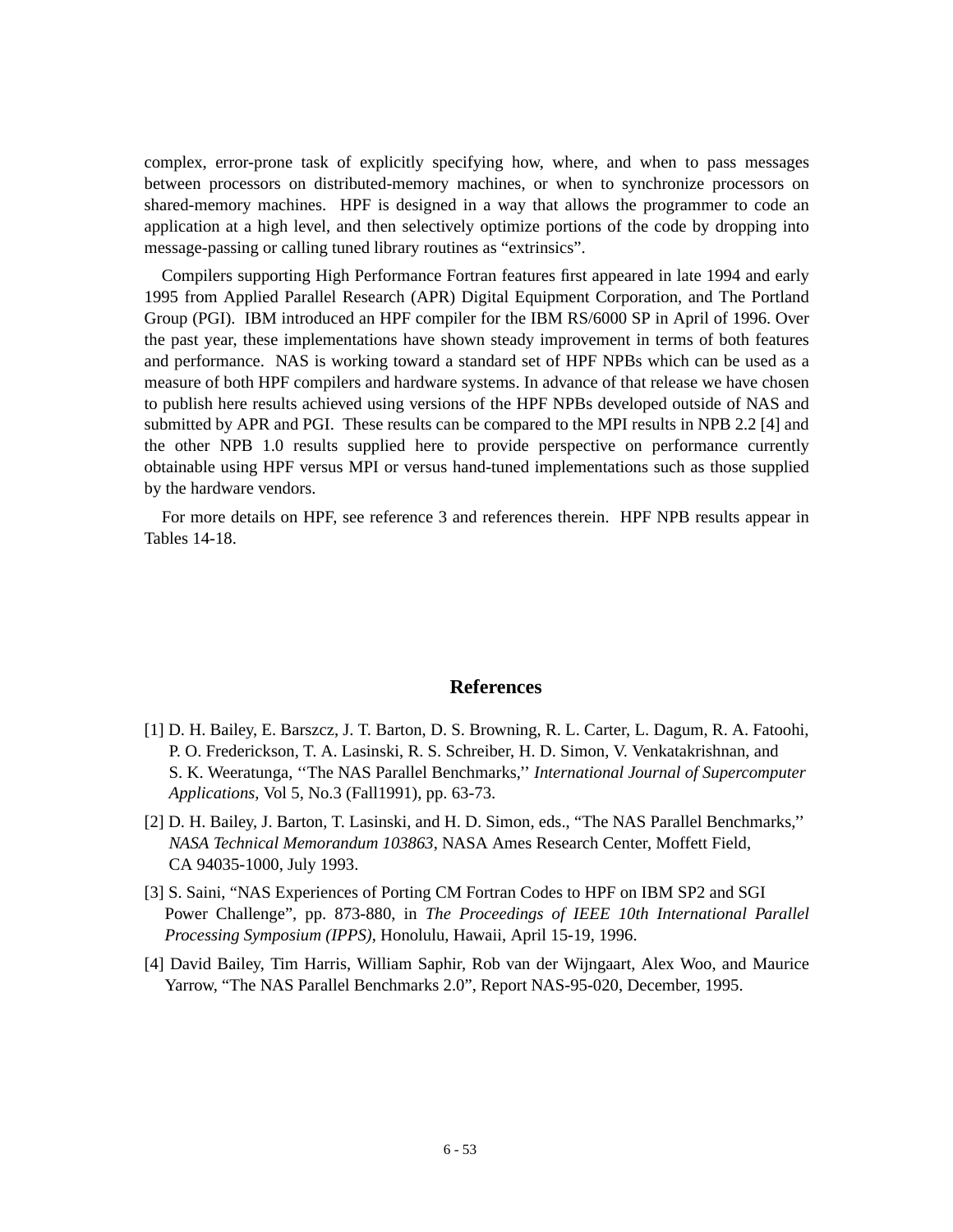|                                  |           | <b>Class A</b>                |                                         | <b>Class B</b>                     |                               |                                        | Class C                         |                               |
|----------------------------------|-----------|-------------------------------|-----------------------------------------|------------------------------------|-------------------------------|----------------------------------------|---------------------------------|-------------------------------|
| <b>Benchmark Name</b>            | Abb.      | <b>Nominal</b><br><b>Size</b> | <b>Operation</b><br>Count<br>$(x 10^9)$ | Mflop/s<br><b>CRAY</b><br>$Y-MP/1$ | <b>Nominal</b><br><b>Size</b> | <b>Operation</b><br>Count<br>$(x10^9)$ | Mflop/s<br><b>CRAY</b><br>C90/1 | <b>Nominal</b><br><b>Size</b> |
| Embarrassingly<br>Parallel       | EP        | $2^{28}$                      | 26.68                                   | 211                                | $2^{30}$                      | 100.9                                  | 689                             | $2^{32}$                      |
| Multigrid                        | MG        | $256^3$                       | 3.905                                   | 176                                | $256^3$                       | 18.81                                  | 557                             | $512^3$                       |
| Conjugate Gradient               | CG        | $14x10^3$                     | 1.508                                   | 127                                | $75x10^3$                     | 54.89                                  | 447                             | $1.5 \times 10^5$             |
| 3-D FFT PDE                      | FT        | $256^2 \times 128$            | 5.631                                   | 196                                | $512x256^2$                   | 71.37                                  | 645                             | $512^3$                       |
| <b>Integer Sort</b>              | <b>IS</b> | $2^{23}x2^{19}$               | 0.7812                                  | 68                                 | $2^{25}x^{21}$                | 3.150                                  | 244                             | $2^{27}$                      |
| LU Simulated CFD<br>Appl.        | LU        | $64^{3}$                      | 64.57                                   | 194                                | $102^3$                       | 319.6                                  | 711                             | $162^3$                       |
| <b>SP Simulated CFD</b><br>Appl. | <b>SP</b> | $64^{3}$                      | 102.0                                   | 216                                | $102^3$                       | 447.1                                  | 648                             | $162^3$                       |
| <b>BT</b> Simulated CFD<br>Appl. | <b>BT</b> | $64^{3}$                      | 181.3                                   | 229                                | $102^3$                       | 721.5                                  | 705                             | $162^3$                       |

Table 1: NAS Parallel Benchmarks Problem Size.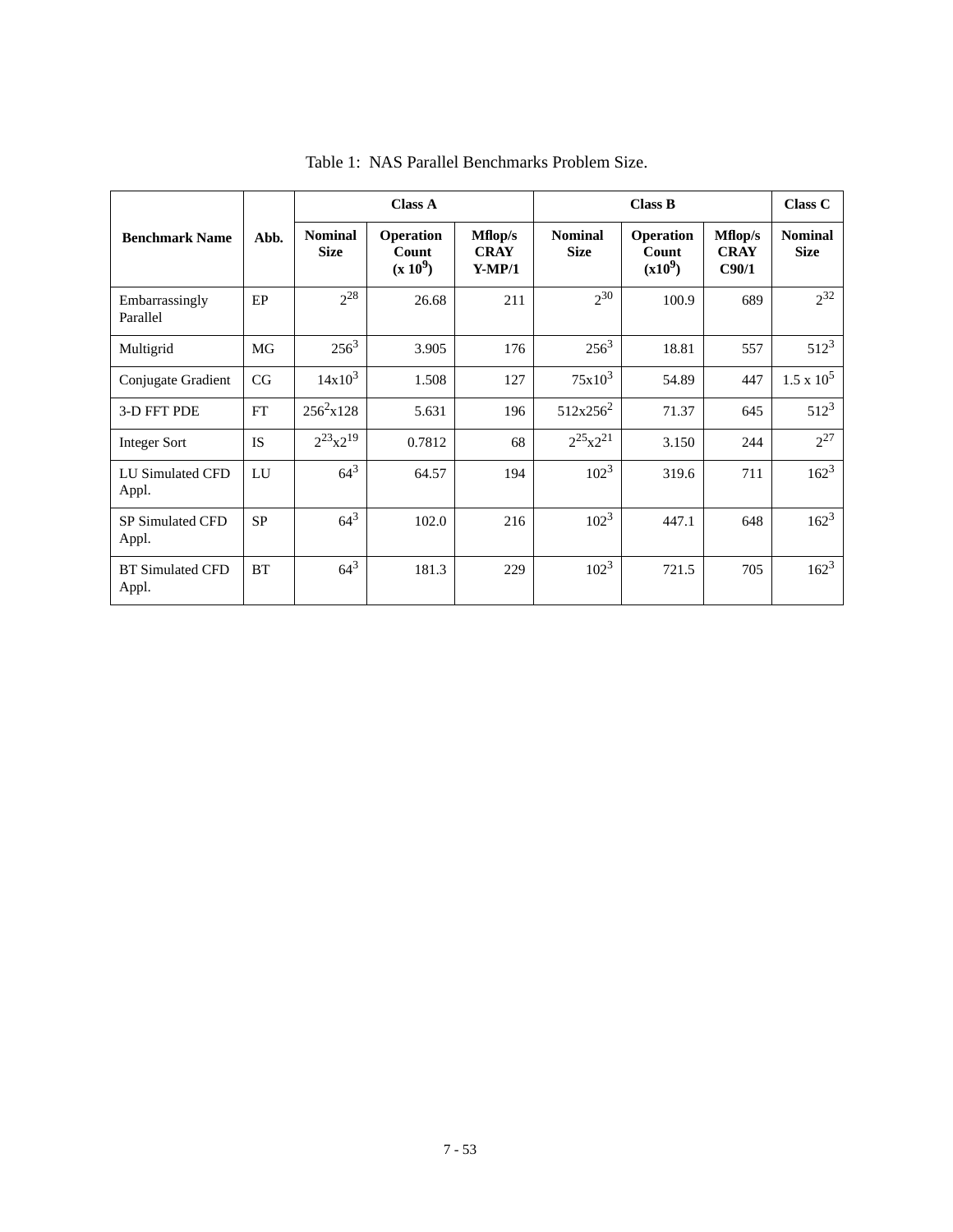|                               |                                |                                                                                   |                                                             | <b>Class A</b>                                                      | <b>Class B</b>                                              |                                                                  |
|-------------------------------|--------------------------------|-----------------------------------------------------------------------------------|-------------------------------------------------------------|---------------------------------------------------------------------|-------------------------------------------------------------|------------------------------------------------------------------|
| Computer<br><b>System</b>     | <b>Date</b><br><b>Received</b> | <b>Number</b><br>Processor                                                        | Time in<br>seconds                                          | <b>Ratio</b> to<br><b>CRAY</b><br>$Y-MP/1$                          | Time in<br>seconds                                          | Ratio to<br><b>CRAY</b><br>C90/1                                 |
| <b>BBN TC2000</b>             | Dec 91                         | 64                                                                                | 284.0                                                       | 0.44                                                                | NA                                                          | NA                                                               |
| Convex Exemplar<br>SPP1000    | Mar 95                         | $\mathbf{1}$<br>$\,8\,$<br>16<br>32<br>64                                         | 376.8<br>48.1<br>24.3<br>11.8<br>6.1                        | 0.33<br>2.62<br>5.19<br>10.69<br>20.68                              | NA<br>191.0<br>96.0<br>48.0<br>24.5                         | NA<br>0.77<br>1.53<br>3.05<br>5.98                               |
| HP/Convex Exemplar<br>SPP2000 | Nov 96                         | $\mathbf{1}$<br>$\overline{4}$<br>$\,8$<br>16                                     | 160.9<br>41.2<br>20.7<br>10.5                               | 0.78<br>3.06<br>6.10<br>12.02                                       | NA<br>NA<br>NA<br>NA                                        | NA<br>NA<br>NA<br>NA                                             |
| CRAY C90                      | Feb 95                         | $\mathbf{1}$<br>$\mathfrak{2}$<br>$\overline{4}$<br>8<br>16                       | 36.62<br>18.42<br>9.15<br>4.61<br>2.36                      | 3.45<br>6.85<br>13.79<br>27.37<br>53.46                             | 146.41<br>73.66<br>36.78<br>18.37<br>9.35                   | 1.0<br>1.99<br>3.98<br>7.97<br>15.66                             |
| <b>CRAY J916</b>              | Feb 95                         | $\mathbf{1}$<br>$\mathfrak{2}$<br>$\overline{4}$<br>$\,8\,$<br>16                 | 169.44<br>86.70<br>43.09<br>21.54<br>10.78                  | 0.74<br>1.46<br>2.93<br>5.86<br>11.70                               | 675.71<br>340.13<br>170.15<br>85.49<br>43.16                | 0.22<br>0.43<br>0.86<br>1.71<br>3.39                             |
| <b>CRAY T3D</b>               | Feb 95                         | 16<br>32<br>64<br>128<br>256<br>512<br>1024                                       | 22.74<br>11.37<br>5.68<br>2.87<br>1.44<br>0.72<br>0.55      | 5.55<br>11.10<br>22.21<br>43.96<br>87.62<br>175.24<br>229.40        | 91.83<br>45.92<br>22.95<br>11.47<br>5.74<br>2.87<br>2.19    | 1.59<br>3.19<br>6.38<br>12.76<br>25.51<br>51.01<br>66.85         |
| <b>CRAY T3E</b>               | <b>Nov 96</b>                  | $\sqrt{2}$<br>$\overline{\mathcal{A}}$<br>$\,8\,$<br>16<br>32<br>64<br>128<br>256 | 56.2<br>28.1<br>14.1<br>$7.0\,$<br>3.5<br>1.8<br>0.9<br>0.4 | 2.25<br>4.49<br>8.95<br>18.02<br>36.05<br>70.09<br>140.19<br>315.43 | 224.5<br>112.2<br>56.1<br>28.1<br>14.0<br>7.0<br>3.5<br>1.8 | 0.65<br>1.31<br>2.61<br>5.21<br>10.46<br>20.92<br>41.83<br>81.34 |

|  | Table 2: Results of the Embarrassingly Parallel (EP) benchmark. |  |
|--|-----------------------------------------------------------------|--|
|--|-----------------------------------------------------------------|--|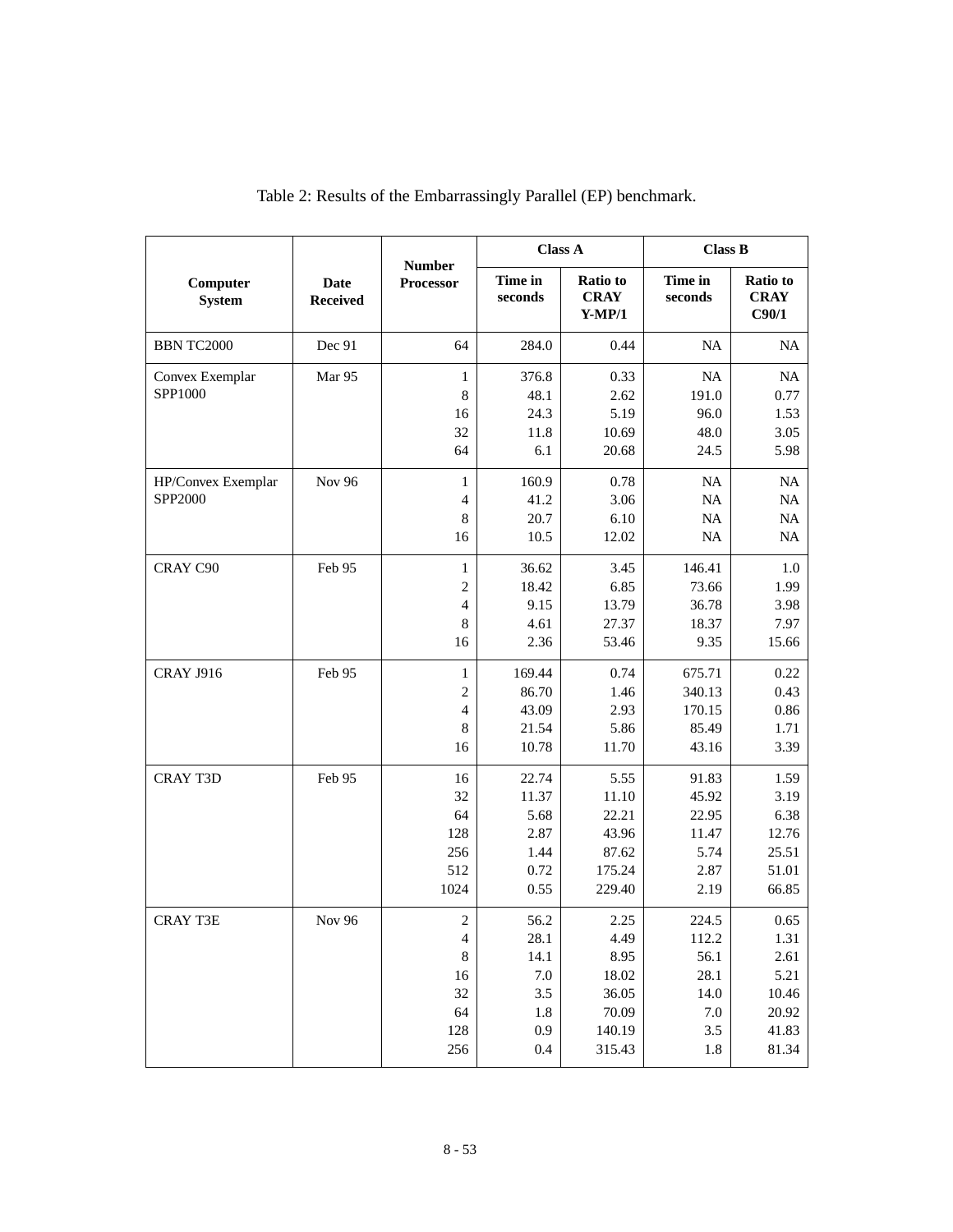| CRAY T916           | July 95       | $\mathbf 1$              | 18.56   | 6.80   | 76.13    | 1.92  |
|---------------------|---------------|--------------------------|---------|--------|----------|-------|
|                     |               | $\overline{c}$           | 9.54    | 13.23  | 38.11    | 3.84  |
|                     |               | $\overline{4}$           | 4.77    | 26.45  | 19.12    | 7.66  |
|                     |               | 8                        | 2.42    | 52.14  | 9.65     | 15.17 |
| <b>CRAY Y-MP</b>    | Aug 92        | $\mathbf{1}$             | 126.17  | 1.0    | NA       | NA    |
|                     |               | $\,8$                    | 15.87   | 7.95   | $\rm NA$ | NA    |
| DEC Alpha Server    | Oct 95        | $\mathbf 1$              | 155.6   | 0.81   | 622.22   | 0.24  |
| 8400 5/300          |               | $\overline{4}$           | 77.97   | 1.61   | 311.9    | 0.47  |
| (300 MHz)           |               | 8                        | 39.1    | 3.23   | 156.69   | 0.93  |
|                     |               | 16                       | 19.71   | 6.40   | 78.43    | 1.87  |
| DEC Alpha Server    | <b>Nov 96</b> | $\mathbf 1$              | 94.6328 | 1.33   | 378.3750 | 0.39  |
| 8400 5/440          |               | $\overline{c}$           | 47.3750 | 2.66   | 189.2344 | 0.77  |
| (437 MHz)           |               | $\overline{4}$           | 23.8125 | 5.30   | 94.8594  | 1.54  |
|                     |               | 8                        | 12.1016 | 10.43  | 47.6172  | 3.07  |
|                     |               | 12                       | 8.4609  | 14.91  | 33.1172  | 4.42  |
| Fujitsu VPP500      | Aug 94        | $\mathbf{1}$             | 44.25   | 2.85   | 176.64   | 0.83  |
|                     |               | $\mathfrak{2}$           | 22.3411 | 5.65   | 88.7866  | 1.65  |
|                     |               | $\overline{\mathcal{L}}$ | 11.24   | 11.23  | 44.52    | 3.29  |
|                     |               | $\,8$                    | 5.67    | 22.26  | 22.36    | 6.5   |
|                     |               | 16                       | 2.87    | 43.96  | 11.26    | 13.00 |
|                     |               | 32                       | 1.46    | 86.42  | 5.68     | 25.78 |
|                     |               | 64                       | 0.75    | 168.23 | 2.88     | 50.84 |
| Fujitsu VX          | Nov 96        | $\mathbf{1}$             | 30.3312 | 4.16   | 120.9485 | 1.21  |
|                     |               | $\mathfrak{2}$           | 15.3105 | 8.24   | 57.6907  | 2.54  |
|                     |               | $\overline{4}$           | 7.3720  | 17.11  | 30.4367  | 4.81  |
| Fujitsu VPP300      | <b>Nov 96</b> | $\mathbf{1}$             | 30.3312 | 4.16   | 120.9485 | 1.21  |
|                     |               | $\overline{c}$           | 15.3105 | 8.24   | 57.6907  | 2.54  |
|                     |               | $\overline{4}$           | 7.3720  | 17.11  | 30.4367  | 4.81  |
|                     |               | $\,8$                    | 3.9217  | 32.17  | 14.6048  | 10.02 |
|                     |               | 16                       | 1.9962  | 63.20  | 7.7563   | 18.88 |
| Fujitsu VPP700      | Nov 96        | $\mathbf{1}$             | 30.3312 | 4.16   | 120.9485 | 1.21  |
|                     |               | $\overline{c}$           | 15.3105 | 8.24   | 57.6907  | 2.54  |
|                     |               | 4                        | 7.3720  | 17.11  | 30.4367  | 4.81  |
|                     |               | 6                        | 3.9217  | 32.17  | 14.6048  | 10.02 |
|                     |               | 16                       | 1.9962  | 63.20  | 7.7563   | 18.88 |
|                     |               | 32                       | 1.0265  | 122.91 | 3.7444   | 39.10 |
| IBM RS/6000 SP      | Mar 95        | 8                        | 19.91   | 6.34   | 79.75    | 1.84  |
| Wide-node1 (67 MHz) |               | 16                       | 9.95    | 12.69  | 39.89    | 3.67  |
|                     |               | 32                       | 4.98    | 25.34  | 19.9     | 7.36  |
|                     |               | 64                       | 2.49    | 50.67  | 9.95     | 14.71 |
|                     |               | 128                      | 1.25    | 100.94 | 4.99     | 29.34 |
|                     |               |                          |         |        |          |       |

Table 2: Results of the Embarrassingly Parallel (EP) benchmark.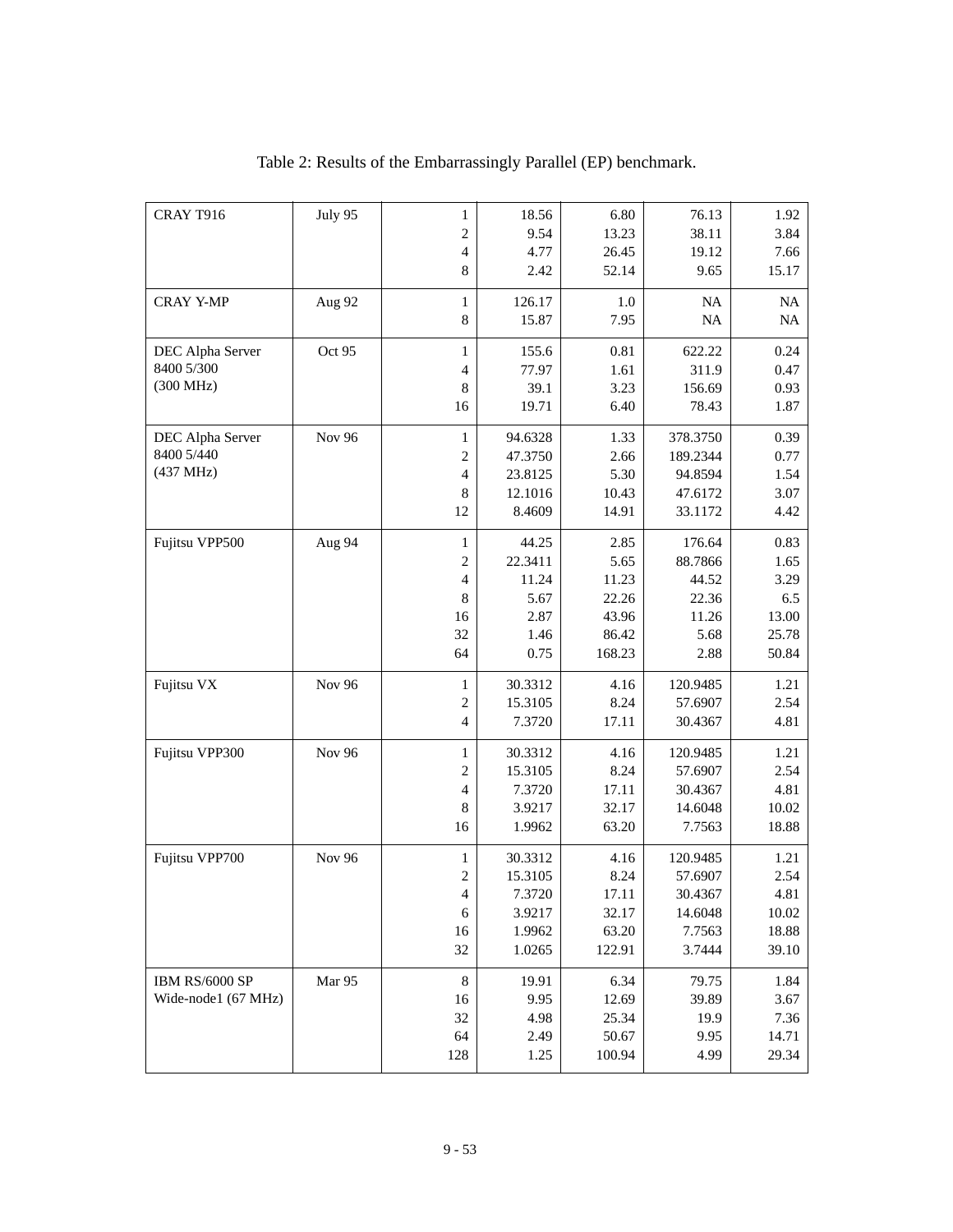| IBM RS/6000 SP<br>P2SC node (120 MHz) | Nov 96 | $\,8\,$<br>16 | NA<br>NA  | NA<br>NA | 39.84<br>20.04 | 3.68<br>7.31 |
|---------------------------------------|--------|---------------|-----------|----------|----------------|--------------|
|                                       |        | 32            | NA        | NA       | 10.02          | 14.61        |
|                                       |        | 64            | <b>NA</b> | NA       | 5.02           | 29.17        |
| IBM RS/6000 SP                        | Mar 95 | $\,8\,$       | 20.82     | 6.06     | 82.94          | 1.77         |
| Thin-node2 (67 MHz)                   |        | 16            | 10.42     | 12.11    | 41.47          | 3.53         |
|                                       |        | 32            | 5.23      | 24.12    | 20.75          | 7.06         |
|                                       |        | 64            | 2.62      | 48.16    | 10.37          | 14.12        |
|                                       |        | 128           | 1.31      | 96.31    | 5.19           | 28.21        |
| Intel iPSC/860                        | May 92 | 32            | 102.7     | 1.23     | <b>NA</b>      | <b>NA</b>    |
|                                       |        | 64            | 51.4      | 2.46     | NA             | NA           |
|                                       |        | 128           | 25.7      | 4.91     | NA             | <b>NA</b>    |
| <b>Intel Paragon</b>                  | Jan 95 | 64            | 15.29     | 8.25     | 61.04          | 2.40         |
| <b>OSF R 1.2</b>                      |        | 128           | 7.67      | 16.45    | 30.57          | 4.79         |
|                                       |        | 256           | 3.87      | 32.60    | 15.37          | 9.53         |
|                                       |        | 512           | 2.23      | 56.58    | 8.93           | 16.40        |
|                                       |        | 1024          | 1.15      | 109.71   | 4.45           | 32.90        |
| <b>Intel Paragon</b>                  | Jan 95 | 64            | 7.80      | 16.18    | 31.15          | 4.70         |
| (SunMos turbo)                        |        | 128           | 3.93      | 32.10    | 15.60          | 9.39         |
|                                       |        | 256           | 2.00      | 63.09    | 7.82           | 18.62        |
|                                       |        | 512           | 1.12      | 112.65   | 3.98           | 36.79        |
|                                       |        | 1024          | .59       | 213.85   | 2.05           | 71.42        |
| Intel Paragon MP                      | Jan 95 | 64            | 8.02      | 15.73    | 31.42          | 4.66         |
| OSFR1.3                               |        | 128           | 4.17      | 30.26    | 15.88          | 9.22         |
|                                       |        | 256           | 2.26      | 55.83    | 8.11           | 18.05        |
|                                       |        | 512           | 1.28      | 95.57    | 4.23           | 34.61        |
| <b>Intel Paragon MP</b>               | Nov 95 | 64            | 5.75      | 21.94    | 22.70          | 6.45         |
| (SunMos turbo)                        |        | 128           | 2.94      | 42.92    | 11.40          | 12.84        |
|                                       |        | 256           | 1.54      | 81.93    | 5.78           | 25.34        |
|                                       |        | 512           | 0.87      | 145.02   | 2.98           | 49.13        |
| Kendall Square KSR1                   | Oct 93 | 16            | 101.9     | 1.23     | NA             | NA           |
|                                       |        | 32            | 51.4      | 2.45     | NA             | $\rm NA$     |
|                                       |        | 64            | 26.0      | 4.85     | $\rm NA$       | $\rm NA$     |
|                                       |        | 128           | 12.8      | 9.86     | <b>NA</b>      | NA           |
| Kendall Square KSR2                   | Feb 94 | 32            | 24.8      | 5.09     | $\rm NA$       | NA           |
|                                       | May 94 | 64            | 13.0      | 9.71     | 46.6           | 3.14         |
| Kyoto/Matsushita<br><b>ADENART</b>    | Feb 94 | 256           | 32.9      | 3.83     | $\rm NA$       | NA           |

### Table 2: Results of the Embarrassingly Parallel (EP) benchmark.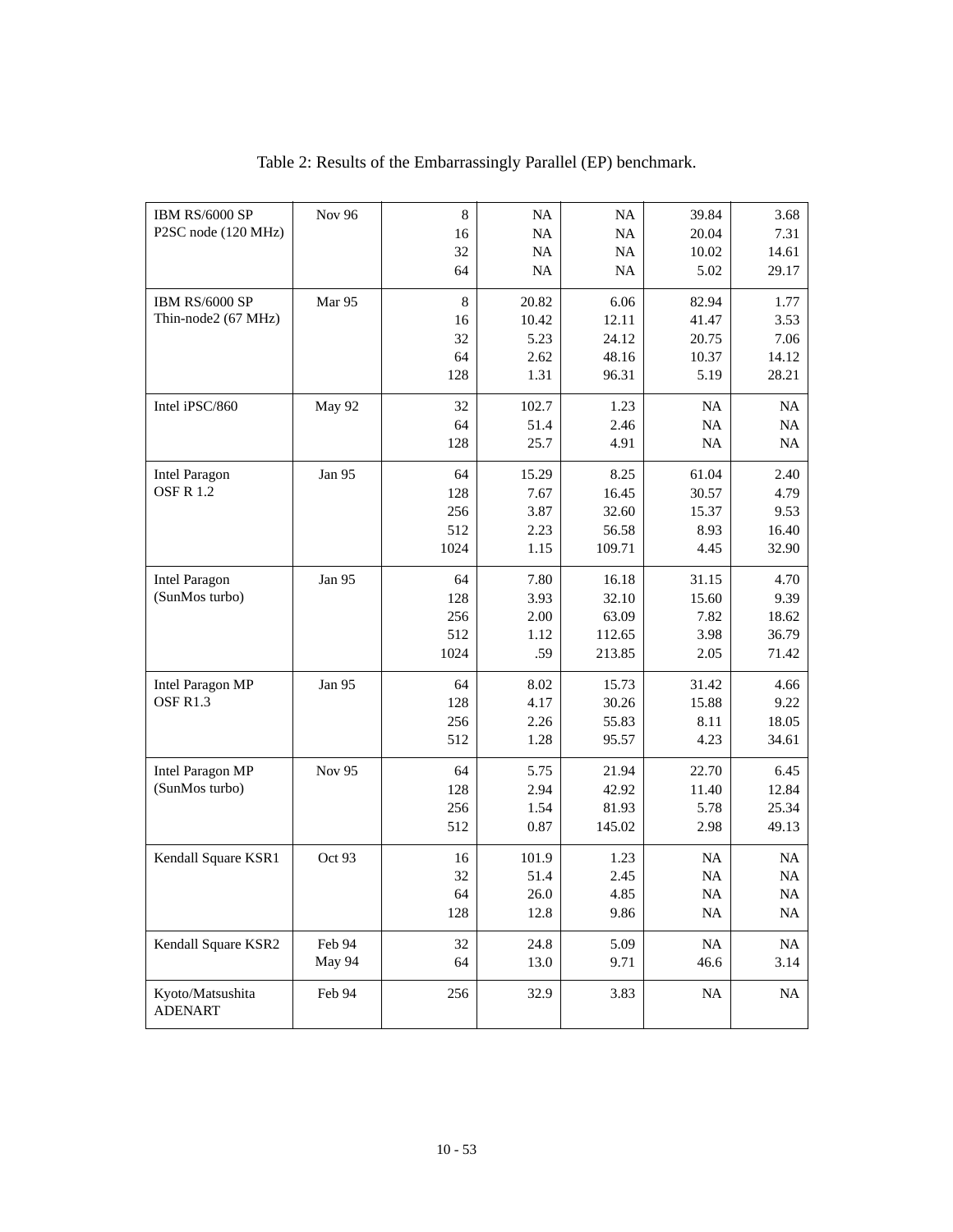| MasPar MP-1             | Aug 92        | $4\mathrm{K}$  | 248.0  | 0.51     | NA     | NA    |
|-------------------------|---------------|----------------|--------|----------|--------|-------|
|                         |               | 16K            | 69.3   | 1.82     | NA     | NA    |
| MasPar MP-2             | <b>Nov 92</b> | 16K            | 22.4   | 5.63     | NA     | NA    |
| Meiko CS-1              | Aug 92        | 16             | 116.8  | 1.08     | NA     | NA    |
| Meiko CS-2              | Oct 94        | 16             | 39.39  | 3.20     | 152.81 | 0.96  |
|                         |               | 32             | 20.45  | 6.16     | 77.20  | 1.90  |
|                         |               | 64             | 11.00  | 11.46    | 39.48  | 3.71  |
|                         |               | 96             | 7.84   | 16.07    | 26.84  | 5.45  |
|                         |               | 128            | 6.29   | 20.06    | 21.16  | 6.92  |
| $nCUBE-2S$              | Mar 94        | 64             | 83.8   | 1.51     | 336.3  | 0.44  |
|                         |               | 128            | 41.93  | 3.01     | 168.2  | 0.87  |
|                         |               | 256            | 20.97  | 6.02     | 84.1   | 1.74  |
|                         |               | 512            | 10.50  | 12.02    | 42.1   | 3.48  |
|                         |               | 1024           | 5.25   | 24.03    | 21.0   | 6.97  |
| NEC SX-3                | Oct 94        | $\mathbf{1}$   | 21.27  | 5.93     | NA     | NA    |
| <b>NEC SX-4/32</b>      | <b>Nov 96</b> | $\mathbf{1}$   | NA     | NA       | 89.56  | 1.63  |
|                         |               | $\overline{c}$ | NA     | NA       | 44.79  | 3.27  |
|                         |               | $\overline{4}$ | NA     | NA       | 22.417 | 6.53  |
|                         |               | 8              | NA     | NA       | 11.224 | 13.04 |
|                         |               | 16             | NA     | NA       | 5.658  | 25.87 |
|                         |               | 32             | NA     | $\rm NA$ | 2.944  | 49.73 |
| <b>Silicon Graphics</b> | Oct 94        | $\mathbf{1}$   | 242.95 | 0.52     | 973.62 | 0.15  |
| Power Challenge XL      |               | $\overline{4}$ | 61.44  | 2.05     | 245.74 | 0.60  |
| (75 MHz)                |               | 8              | 30.77  | 4.10     | 122.98 | 1.19  |
|                         |               | 16             | 15.48  | 8.15     | 61.79  | 2.37  |
| SGI                     | May 95        | $\mathbf{1}$   | 169.10 | 0.75     | 676.78 | 0.22  |
| Power Challenge XL      |               | $\overline{c}$ | 87.46  | 1.44     | 352.31 | 0.42  |
| (90 MHz)                |               | $\overline{4}$ | 43.87  | 2.88     | 176.52 | 0.83  |
|                         |               | 8              | 21.98  | 5.74     | 87.80  | 1.67  |
|                         |               | 16             | 11.05  | 11.42    | 44.22  | 3.31  |
| SGI Origin200           | <b>Nov 96</b> | $\mathbf{1}$   | 110.47 | 1.14     | 442.77 | 0.33  |
| (180 MHz)               |               | $\sqrt{2}$     | 56.68  | 2.23     | 224.93 | 0.65  |
|                         |               | $\overline{4}$ | 29.43  | 4.29     | 114.87 | 1.27  |

Table 2: Results of the Embarrassingly Parallel (EP) benchmark.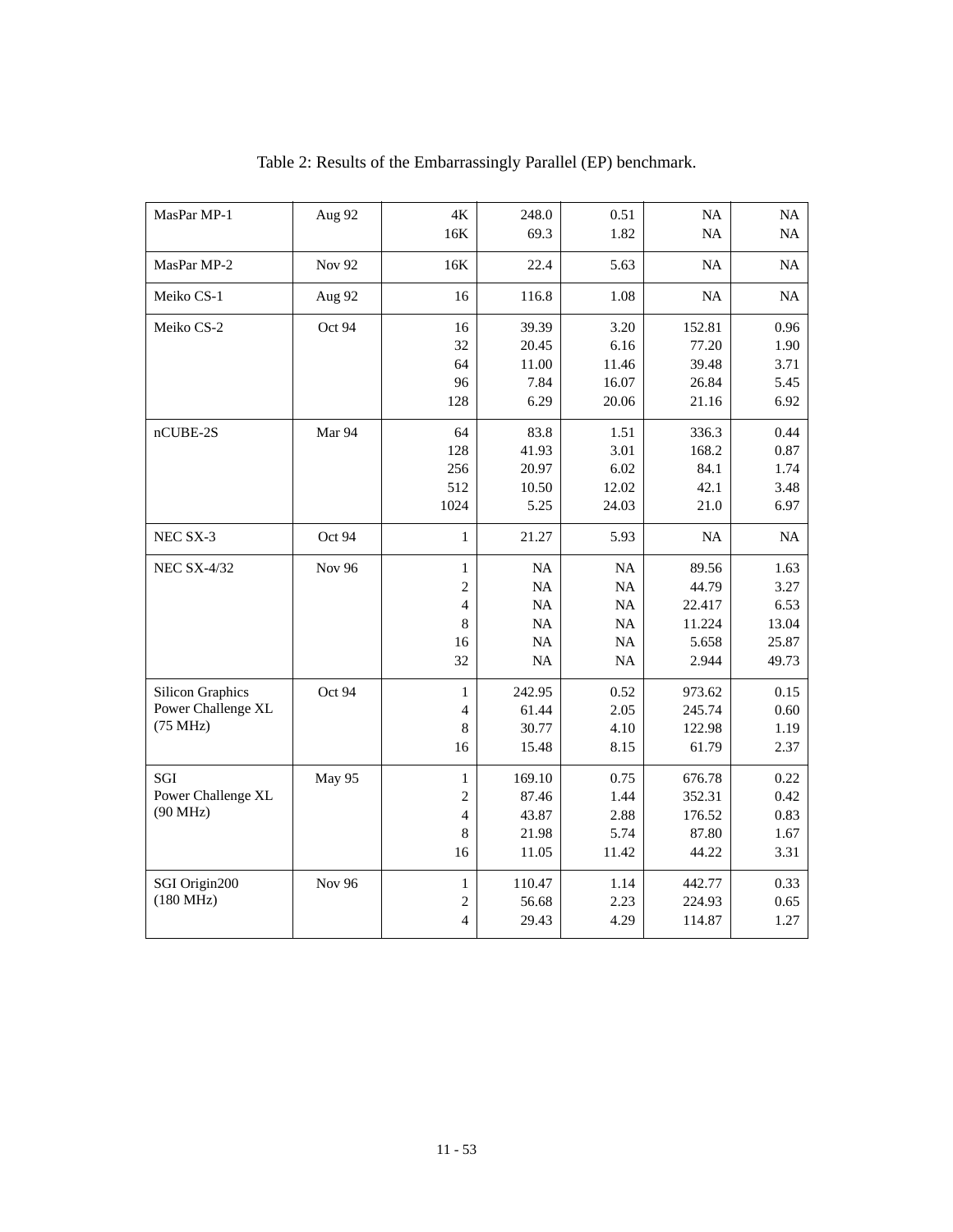| SGI Origin2000           | <b>Nov 96</b> | $\mathbf{1}$   | 101.93 | 1.24  | 408.25    | 0.36      |
|--------------------------|---------------|----------------|--------|-------|-----------|-----------|
| (195 MHz)                |               | $\overline{2}$ | 51.70  | 2.44  | 207.22    | 0.71      |
|                          |               | $\overline{4}$ | 25.83  | 4.88  | 103.44    | 1.42      |
|                          |               | 8              | 13.00  | 9.71  | 52.06     | 2.81      |
|                          |               | 16             | 6.68   | 18.89 | 26.71     | 5.48      |
|                          |               | 31             | NA     | NA    | NA        | NA        |
|                          |               | 32             | 3.55   | 35.54 | 14.17     | 10.33     |
| <b>Thinking Machines</b> | Oct 91        | $8\mathrm{K}$  | 126.6  | 1.00  | <b>NA</b> | <b>NA</b> |
| $CM-2$                   |               | 16K            | 63.9   | 1.97  | NA        | <b>NA</b> |
|                          |               | 32K            | 33.7   | 3.74  | NA        | <b>NA</b> |
|                          |               | 64K            | 18.8   | 6.71  | <b>NA</b> | <b>NA</b> |
| <b>Thinking Machines</b> | Oct 91        | 8K             | 76.9   | 1.64  | NA        | NA        |
| <b>CM-200</b>            |               | 16K            | 39.2   | 3.22  | <b>NA</b> | NA        |
|                          |               | 32K            | 20.7   | 6.10  | NA        | NA        |
|                          |               | 64K            | 10.9   | 11.58 | <b>NA</b> | <b>NA</b> |
| <b>Thinking Machines</b> | Nov 92        | 16             | 42.4   | 2.98  | <b>NA</b> | <b>NA</b> |
| $CM-5$                   |               | 32             | 21.5   | 5.87  | NA        | NA        |
|                          |               | 64             | 10.9   | 11.58 | <b>NA</b> | NA        |
|                          |               | 128            | 5.4    | 23.36 | NA        | NA        |
|                          |               | 256            | 2.7    | 46.73 | <b>NA</b> | <b>NA</b> |
|                          |               | 512            | 1.4    | 90.12 | <b>NA</b> | <b>NA</b> |
| <b>Thinking Machines</b> | Sep 95        | 16             | 27.2   | 4.64  | 108.5     | 1.35      |
| $CM-5E$                  |               | 32             | 13.6   | 9.28  | 54.3      | 2.70      |
| <b>Thinking Machines</b> | Sept 95       | 64             | 6.9    | 18.29 | 27.1      | 5.40      |
| CM-500                   |               | 128            | 3.6    | 35.04 | 13.7      | 10.69     |
|                          |               | 256            | 2.0    | 63.09 | 7.0       | 20.92     |
|                          |               |                |        |       |           |           |

## Table 2: Results of the Embarrassingly Parallel (EP) benchmark.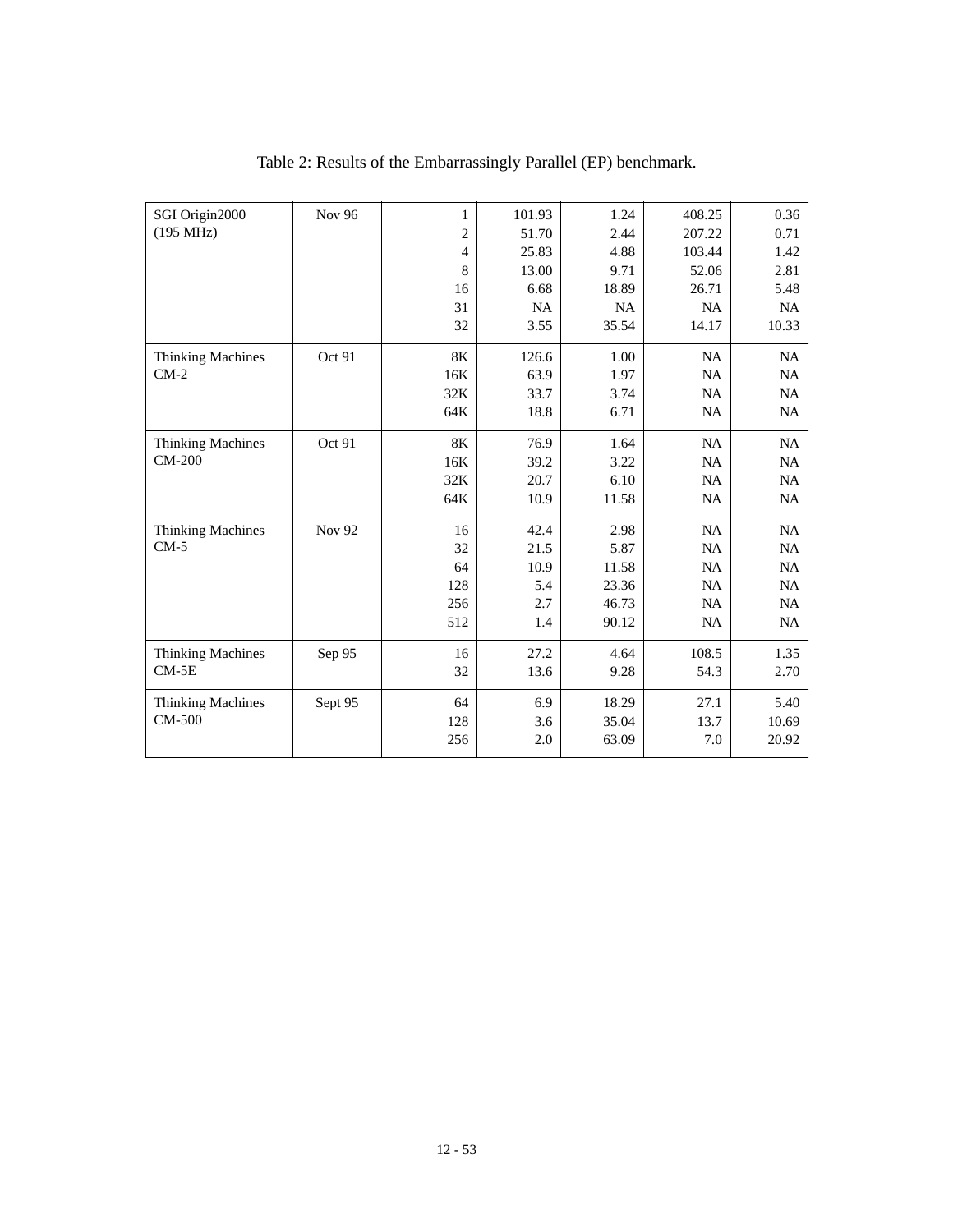|                           |                                | <b>Number</b>            |                    | <b>Class A</b>                      | <b>Class B</b>     |                                  |
|---------------------------|--------------------------------|--------------------------|--------------------|-------------------------------------|--------------------|----------------------------------|
| Computer<br><b>System</b> | <b>Date</b><br><b>Received</b> | Processor                | Time in<br>seconds | Ratio to<br><b>CRAY</b><br>$Y-MP/1$ | Time in<br>seconds | Ratio to<br><b>CRAY</b><br>C90/1 |
| Convex Exemplar           | Mar 95                         | $\mathbf{1}$             | 208.0              | 0.11                                | NA                 | NA                               |
| SPP1000                   |                                | 8                        | 29.9               | 0.74                                | 150.4              | 0.22                             |
|                           |                                | 16                       | 17.3               | 1.28                                | 85.1               | 0.40                             |
|                           |                                | 32                       | 11.0               | 2.02                                | 52.7               | 0.64                             |
|                           |                                | 64                       | $\rm NA$           | NA                                  | 39.6               | 0.85                             |
| HP/Convex Exemplar        | Nov. 96                        | $\mathbf{1}$             | 28.1               | 0.79                                | NA                 | NA                               |
| SPP2000                   |                                | $\overline{4}$           | 8.0                | 2.78                                | NA                 | NA                               |
|                           |                                | $\,$ 8 $\,$              | 5.3                | 4.19                                | NA                 | $\rm NA$                         |
|                           |                                | 16                       | 4.3                | 5.17                                | $\rm NA$           | $\rm NA$                         |
| CRAY C90                  | Feb 95                         | $\mathbf{1}$             | 7.27               | 3.06                                | 33.78              | 1.00                             |
|                           |                                | 2                        | 3.71               | 5.99                                | 17.24              | 1.96                             |
|                           |                                | 4                        | 1.92               | 11.58                               | 8.89               | 3.80                             |
|                           |                                | 8                        | 1.10               | 20.20                               | 4.59               | 7.36                             |
|                           |                                | 16                       | 0.71               | 31.30                               | 3.43               | 9.85                             |
| <b>CRAY EL</b>            | Aug 92                         | $\mathbf{1}$             | 89.19              | 0.25                                | NA                 | NA                               |
|                           |                                | 4                        | 27.94              | 0.80                                | NA                 | $\rm NA$                         |
|                           |                                | 8                        | 22.30              | 0.95                                | NA                 | $\rm NA$                         |
| <b>CRAY J916</b>          | Feb 95                         | $\mathbf{1}$             | 39.08              | 0.57                                | 184.88             | 0.18                             |
|                           |                                | 2                        | 20.52              | 1.09                                | 94.71              | 0.36                             |
|                           |                                | 4                        | 10.75              | 2.07                                | 48.69              | 0.69                             |
|                           |                                | 8                        | 5.88               | 3.78                                | 26.60              | 1.27                             |
|                           |                                | 16                       | 3.82               | 2.06                                | 16.12              | 2.10                             |
| <b>CRAY T3D</b>           | Feb 95                         | 16                       | 13.78              | 1.61                                | 66.58              | 0.51                             |
|                           |                                | 32                       | 6.40               | 3.47                                | 30.10              | 1.11                             |
|                           |                                | 64                       | 2.61               | 8.51                                | 12.56              | 2.69                             |
|                           |                                | 128                      | 1.36               | 16.34                               | 6.57               | 5.14                             |
|                           |                                | 256                      | 0.74               | 30.03<br>56.97                      | 3.37               | 10.02<br>19.41                   |
|                           |                                | 512<br>1024              | 0.39<br>0.25       | 88.88                               | 1.74<br>1.15       | 29.38                            |
|                           |                                |                          |                    |                                     |                    |                                  |
| <b>CRAY T3E</b>           | <b>Nov 96</b>                  | $\boldsymbol{2}$         | $\rm NA$           | $\rm NA$                            | <b>NA</b>          | $\rm NA$                         |
|                           |                                | $\overline{\mathcal{A}}$ | 11.2<br>5.6        | 1.98<br>3.97                        | 52.7<br>26.4       | 0.64                             |
|                           |                                | 8<br>16                  | $2.8\,$            | 7.94                                | 13.4               | 1.28<br>2.52                     |
|                           |                                | $32\,$                   | 1.5                | 14.81                               | 7.0                | 4.83                             |
|                           |                                | 64                       | $0.8\,$            | 27.78                               | 3.8                | 8.89                             |
|                           |                                | 128                      | $0.4\,$            | 55.55                               | 2.0                | 16.89                            |
|                           |                                | 256                      | 0.2                | 111.1                               | 1.1                | 30.71                            |
|                           |                                |                          |                    |                                     |                    |                                  |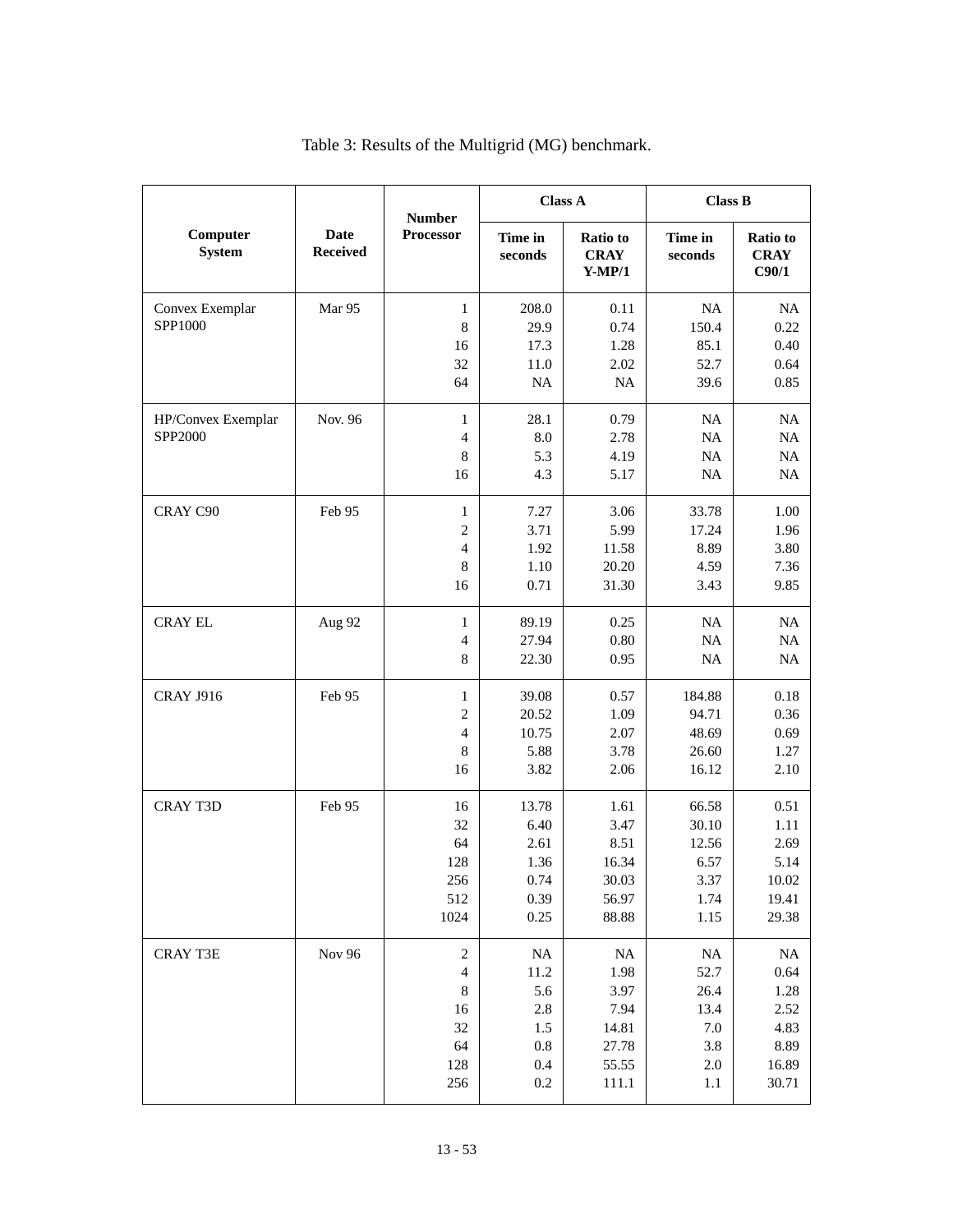| CRAY T916                             | July 95       | $\mathbf{1}$   | 4.43     | 5.02  | 20.30    | 1.66     |
|---------------------------------------|---------------|----------------|----------|-------|----------|----------|
|                                       |               | $\overline{c}$ | 2.28     | 9.75  | 10.50    | 3.22     |
|                                       |               | $\overline{4}$ | 1.27     | 17.50 | 5.54     | 6.10     |
|                                       |               | 8              | 0.99     | 22.44 | 4.06     | 8.32     |
|                                       |               |                |          |       |          |          |
| <b>CRAY Y-MP</b>                      | Aug 92        | $\mathbf{1}$   | 22.22    | 1.00  | NA       | NA       |
|                                       |               | 8              | 2.96     | 7.51  | NA       | $\rm NA$ |
|                                       |               |                |          |       |          |          |
| Fujitsu VPP500                        | Mar 95        | $\overline{4}$ | 1.44     | 15.43 | 6.81     | 4.96     |
|                                       |               | 8              | 0.75     | 29.63 | 3.59     | 9.41     |
|                                       |               | 16             | 0.42     | 52.90 | 2.01     | 16.81    |
|                                       |               | 32             | 0.26     | 85.46 | 1.26     | 26.81    |
|                                       |               |                |          |       |          |          |
| Fujitsu VX                            | Nov 96        | $\overline{4}$ | 1.38     | 16.10 | 6.58     | 5.13     |
|                                       |               |                |          |       |          |          |
| Fujitsu VPP300                        | <b>Nov 96</b> | $\overline{4}$ | 1.38     | 6.10  | 6.58     | 5.13     |
|                                       |               | 8              | 0.75     | 29.63 | 3.59     | 9.41     |
|                                       |               | 16             | 0.41     | 54.20 | 1.95     | 17.32    |
| Fujitsu VPP700                        | <b>Nov 96</b> | $\overline{4}$ | 1.38     | 6.10  | 6.58     | 5.13     |
|                                       |               | 8              | 0.75     | 29.63 | 3.59     | 9.41     |
|                                       |               | 16             | 0.41     | 54.20 | 1.95     | 17.32    |
|                                       |               | 32             | 0.25     | 88.88 | 1.30     | 25.98    |
|                                       |               |                |          |       |          |          |
| IBM SP-1                              | Mar 94        | 8              | 17.50    | 1.27  | 82.03    | 0.41     |
|                                       |               | 16             | 9.49     | 2.34  | 44.57    | 0.76     |
|                                       |               | 32             | 5.10     | 4.36  | 24.37    | 1.39     |
|                                       |               | 64             | 2.89     | 7.69  | 13.86    | 2.44     |
|                                       |               |                |          |       |          |          |
| IBM RS/6000 SP                        | Oct 94        | 8              | 6.04     | 3.68  | 27.92    | 1.21     |
| Wide-node1 (67 MHz)                   |               | 16             | 3.17     | 7.01  | 14.58    | 2.32     |
|                                       |               | 32             | 1.69     | 13.15 | 7.72     | 4.38     |
|                                       |               | 64             | 0.95     | 23.39 | 4.36     | 7.75     |
|                                       |               | 128            | 0.53     | 41.92 | 2.46     | 13.73    |
|                                       |               |                |          |       |          |          |
| IBM RS/6000 SP                        | <b>Nov 96</b> | 8              | NA       | NA    | 17.00    | 1.99     |
| P2SC node (120 MHz)                   |               | 16             | $\rm NA$ | NA    | 9.02     | 3.75     |
|                                       |               | 32             | $\rm NA$ | NA    | 4.91     | 6.88     |
|                                       |               | 64             | $\rm NA$ | NA    | 2.91     | 11.61    |
|                                       |               |                |          |       |          |          |
| IBM RS/6000 SP<br>Thin-node2 (67 MHz) | Feb 95        | $\,8\,$        | 7.18     | 3.09  | 32.73    | 1.04     |
|                                       |               | 16             | 3.74     | 5.94  | 17.13    | 1.97     |
|                                       |               | 32             | 1.99     | 11.17 | 9.14     | 3.96     |
|                                       |               | 64             | 1.12     | 19.84 | 5.20     | 6.50     |
|                                       |               | 128            | 0.63     | 35.27 | 2.95     | 11.45    |
| Intel iPSC/860                        | Aug 92        | 128            | 8.6      | 2.58  | $\rm NA$ | $\rm NA$ |
|                                       |               |                |          |       |          |          |

### Table 3: Results of the Multigrid (MG) benchmark.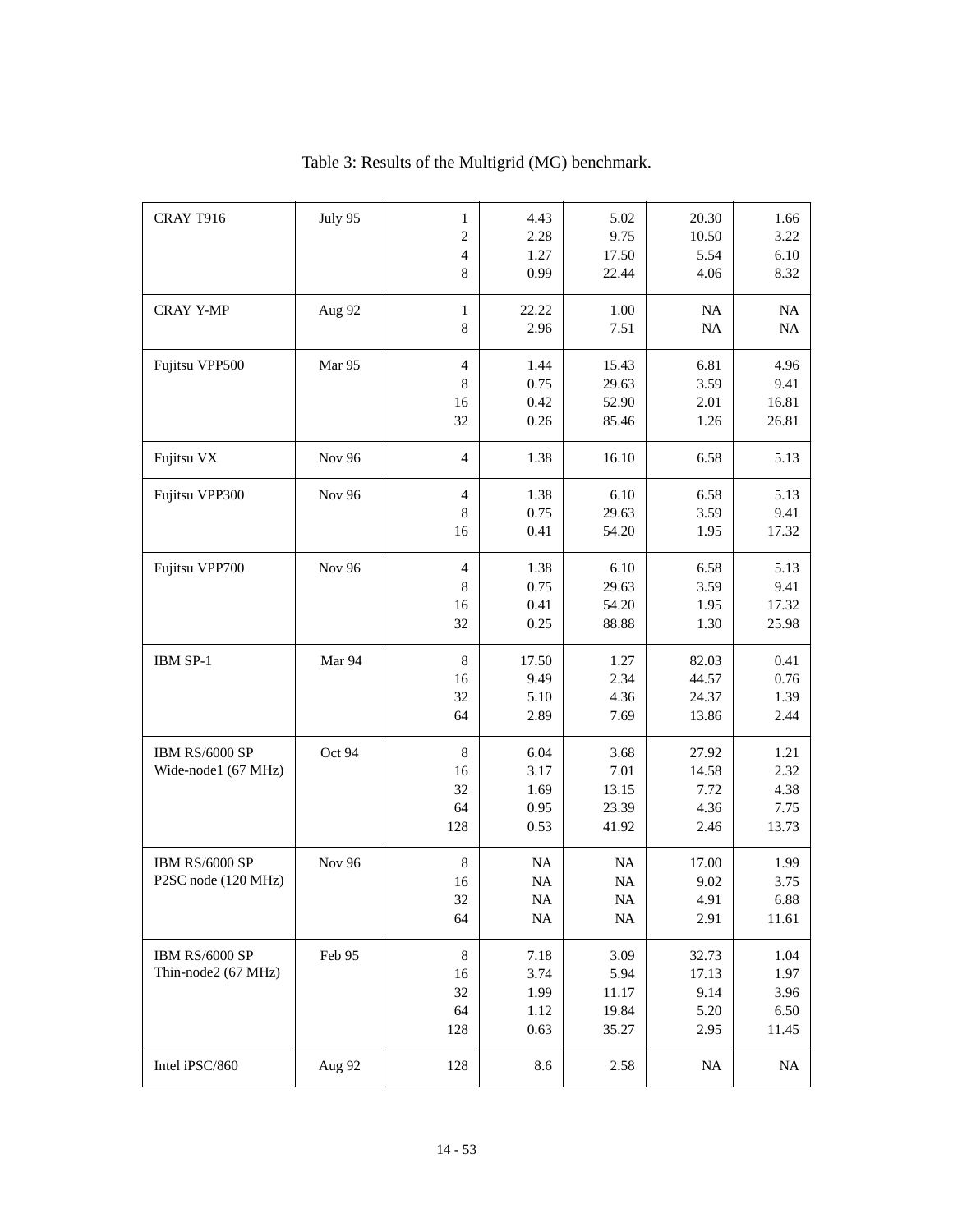| <b>Intel Paragon MP</b> | Jan 95 | 64                       | 6.1         | 3.64         | 28.7     | 1.18      |
|-------------------------|--------|--------------------------|-------------|--------------|----------|-----------|
| (OSF1.3)                |        | 128                      | 3.53        | 6.29         | 15.9     | 2.12      |
|                         |        | 256                      | 2.48        | 8.96         | 10.4     | 3.24      |
| <b>Intel Paragon</b>    | Jan 95 | 64                       | 7.72        | 2.88         | 36.9     | 0.92      |
| (SunMos)                |        | 128                      | 4.05        | 5.49         | 19.5     | 1.73      |
|                         |        | 256                      | 2.35        | 9.46         | 11.4     | 2.96      |
|                         |        | 512                      | 1.75        | 12.70        | 8.51     | 3.97      |
| <b>Intel Paragon</b>    | Nov 95 | 64                       | 5.85        | 3.8          | 27.9     | 1.21      |
| (SunMos Turbo)          |        | 128                      | 3.17        | 7.01         | 15.2     | 2.22      |
|                         |        | 256                      | 1.87        | 11.88        | 9.05     | 3.73      |
|                         |        | 512                      | 1.46        | 15.22        | 7.01     | 4.82      |
| <b>Intel Paragon MP</b> | Jan 95 | 64                       | 4.83        | 4.60         | 23.3     | 1.45      |
| SunMos Turbo            |        | 128                      | 2.78        | 7.99         | 13.4     | 2.52      |
|                         |        | 256                      | 1.67        | 13.31        | 8.12     | 4.16      |
|                         |        | 512                      | 1.37        | 16.22        | 6.72     | 5.03      |
|                         |        |                          |             |              |          |           |
| Kendall Square KSR1     | Feb 94 | 32<br>64                 | 19.7        | 1.13         | NA       | NA        |
|                         |        | 128                      | 10.3<br>5.6 | 2.16<br>3.97 | NA<br>NA | NA<br>NA  |
|                         |        |                          |             |              |          |           |
| Kendall Square KSR2     | Feb 94 | 32                       | 10.3        | 2.20         | NA       | <b>NA</b> |
|                         | May 94 | 64                       | 5.7         | 3.90         | 26.1     | 1.29      |
| MasPar MP-1             | Aug 92 | 16K                      | 12.0        | 1.86         | NA       | <b>NA</b> |
| MasPar MP-2             | Nov 92 | 16K                      | 4.36        | 5.09         | NA       | NA        |
| Meiko CS-1              | Aug 92 | 16                       | 42.8        | 0.52         | NA       | NA        |
| Meiko CS-2              | Oct 94 | 16                       | 7.60        | 2.93         | 35.46    | 0.95      |
|                         |        | 64                       | 2.35        | 9.83         | 10.76    | 3.14      |
|                         |        | 128                      | 1.43        | 15.54        | 6.55     | 5.16      |
| NEC SX-3                | Oct 94 | $\mathbf{1}$             | 2.80        | 7.94         | 13.16    | 2.57      |
| <b>NEC SX-4/32</b>      | Nov 96 | 1                        | $\rm NA$    | <b>NA</b>    | 19.28    | 1.75      |
|                         |        | $\sqrt{2}$               | $\rm NA$    | NA           | 9.76     | 3.46      |
|                         |        | $\overline{\mathcal{L}}$ | $\rm NA$    | $\rm NA$     | 5.00     | 6.76      |
|                         |        | $\,$ 8 $\,$              | $\rm NA$    | $\rm NA$     | 2.63     | 12.84     |
|                         |        | 16                       | $\rm NA$    | $\rm NA$     | 1.46     | 23.14     |
|                         |        | 32                       | NA          | $\rm NA$     | 0.95     | 35.56     |
|                         |        |                          |             |              |          |           |

Table 3: Results of the Multigrid (MG) benchmark.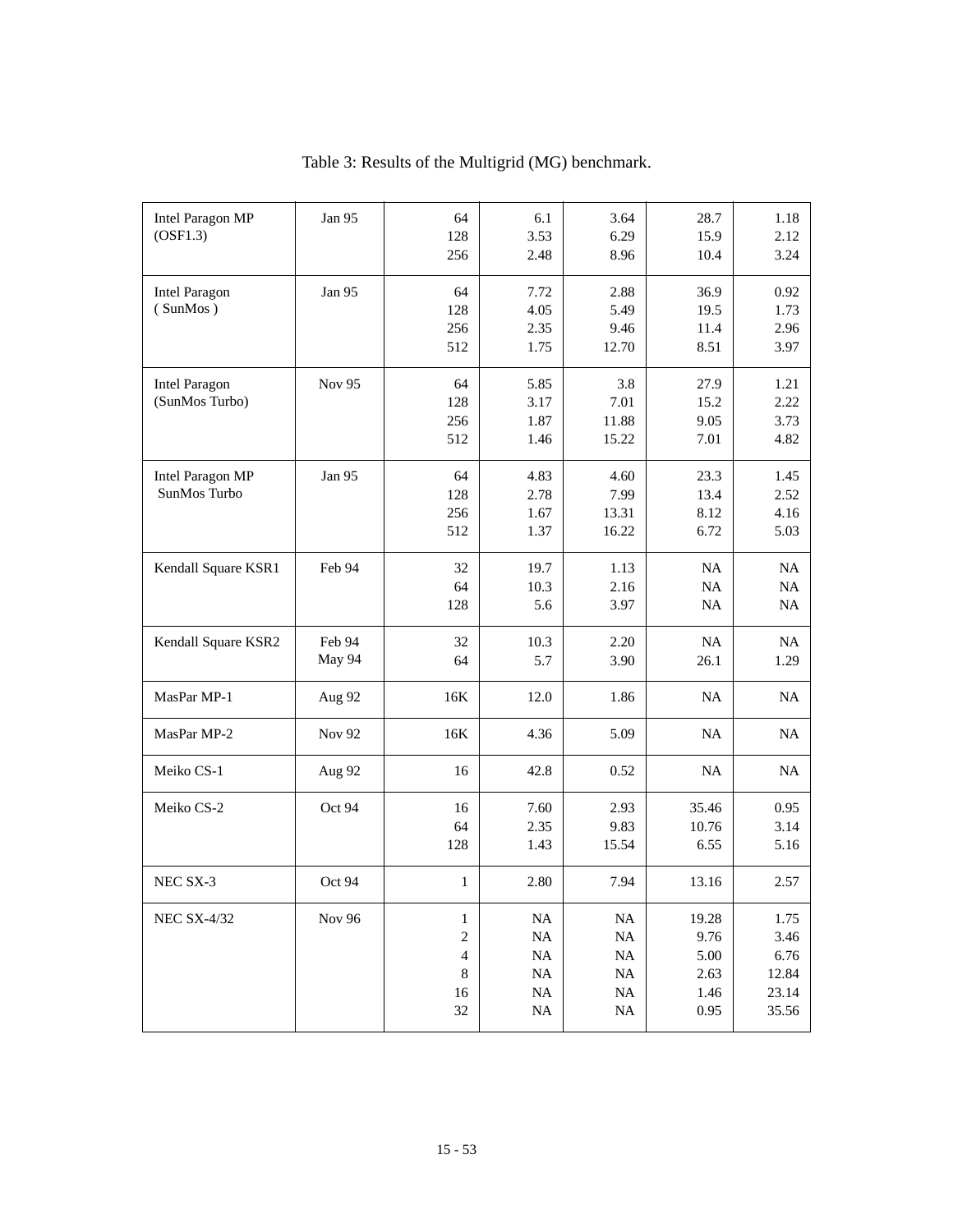| nCUBE-2S                                  | Mar 94        | 64<br>128<br>512<br>1024                                                      | 37.6<br>19.2<br>5.3<br>2.8                                   | 0.59<br>1.16<br>4.19<br>7.94                        | <b>NA</b><br><b>NA</b><br>NA<br><b>NA</b>                 | NA<br>NA<br>NA<br>NA                               |
|-------------------------------------------|---------------|-------------------------------------------------------------------------------|--------------------------------------------------------------|-----------------------------------------------------|-----------------------------------------------------------|----------------------------------------------------|
| SGI<br>Power Challenge<br><b>90 MHz</b>   | Oct 95        | $\mathbf{1}$<br>$\overline{c}$<br>$\overline{4}$<br>$\,8\,$<br>16             | 37.97<br>20.03<br>10.63<br>6.55<br>5.71                      | 0.59<br>1.11<br>2.09<br>3.39<br>3.89                | 176.22<br>93.30<br>49.45<br>30.43<br>26.30                | 0.19<br>0.36<br>0.68<br>1.11<br>1.28               |
| SGI Origin200<br>(180 MHz)                | <b>Nov 96</b> | $\mathbf{1}$<br>$\overline{c}$<br>$\overline{4}$                              | 34.69<br>21.77<br>12.89                                      | 0.64<br>1.02<br>1.72                                | 245.09<br>151.04<br>77.05                                 | 0.14<br>0.22<br>0.44                               |
| SGI Origin2000<br>(195 MHz)               | <b>Nov 96</b> | $\mathbf{1}$<br>$\overline{c}$<br>$\overline{4}$<br>$\,8\,$<br>16<br>31<br>32 | 30.14<br>17.75<br>10.67<br>6.00<br>3.34<br><b>NA</b><br>2.12 | 0.74<br>1.25<br>2.08<br>3.70<br>6.65<br>NA<br>10.48 | 194.88<br>113.79<br>56.19<br>28.41<br>15.03<br>NA<br>8.61 | 0.17<br>0.30<br>0.60<br>1.19<br>2.25<br>NA<br>3.92 |
| <b>Thinking Machines</b><br>$CM-2$        | Dec 91        | 16K<br>32K<br>64K                                                             | 45.8<br>26.0<br>14.1                                         | 0.49<br>0.85<br>1.58                                | NA<br>NA<br><b>NA</b>                                     | NA<br>NA<br>NA                                     |
| <b>Thinking Machines</b><br><b>CM-200</b> | Dec 91        | 16K<br>32K                                                                    | 30.2<br>17.2                                                 | 0.74<br>1.29                                        | NA<br>NA                                                  | NA<br>NA                                           |
| <b>Thinking Machines</b><br>$CM-5$        | Aug 93        | 32<br>64<br>128                                                               | 19.5<br>10.9<br>6.1                                          | 1.14<br>2.03<br>3.64                                | NA<br>NA<br><b>NA</b>                                     | <b>NA</b><br>NA<br><b>NA</b>                       |
| <b>Thinking Machines</b><br>$CM-5E$       | Sep 95        | 16<br>32                                                                      | 7.7<br>3.8                                                   | 2.89<br>5.85                                        | 36.1<br>18.7                                              | 0.94<br>1.81                                       |
| <b>Thinking Machines</b><br>CM-500        | Sep 95        | 64<br>128<br>256                                                              | 2.2<br>1.41<br>0.91                                          | 10.1<br>15.76<br>24.42                              | 10.6<br>6.2<br>3.9                                        | 3.19<br>5.49<br>8.67                               |

|  | Table 3: Results of the Multigrid (MG) benchmark. |  |
|--|---------------------------------------------------|--|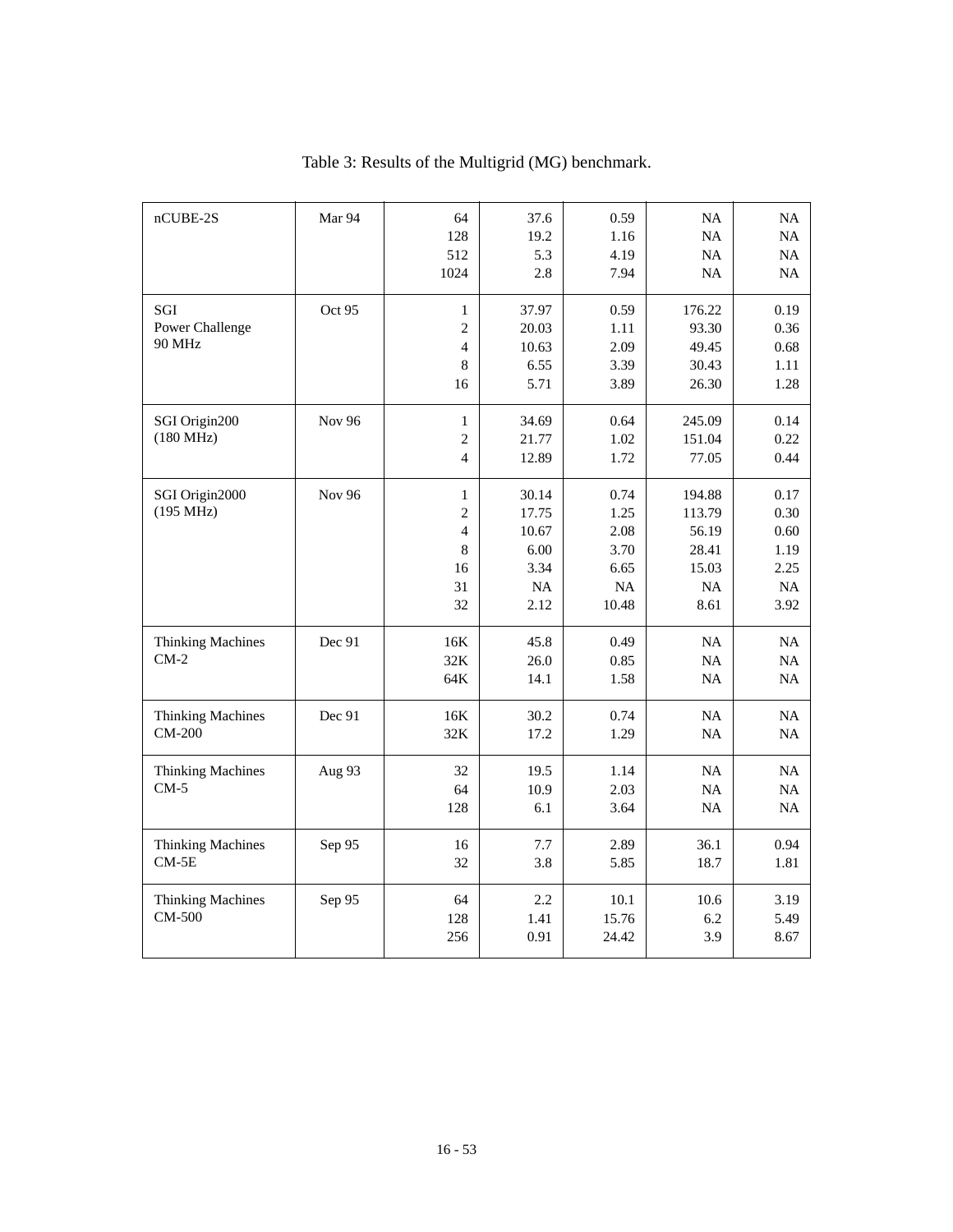|                               |                                | .Number<br>Processor           | <b>Class A</b>     |                                     | <b>Class B</b>     |                                  |
|-------------------------------|--------------------------------|--------------------------------|--------------------|-------------------------------------|--------------------|----------------------------------|
| Computer<br><b>System</b>     | <b>Date</b><br><b>Received</b> |                                | Time in<br>seconds | Ratio to<br><b>CRAY</b><br>$Y-MP/1$ | Time in<br>seconds | Ratio to<br><b>CRAY</b><br>C90/1 |
| <b>BBN TC2000</b>             | Dec 91                         | 40                             | 51.4               | 0.23                                | <b>NA</b>          | <b>NA</b>                        |
| Convex Exemplar<br>SPP1000    | Mar 95                         | $\,1$<br>8                     | 202.9<br>22.2      | 0.06<br>0.54                        | NA<br>NA           | NA<br>NA                         |
|                               |                                | 16                             | 8.94               | 1.33                                | 837.0              | 0.15                             |
|                               |                                | 32<br>64                       | 4.30<br>$\rm NA$   | 2.77<br>NA                          | 485.4<br>292.1     | 0.25<br>0.42                     |
| HP/Convex Exemplar<br>SPP2000 | <b>Nov 96</b>                  | $\mathbf{1}$<br>$\overline{4}$ | 37.7<br>9.8        | 0.32<br>1.22                        | NA<br>NA           | NA<br>NA                         |
|                               |                                | 8<br>16                        | 5.0<br>2.7         | 2.38<br>4.41                        | NA<br>NA           | NA<br>NA                         |
| CRAY C90                      | Feb 95                         | $\,1$<br>$\overline{2}$        | 3.43<br>1.79       | 3.48<br>6.66                        | 122.90<br>63.11    | 1.00<br>1.95                     |
|                               |                                | $\overline{4}$                 | 0.95               | 12.55                               | 33.25              | 3.70                             |
|                               |                                | 8<br>16                        | 0.53<br>0.34       | 22.49<br>35.06                      | 18.11<br>10.61     | 6.79<br>11.58                    |
| <b>CRAY EL</b>                | Sep 93                         | $\,1$<br>$\overline{4}$        | 45.24<br>14.29     | 0.26<br>0.83                        | NA<br>NA           | NA<br>NA                         |
|                               |                                | 8                              | 10.14              | 1.18                                | <b>NA</b>          | <b>NA</b>                        |
| <b>CRAY J916</b>              | July 95                        | $\,1$<br>$\overline{c}$        | 15.93<br>8.42      | 0.75<br>1.42                        | 532.03<br>293.24   | 0.23<br>0.42                     |
|                               |                                | 4                              | 4.42               | 2.70                                | 150.92             | 0.81                             |
|                               |                                | 8<br>16                        | 2.61<br>1.68       | 4.57<br>7.10                        | 80.67<br>42.86     | 1.52<br>2.87                     |
| <b>CRAY T3D</b>               | Feb 95                         | 16                             | 14.37              | 0.83                                | 570.11             | 0.22                             |
|                               |                                | 32<br>64                       | 7.44<br>3.93       | 1.60<br>3.03                        | 291.30<br>158.81   | 0.42<br>0.77                     |
|                               |                                | 128                            | 2.11               | 5.65                                | 82.07              | 1.50                             |
|                               |                                | 256                            | 1.21               | 9.85                                | 47.15              | 2.61                             |
|                               |                                | 512                            | 0.72               | 16.56                               | 27.34              | 4.50                             |
|                               |                                | 1024                           | 0.58               | 20.55                               | 16.58              | 7.41                             |

| Table 4: Results of the Conjugate Gradient (CG) benchmark. |  |  |
|------------------------------------------------------------|--|--|
|------------------------------------------------------------|--|--|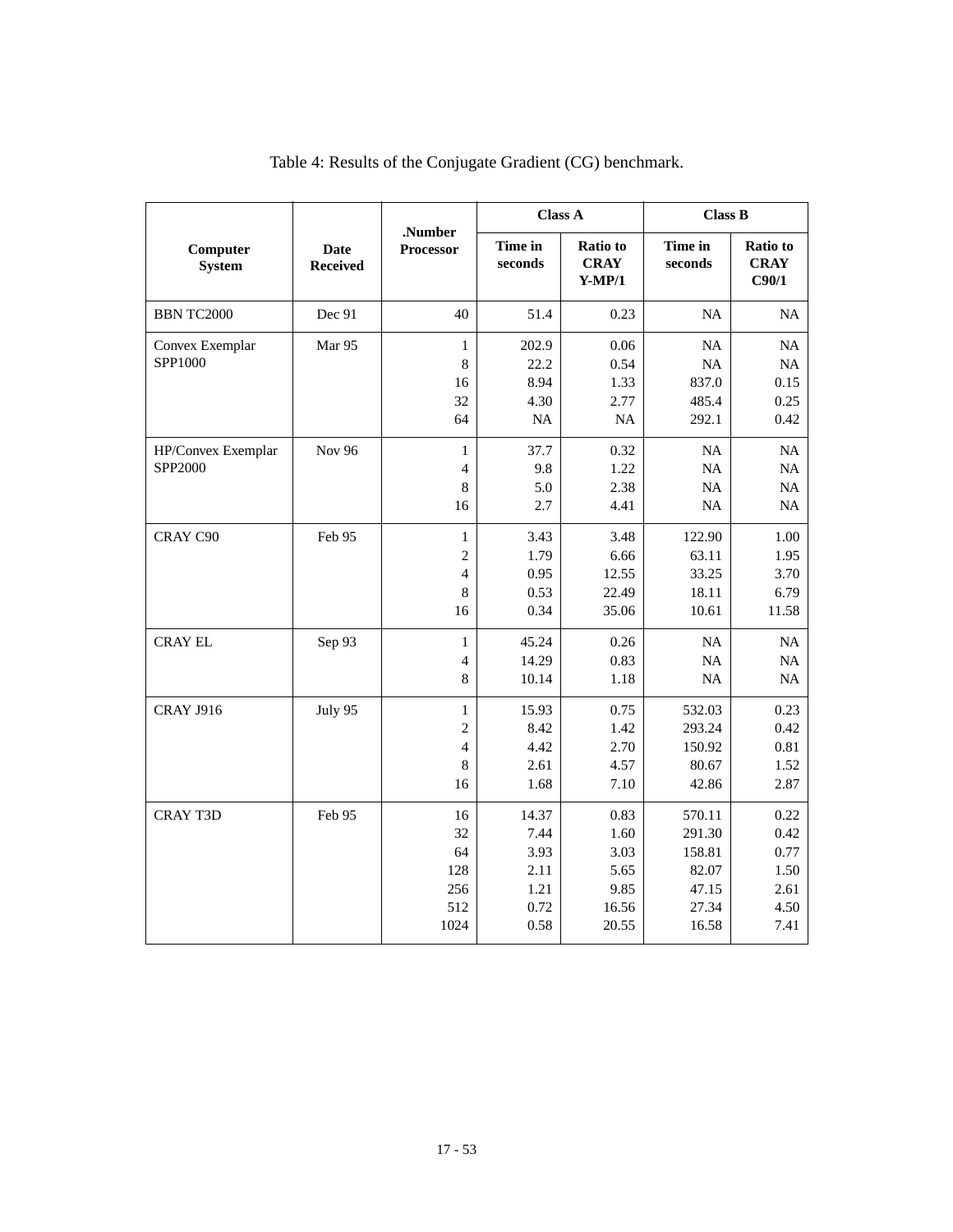| <b>CRAY T3E</b> | <b>Nov 96</b> | $\mathbf{1}$             | $\rm NA$  | NA        | 802.3     | 0.15     |
|-----------------|---------------|--------------------------|-----------|-----------|-----------|----------|
|                 |               | $\sqrt{2}$               | NA        | NA        | 404.5     | 0.30     |
|                 |               | $\,8\,$                  | 6.5       | 1.83      | 205.6     | 0.60     |
|                 |               | 16                       | 2.9       | 4.11      | 107.1     | 1.15     |
|                 |               | 32                       | 1.6       | 7.45      | 59.3      | 2.07     |
|                 |               | 64                       | 0.9       | 13.24     | 33.8      | 3.64     |
|                 |               | 128                      | 0.6       | 19.87     | 22.9      | 5.37     |
|                 |               | 256                      | 0.4       | 29.80     | 22.2      | 5.54     |
| CRAY T916       | July 95       | $\mathbf{1}$             | 1.95      | 6.11      | 73.98     | 1.66     |
|                 |               | $\overline{\mathcal{L}}$ | 1.10      | 10.84     | 37.79     | 3.25     |
|                 |               | $\,8\,$                  | 0.58      | 20.55     | 19.65     | 6.25     |
|                 |               | 16                       | 0.38      | 31.37     | 11.43     | 10.75    |
| CRAY Y-MP       | Aug 92        | $\,1$                    | 11.92     | 1.00      | $\rm NA$  | $\rm NA$ |
|                 |               | $\,8\,$                  | 2.38      | 5.01      | <b>NA</b> | NA       |
| Fujitsu VPP500  | Aug 94        | $\mathbf{1}$             | 5.68      | 2.10      | NA        | NA       |
|                 |               | $\sqrt{2}$               | 3.06      | 3.90      | 104.51    | 1.18     |
|                 |               | $\overline{4}$           | 1.72      | 6.93      | 55.40     | 2.22     |
|                 |               | 8                        | 1.04      | 11.46     | 31.80     | 3.86     |
|                 |               | 15                       | <b>NA</b> | NA        | 20.85     | 5.89     |
|                 |               | 16                       | $0.80\,$  | 14.90     | $\rm NA$  | $\rm NA$ |
|                 |               | 30                       | $\rm NA$  | NA        | 15.21     | 8.08     |
| Fujitsu VX      | Nov 96        | $\mathbf{1}$             | 5.8703    | 2.03      | NA        | NA       |
|                 |               | $\overline{c}$           | 3.1802    | 3.75      | 104.1408  | 1.18     |
|                 |               | $\overline{4}$           | 1.8185    | 6.55      | 57.8277   | 2.13     |
| Fujitsu VPP300  | <b>Nov 96</b> | $\mathbf{1}$             | 5.8703    | 2.03      | NA        | $\rm NA$ |
|                 |               | $\sqrt{2}$               | 3.1802    | 3.75      | 104.1408  | 1.18     |
|                 |               | $\overline{4}$           | 1.8185    | 6.55      | 57.8277   | 2.13     |
|                 |               | $8\,$                    | 1.0656    | 11.19     | 32.0605   | 3.83     |
|                 |               | 15                       | $\rm NA$  | $\rm NA$  | 19.7696   | 6.22     |
|                 |               | 16                       | 0.7514    | 15.86     | NA        | $\rm NA$ |
| Fujitsu VPP700  | <b>Nov 96</b> | $\mathbf{1}$             | 5.8703    | 2.03      | <b>NA</b> | NA       |
|                 |               | $\overline{c}$           | 3.1802    | 3.75      | 104.1408  | 1.18     |
|                 |               | $\overline{\mathcal{L}}$ | 1.8185    | 6.55      | 57.8277   | 2.13     |
|                 |               | $\,8\,$                  | 1.0656    | 11.19     | 32.0605   | 3.83     |
|                 |               | 15                       | $\rm NA$  | NA        | 19.7696   | 6.22     |
|                 |               | 16                       | 0.7514    | 15.8      | $\rm NA$  | NA       |
|                 |               | 30                       | NA        | <b>NA</b> | 13.4585   | 9.13     |
|                 |               | 35                       | 0.6726    | 17.72     | NA        | $\rm NA$ |
|                 |               |                          |           |           |           |          |

Table 4: Results of the Conjugate Gradient (CG) benchmark.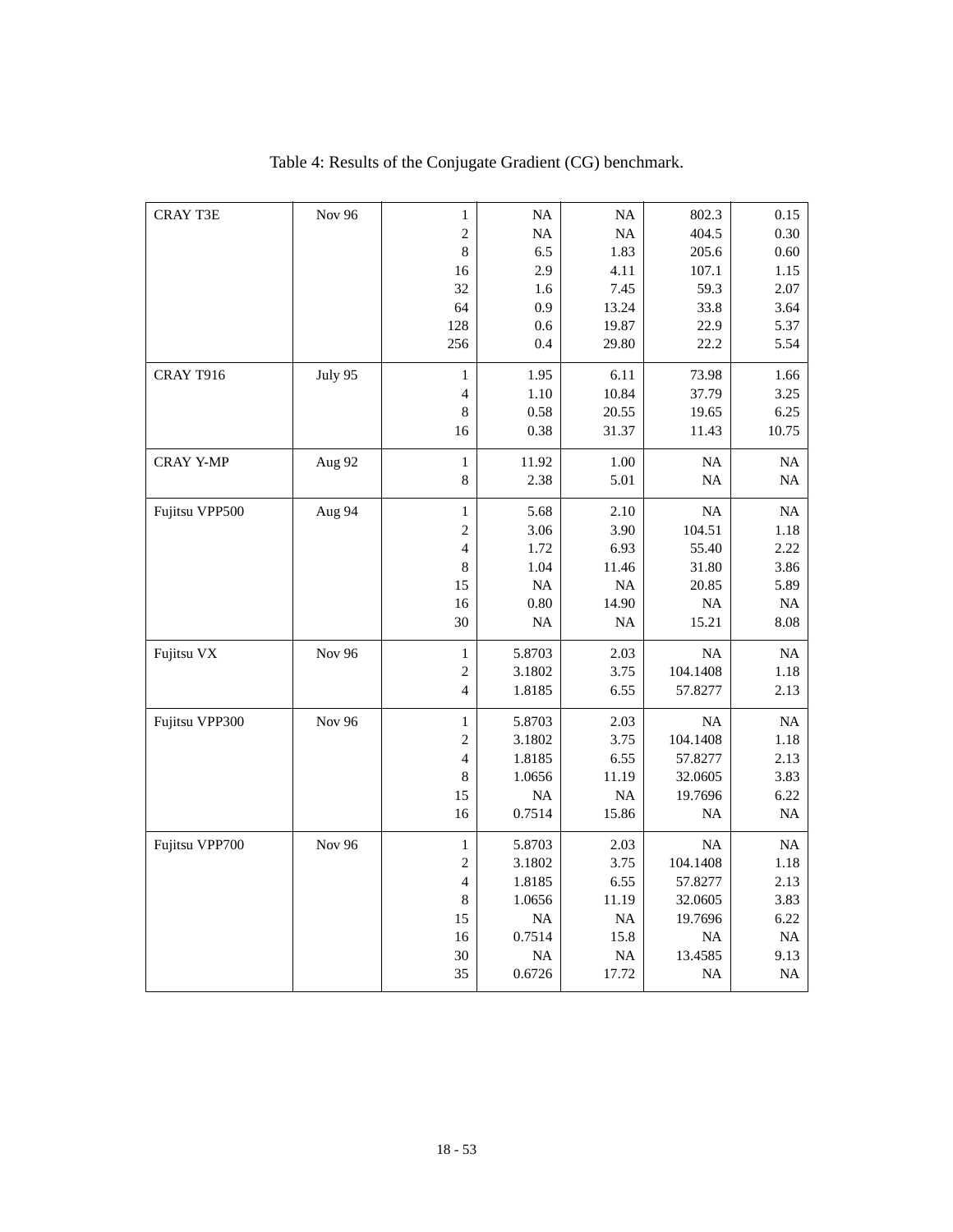| IBM SP-1              | Feb 94 | $\,8\,$        | 21.37     | 0.56     | <b>NA</b> | NA       |
|-----------------------|--------|----------------|-----------|----------|-----------|----------|
|                       |        | 16             | 12.82     | 0.93     | 638.2     | 0.19     |
|                       |        | 32             | 7.98      | 1.49     | 362.9     | 0.34     |
|                       |        | 64             | 4.72      | 2.53     | 193.4     | 0.64     |
| <b>IBM RS/6000 SP</b> | Mar 94 | $\,8\,$        | 4.91      | 2.43     | 156.21    | 0.79     |
| Wide-node1 (67 MHz)   |        | 16             | 3.09      | 3.86     | 88.4      | 1.39     |
|                       |        | 32             | 2.09      | 5.70     | 52.53     | 2.34     |
|                       |        | 64             | 1.6       | 7.45     | 33.79     | 3.64     |
|                       |        | 128            | 1.38      | 8.64     | 25.44     | 4.83     |
| <b>IBM RS/6000 SP</b> | Nov 96 | $\,8\,$        | <b>NA</b> | NA       | 115.88    | 1.06     |
| P2SC node (120 MHz)   |        | 16             | NA        | $\rm NA$ | 62.21     | 1.98     |
|                       |        | 32             | <b>NA</b> | $\rm NA$ | 36.22     | 3.39     |
|                       |        | 64             | <b>NA</b> | NA       | 22.71     | 5.41     |
| IBM RS/6000 SP        | Mar 95 | $\,8\,$        | 5.60      | 2.13     | 234.46    | 0.52     |
| Thin-node2 (67 MHz)   |        | 16             | 3.48      | 3.43     | 120.23    | 1.02     |
|                       |        | 32             | 2.34      | 5.09     | 67.16     | 1.83     |
|                       |        | 64             | 1.72      | 6.93     | 38.52     | 3.19     |
|                       |        | 128            | 1.48      | 8.05     | 28.50     | 4.31     |
| Intel iPSC/860        | Sep 93 | 128            | 7.0       | 1.70     | <b>NA</b> | NA       |
| <b>Intel Paragon</b>  | Mar 94 | 64             | 4.10      | 2.91     | <b>NA</b> | NA       |
| (OSF1.2)              |        | 128            | 3.30      | 3.61     | 132.5     | 0.93     |
|                       |        | 256            | 2.83      | 4.21     | 70.0      | 1.76     |
|                       |        | 512            | <b>NA</b> | NA       | 47.6      | 2.58     |
| <b>Intel Paragon</b>  | Nov 95 | 64             | 3.59      | 3.32     | <b>NA</b> | NA       |
| (SunMos)              |        | 128            | 2.76      | 4.31     | 125.4     | 0.98     |
|                       |        | 256            | 2.44      | 4.89     | 63.6      | 1.93     |
|                       |        | 512            | <b>NA</b> | NA       | 40.5      | 3.03     |
| Kendall Square KSR1   | Feb 94 | 32             | 19.0      | 0.63     | <b>NA</b> | NA       |
|                       |        | 64             | 13.4      | 0.89     | <b>NA</b> | NA       |
| Kendall Square KSR2   | Feb 94 | 32             | 9.8       | 1.22     | <b>NA</b> | NA       |
|                       |        | 64             | 6.1       | 1.95     | 182.0     | 0.67     |
|                       |        |                |           |          |           |          |
| MasPar MP-1           | Aug 92 | $4\mathrm{K}$  | 64.5      | $0.18\,$ | $\rm NA$  | NA       |
|                       |        | $16\mathrm{K}$ | 14.6      | $0.82\,$ | $\rm NA$  | $\rm NA$ |
| MasPar MP-2           | Nov 92 | 16K            | $11.0\,$  | 1.08     | NA        | NA       |
| Meiko CS-1            | Aug 92 | 16             | 67.5      | 0.18     | <b>NA</b> | NA       |
| Meiko CS-2            | Oct 94 | 16             | 7.18      | 1.66     | 248.30    | 0.49     |
|                       |        | $32\,$         | 5.60      | 2.13     | 156.50    | 0.79     |
|                       |        |                |           |          |           |          |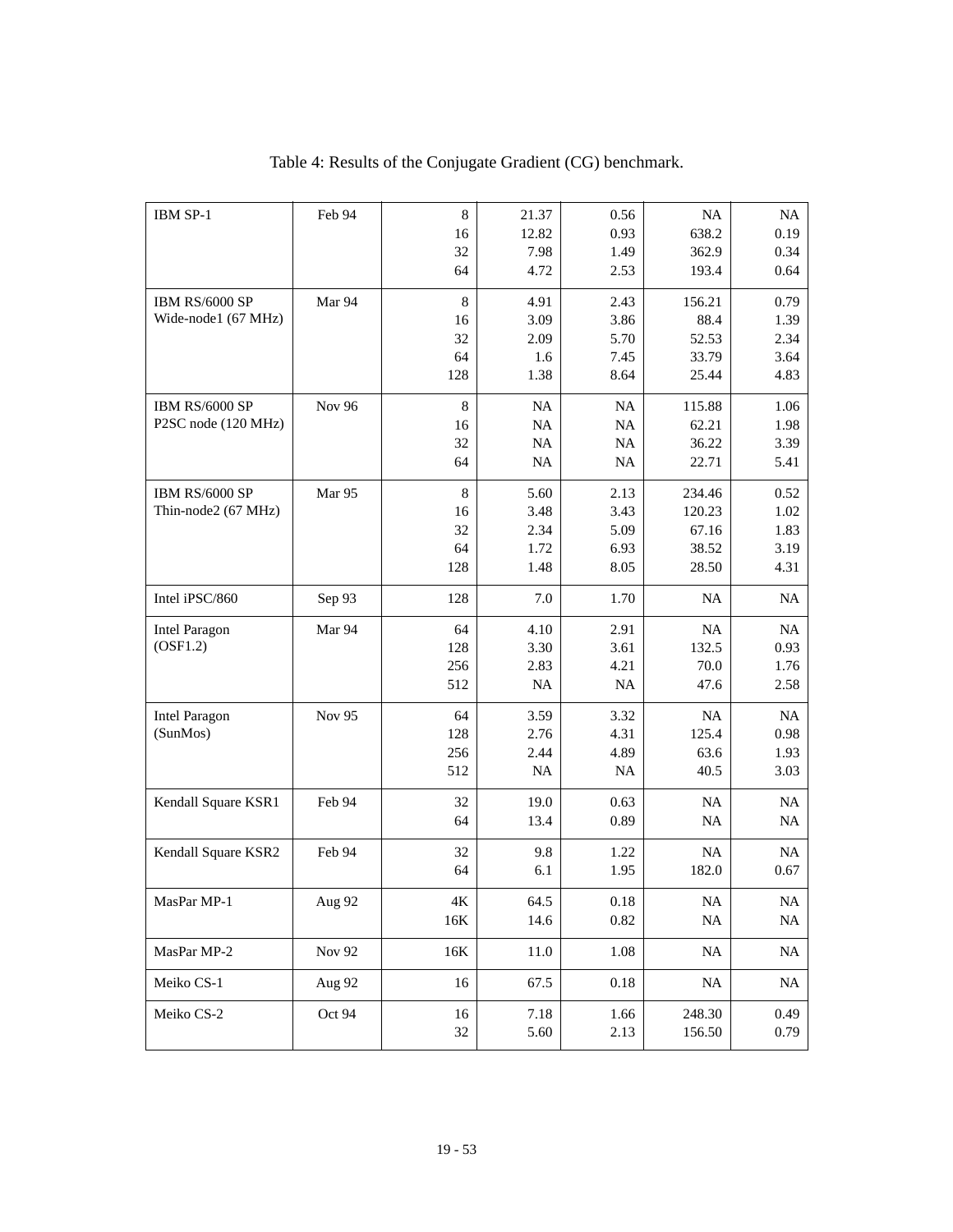| $nCUBE-2S$               | Mar 94        | 64                       | 29.6       | 0.40     | NA        | NA        |
|--------------------------|---------------|--------------------------|------------|----------|-----------|-----------|
|                          |               | 128                      | 16.9       | 0.71     | NA        | NA        |
|                          |               | 256                      | 9.6        | 1.24     | NA        | NA        |
|                          |               | 512                      | 6.2        | 1.92     | <b>NA</b> | NA        |
|                          |               | 1024                     | 4.1        | 2.91     | <b>NA</b> | NA        |
| <b>NEC SX-4/32</b>       | <b>Nov 96</b> | $\mathbf 1$              | NA         | NA       | 81.77     | 1.50      |
|                          |               | $\sqrt{2}$               | NA         | $\rm NA$ | 45.12     | 2.72      |
|                          |               | $\overline{4}$           | NA         | $\rm NA$ | 26.31     | 4.67      |
| <b>Silicon Graphics</b>  | Oct 94        | $\mathbf{1}$             | 39.0       | 0.31     | NA        | NA        |
| Power Challenge XL       |               | $\overline{c}$           | 16.9       | 0.71     | NA        | NA        |
| (75 MHz)                 |               | $\overline{\mathcal{L}}$ | 7.2        | 1.66     | NA        | NA        |
|                          |               | 8                        | 4.5        | 2.65     | NA        | NA        |
|                          |               | 16                       | 3.5        | 3.41     | NA        | <b>NA</b> |
| SGI                      | May 95        | $\mathbf{1}$             | 35.14      | 0.34     | NA        | NA        |
| Power Challenge          |               | $\overline{c}$           | 19.58      | 0.61     | NA        | NA        |
| (90 MHz)                 |               | $\overline{4}$           | 8.79       | 1.35     | NA        | NA        |
|                          | Oct 95        | 8                        | 4.03       | 2.96     | <b>NA</b> | NA        |
|                          |               | 16                       | 2.54       | 4.69     | <b>NA</b> | <b>NA</b> |
| SGI Origin200            | Nov 96        | $\,1$                    | 31.38      | 0.38     | 1731.18   | 0.07      |
| $(180 \text{ MHz})$      |               | $\overline{c}$           | 18.67      | 0.64     | 1002.32   | 0.12      |
|                          |               | $\overline{4}$           | 9.76       | 1,22     | 624.62    | 0.20      |
| SGI Origin2000           | <b>Nov 96</b> | $\mathbf{1}$             | 26.89      | 0.44     | 1538.71   | 0.08      |
| (195 MHz)                |               | $\mathfrak{2}$           | 14.37      | 0.83     | 851.82    | 0.14      |
|                          |               | $\overline{4}$           | 6.23       | 1.91     | 490.76    | 0.25      |
|                          |               | 8                        | 3.02       | 3.95     | 283.19    | 0.43      |
|                          |               | 16                       | 2.04       | 5.84     | 156.57    | 0.78      |
|                          |               | 31                       | NA         | NA       | 79.65     | 1.54      |
| <b>Thinking Machines</b> | Mar 92        | $8\mathrm{K}$            | 25.6       | 0.47     | <b>NA</b> | NA        |
| $CM-2$                   |               | 16K                      | 14.1       | 0.85     | <b>NA</b> | NA        |
|                          |               | 32K                      | 8.8        | 1.35     | <b>NA</b> | NA        |
| <b>Thinking Machines</b> | Aug 93        | 32                       | 20.7       | 0.58     | <b>NA</b> | NA        |
| $CM-5$                   |               | 64                       | 10.6       | 1.12     | NA        | NA        |
|                          |               | 128                      | 6.2        | 1.92     | NA        | $\rm NA$  |
| <b>Thinking Machines</b> | Sep 95        | 16                       | 13.5       | 0.88     | 454       | 0.27      |
| $CM-5E$                  |               | 32                       | $\ \, 8.0$ | 1.49     | 251       | 0.49      |
| <b>Thinking Machines</b> | Sep 95        | 64                       | 5.4        | 2.21     | 149       | 0.82      |
| CM-500                   |               | 128                      | 3.9        | 3.06     | 91        | 1.35      |
|                          |               | 256                      | 3.4        | 3.51     | 62        | 1.98      |
|                          |               |                          |            |          |           |           |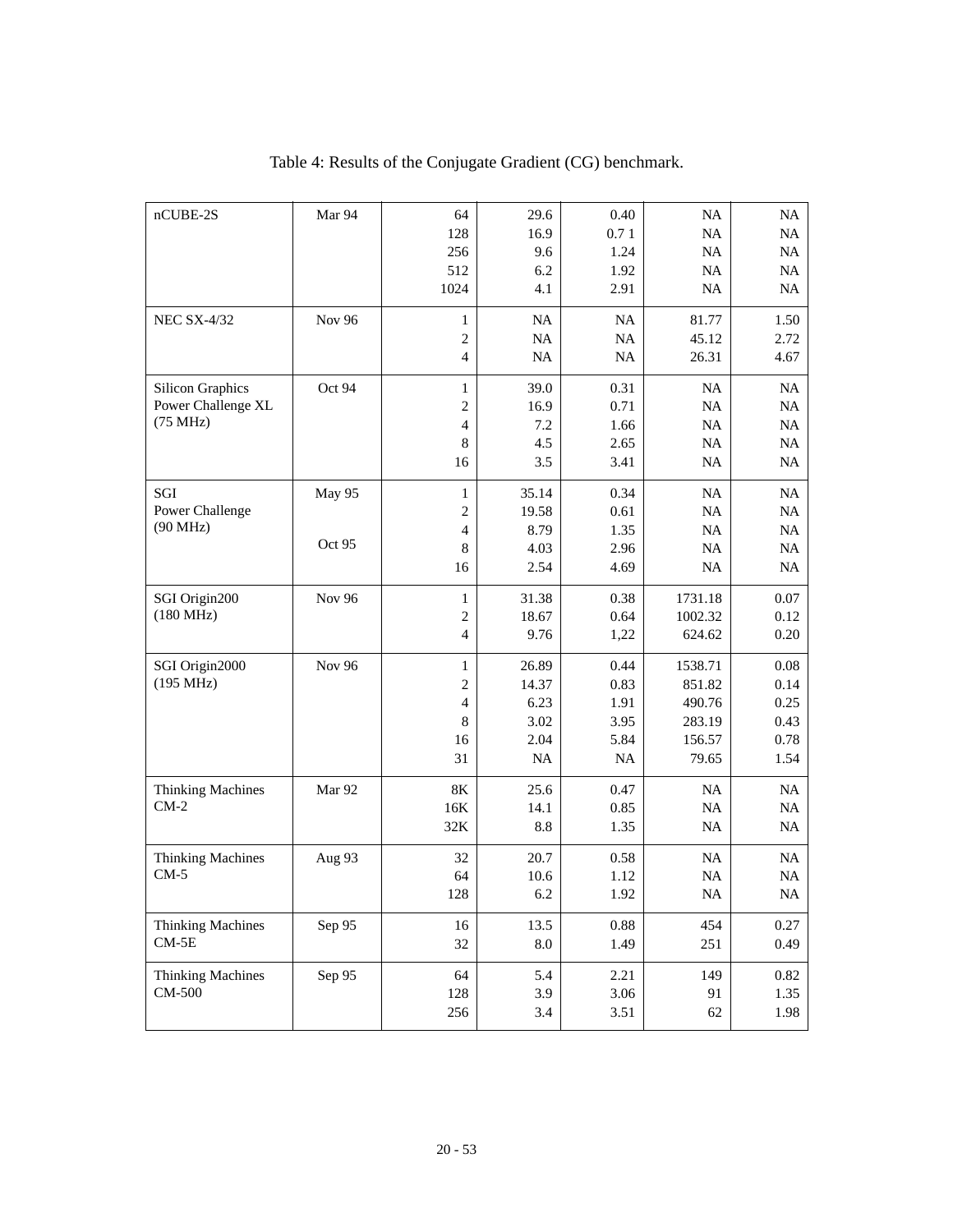|                           |                                | <b>Number</b>    | <b>Class A</b>     |                                            | <b>Class B</b>     |                                  |
|---------------------------|--------------------------------|------------------|--------------------|--------------------------------------------|--------------------|----------------------------------|
| Computer<br><b>System</b> | <b>Date</b><br><b>Received</b> | <b>Processor</b> | Time in<br>seconds | <b>Ratio</b> to<br><b>CRAY</b><br>$Y-MP/1$ | Time in<br>seconds | Ratio to<br><b>CRAY</b><br>C90/1 |
| Convex Exemplar           | Mar 95                         | $\mathbf{1}$     | 178.6              | 0.16                                       | NA                 | NA                               |
| SPP1000                   |                                | 8                | 25.5               | 1.13                                       | 375.4              | 0.29                             |
|                           |                                | 16               | 20.5               | 1.40                                       | NA                 | <b>NA</b>                        |
|                           |                                | 32               | 13.9               | 2.07                                       | <b>NA</b>          | NA                               |
| CRAY C90                  | Feb 95                         | $\mathbf{1}$     | 8.95               | 3.21                                       | 110.60             | 1.00                             |
|                           |                                | $\overline{c}$   | 4.53               | 6.35                                       | 55.75              | 1.98                             |
|                           |                                | $\overline{4}$   | 2.29               | 12.56                                      | 27.95              | 3.96                             |
|                           |                                | 8                | 1.29               | 22.30                                      | 14.12              | 7.83                             |
|                           |                                | 16               | 0.80               | 35.96                                      | 7.65               | 14.46                            |
| <b>CRAY EL</b>            | May 93                         | $\mathbf{1}$     | 105.1              | 0.27                                       | NA                 | <b>NA</b>                        |
|                           |                                | $\overline{4}$   | 27.9               | 1.03                                       | <b>NA</b>          | <b>NA</b>                        |
|                           |                                | 8                | 18.5               | 1.56                                       | <b>NA</b>          | NA                               |
| <b>CRAY J916</b>          | July 95                        | $\mathbf{1}$     | 42.84              | 0.67                                       | 530.06             | 0.21                             |
|                           |                                | $\overline{c}$   | 22.08              | 1.30                                       | 267.92             | 0.41                             |
|                           |                                | $\overline{4}$   | 11.21              | 2.57                                       | 134.92             | 0.82                             |
|                           |                                | 8                | 5.80               | 4.97                                       | 70.51              | 1.57                             |
|                           |                                | 16               | 3.41               | 8.44                                       | 38.06              | 2.91                             |
| <b>CRAY T3D</b>           | Feb 95                         | 16               | 11.80              | 2.44                                       | <b>NA</b>          | <b>NA</b>                        |
|                           |                                | 32               | 5.90               | 4.87                                       | <b>NA</b>          | <b>NA</b>                        |
|                           |                                | 64               | 2.99               | 9.62                                       | 40.57              | 2.73                             |
|                           |                                | 128              | 1.52               | 18.93                                      | 20.68              | 5.35                             |
|                           |                                | 256              | 0.77               | 37.36                                      | 10.77              | 10.27                            |
|                           |                                | 512<br>1024      | 0.51               | 56.41<br>89.91                             | 6.44               | 17.17<br>29.41                   |
|                           |                                |                  | 0.32               |                                            | 3.76               |                                  |
| <b>CRAY T3E</b>           | <b>Nov 96</b>                  | $\mathfrak{2}$   | 28.9               | 1.00                                       | NA                 | NA                               |
|                           |                                | $\overline{4}$   | 14.4               | 2.00                                       | <b>NA</b>          | NA                               |
|                           |                                | 8                | 7.3                | 3.94                                       | 86.2               | 1.28                             |
|                           |                                | 16               | 3.7                | 7.78                                       | 43.1               | 2.57                             |
|                           |                                | 32               | 1.9                | 15.14                                      | 21.8               | 5.07                             |
|                           |                                | 64<br>128        | 1.0<br>0.5         | 28.77<br>57.54                             | 11.0<br>5.5        | 10.05<br>20.11                   |
|                           |                                | 256              | 0.2                | 143.85                                     | 2.8                | 39.5                             |
|                           |                                |                  |                    |                                            |                    |                                  |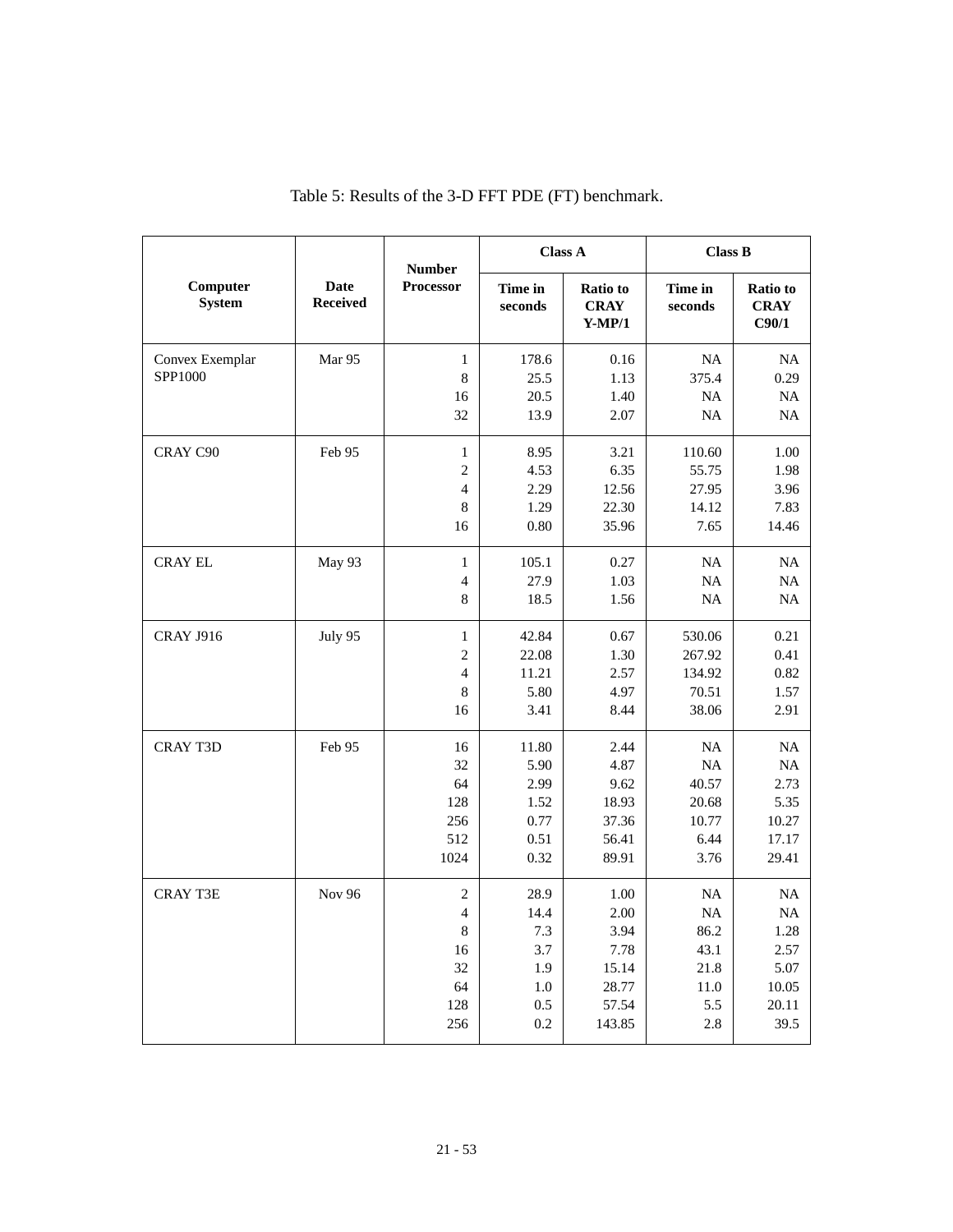| CRAY T916           | July 95       | $\mathbf{1}$   | 5.23   | 5.50   | 64.81     | 1.71      |
|---------------------|---------------|----------------|--------|--------|-----------|-----------|
|                     |               | $\overline{c}$ | 2.67   | 10.78  | 32.39     | 3.41      |
|                     |               | $\overline{4}$ | 1.40   | 20.55  | 16.65     | 6.64      |
|                     |               | 8              | 0.98   | 29.36  | 9.48      | 11.67     |
| <b>CRAY Y-MP</b>    | Aug 92        | $\mathbf{1}$   | 28.77  | 1.0    | <b>NA</b> | NA        |
|                     |               | 8              | 4.19   | 6.87   | $\rm NA$  | $\rm NA$  |
|                     |               |                |        |        |           |           |
| Fujitsu VPP500      | Sept 95       | $\mathbf{1}$   | 11.25  | 2.56   | NA        | <b>NA</b> |
|                     |               | $\mathfrak{2}$ | 5.67   | 5.07   | NA        | NA        |
|                     |               | $\overline{4}$ | 2.88   | 9.99   | 31.21     | 3.54      |
|                     |               | 8              | 1.44   | 19.98  | 15.92     | 6.95      |
|                     |               | 16             | 0.75   | 38.36  | 7.94      | 13.91     |
|                     |               | 32             | 0.40   | 71.93  | 4.07      | 27.17     |
|                     |               | 64             | 0.24   | 119.88 | 2.18      | 50.73     |
| Fujitsu VX          | Nov 96        | $\mathbf{1}$   | 6.3272 | 4.55   | NA        | NA        |
|                     |               | $\mathfrak{2}$ | 4.3788 | 6.57   | 49.6885   | 2.23      |
|                     |               | $\overline{4}$ | 2.2557 | 12.75  | 24.5128   | 4.51      |
| Fujitsu VPP300      | <b>Nov 96</b> | $\mathbf{1}$   | 6.3272 | 4.55   | NA        | NA        |
|                     |               | 2              | 4.3788 | 6.57   | 49.6885   | 2.23      |
|                     |               | 4              | 2.2557 | 12.75  | 24.5128   | 4.51      |
|                     |               | 8              | 1.1491 | 25.04  | 12.3758   | 8.94      |
|                     |               | 16             | 0.6005 | 47.91  | 6.3013    | 17.55     |
|                     |               |                |        |        |           |           |
| Fujitsu VPP700      | Nov 96        | $\mathbf{1}$   | 6.3272 | 4.55   | NA        | NA        |
|                     |               | $\overline{c}$ | 4.3788 | 6.57   | 49.6885   | 2.23      |
|                     |               | 4              | 2.2557 | 12.75  | 24.5128   | 4.51      |
|                     |               | 8              | 1.1491 | 25.04  | 12.3758   | 8.94      |
|                     |               | 16             | 0.6005 | 47.91  | 6.3013    | 17.55     |
|                     |               | 32             | 0.3345 | 86.01  | 3.2577    | 33.95     |
| IBM SP-1            | Feb 94        | $\,8\,$        | 43.68  | 0.66   | NA        | NA        |
|                     |               | 16             | 22.86  | 1.26   | 286.5     | 0.39      |
|                     |               | 32             | 12.08  | 2.38   | 143.2     | 0.77      |
|                     |               | 64             | 6.46   | 4.45   | 74.5      | 1.49      |
| IBM RS/6000 SP      | Oct 94        | $\,8\,$        | 13.31  | 2.16   | <b>NA</b> | <b>NA</b> |
| Wide-node1 (67 MHz) |               | 16             | 7.17   | 4.01   | 91.8      | 1.20      |
|                     |               | 32             | 3.96   | 7.27   | 47.23     | 2.34      |
|                     |               | 64             | 2.19   | 13.4   | 26.05     | 4.25      |
|                     |               | 128            | 1.23   | 23.39  | 14.52     | 7.62      |
|                     |               |                |        |        |           |           |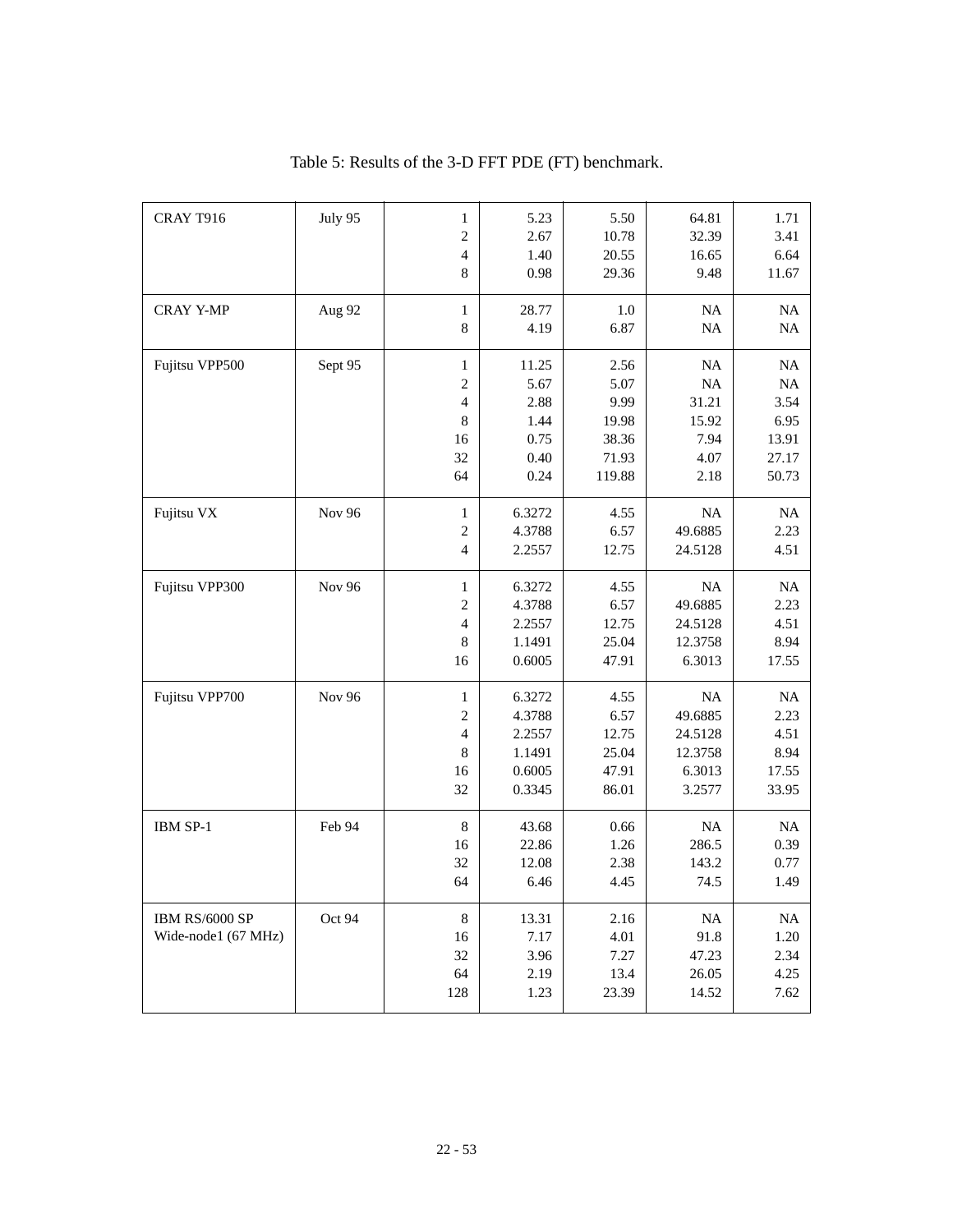| IBM RS/6000 SP<br>P2SC node (120 MHz)   | Nov 96           | $\,8\,$<br>16<br>32<br>64           | <b>NA</b><br><b>NA</b><br>NA<br>NA           | NA<br>NA<br>NA<br>NA                        | 83.24<br>40.52<br>21.07<br>15.07            | 1.33<br>2.73<br>5.25<br>7.34                    |
|-----------------------------------------|------------------|-------------------------------------|----------------------------------------------|---------------------------------------------|---------------------------------------------|-------------------------------------------------|
| IBM RS/6000 SP<br>Thin-node2 (67 MHz)   | Mar 95           | $\,8\,$<br>16<br>32<br>64<br>128    | 14.78<br>8.09<br>4.31<br>2.39<br>1.30        | 1.95<br>3.56<br>6.68<br>12.04<br>22.13      | NA<br>101.03<br>51.38<br>28.02<br>15.68     | NA<br>1.09<br>2.15<br>3.95<br>7.05              |
| Intel iPSC/860                          | Dec 91<br>Apr 92 | 64<br>128                           | 20.9<br>9.7                                  | 1.38<br>2.97                                | NA<br>NA                                    | <b>NA</b><br>NA                                 |
| <b>Intel Paragon</b><br><b>OSFR1.2</b>  | Nov 95           | 16<br>32<br>64<br>128<br>256        | 24.7<br>12.99<br>6.83<br>3.85<br>3.46        | 1.16<br>2.21<br>4.21<br>7.47<br>8.32        | <b>NA</b><br>NA<br>83.6<br>42.07<br>25.93   | <b>NA</b><br>NA<br>1.32<br>2.63<br>4.27         |
| <b>Intel Paragon</b><br>SunMos          | <b>Nov 95</b>    | 16<br>32<br>64<br>128<br>256<br>512 | 20.46<br>10.54<br>5.47<br>3.13<br>2.82<br>NA | 1.41<br>2.73<br>5.26<br>9.19<br>10.20<br>NA | NA<br>NA<br>60.9<br>32.15<br>18.66<br>16.17 | <b>NA</b><br>NA<br>1.82<br>3.44<br>5.93<br>6.84 |
| Intel Paragon MP<br>R1.3                | Nov 95           | 16<br>32<br>64<br>128<br>256        | 17.6<br>9.52<br>5.16<br>2.93<br>2.73         | 1.63<br>3.02<br>5.58<br>9.82<br>10.54       | <b>NA</b><br>NA<br>60.9<br>31.0<br>19.87    | <b>NA</b><br>NA<br>1.82<br>3.57<br>5.57         |
| <b>Intel Paragon MP</b><br>SunMos Turbo | Nov 95           | 64<br>128<br>256<br>512             | 3.87<br>2.38<br>2.20<br>1.92                 | 7.43<br>12.09<br>13.08<br>14.98             | 41.8<br>22.76<br>14.2<br>12.4               | 2.65<br>4.86<br>7.79<br>8.92                    |
| Kendall Square KSR1                     | Feb 94           | 32<br>64                            | 16.2<br>9.2                                  | 1.78<br>3.13                                | $\rm NA$<br>$\rm NA$                        | $\rm NA$<br>$\rm NA$                            |
| Kendall Square KSR2                     | Feb 94<br>May 94 | 32<br>64                            | 9.0<br>6.5                                   | 3.20<br>4.43                                | $\rm NA$<br>124.0                           | $\rm NA$<br>0.89                                |
| Kyoto/Matsushita<br><b>ADENART</b>      | Feb 94           | 256                                 | 72.7                                         | 0.4                                         | $\rm NA$                                    | $\rm NA$                                        |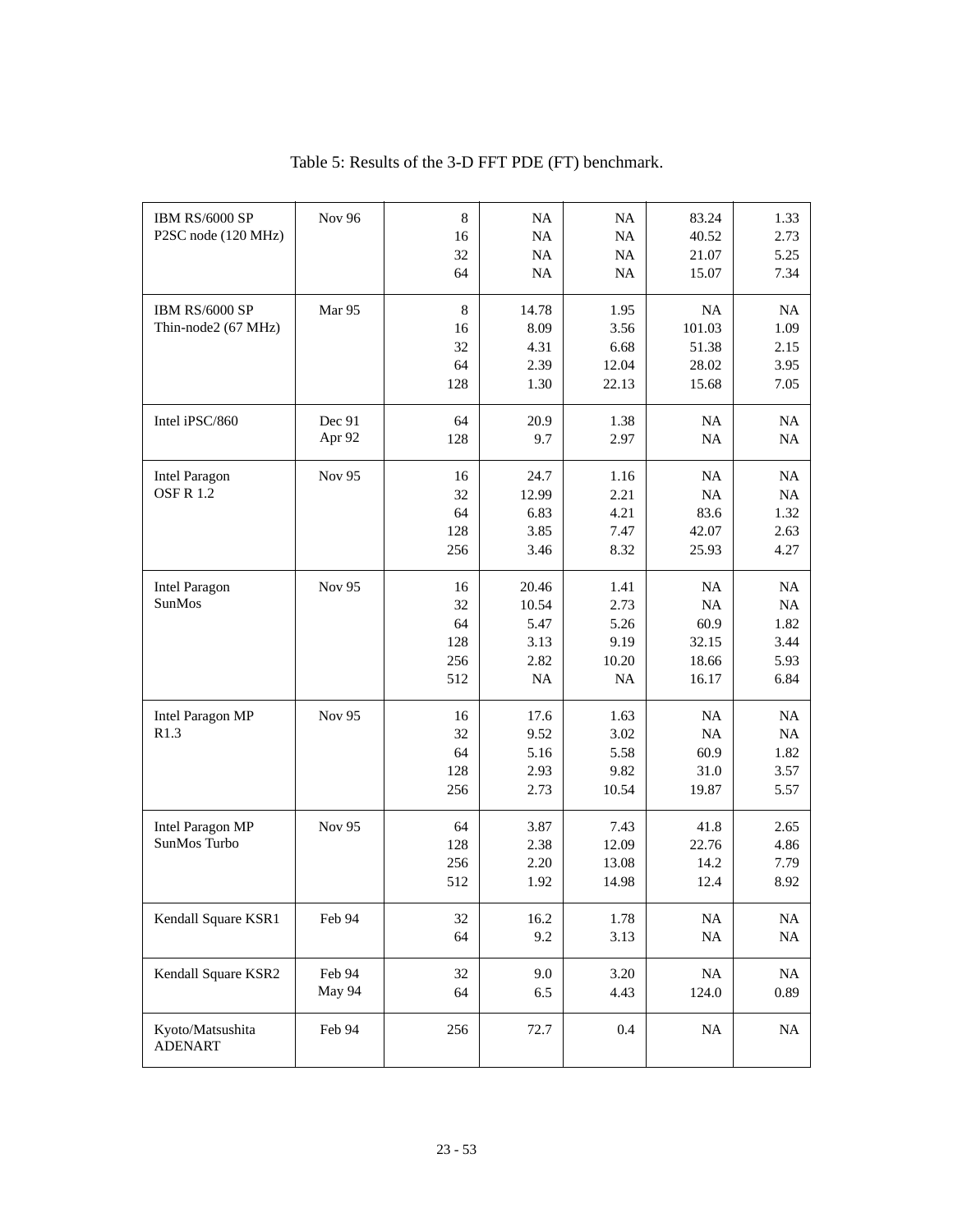| MasPar MP-1                                               | Aug 92        | 16K                                                           | 18.3                                      | 1.57                                 | NA                                              | NA                                              |
|-----------------------------------------------------------|---------------|---------------------------------------------------------------|-------------------------------------------|--------------------------------------|-------------------------------------------------|-------------------------------------------------|
| MasPar MP-2                                               | <b>Nov 92</b> | 16K                                                           | 8.0                                       | 3.60                                 | NA                                              | NA                                              |
| Meiko CS-1                                                | Aug 92        | 16                                                            | 170.0                                     | 0.17                                 | NA                                              | NA                                              |
| Meiko CS-2                                                | Oct 94        | 16<br>32<br>64                                                | 12.67<br>7.17<br>4.53                     | 2.27<br>4.01<br>6.35                 | NA<br>82.71<br>48.04                            | <b>NA</b><br>1.34<br>2.30                       |
| nCUBE-2S                                                  | Mar 94        | 64<br>128<br>256<br>512<br>1024                               | 62.8<br>32.9<br>16.0<br>8.4<br>4.1        | 0.46<br>0.87<br>1.8<br>3.43<br>7.02  | <b>NA</b><br>NA<br>$\rm NA$<br>NA<br><b>NA</b>  | <b>NA</b><br>NA<br>$\rm NA$<br>NA<br>NA         |
| NEC SX-3                                                  | Oct 94        | $\mathbf{1}$                                                  | 2.79                                      | 10.31                                | 37.52                                           | 2.95                                            |
| <b>NEC SX-4/32</b>                                        | <b>Nov 96</b> | $\mathbf{1}$<br>$\sqrt{2}$<br>$\overline{4}$<br>8<br>16<br>32 | NA<br>NA<br>NA<br>NA<br><b>NA</b><br>NA   | NA<br>NA<br>NA<br>NA<br>NA<br>NA     | 56.57<br>28.14<br>14.79<br>8.03<br>4.74<br>3.14 | 1.96<br>3.93<br>7.48<br>13.77<br>23.33<br>35.22 |
| <b>Silicon Graphics</b><br>Power Challenge XL<br>(75 MHz) | Oct 94        | $\mathbf{1}$<br>$\overline{c}$<br>4<br>8<br>16                | 61.17<br>35.53<br>19.98<br>12.57<br>11.18 | 0.47<br>0.81<br>1.44<br>2.29<br>2.57 | 761.67<br>414.52<br>223.97<br>130.15<br>110.37  | 0.15<br>0.27<br>0.49<br>0.85<br>1.00            |
| SGI<br>Power Challenge<br>(90 MHz)                        | May 95        | $\mathbf{1}$<br>$\overline{c}$<br>$\overline{4}$<br>8<br>16   | 51.89<br>27.49<br>16.64<br>10.47<br>9.23  | 0.55<br>1.05<br>1.73<br>2.75<br>3.12 | 642.3<br>331.5<br>181.4<br>110.6<br>93.9        | 0.17<br>0.33<br>0.61<br>1.00<br>1.18            |
| SGI Origin200<br>(180 MHz)                                | <b>Nov 96</b> | $\mathbf{1}$<br>2<br>$\overline{4}$                           | 66.56<br>35.51<br>18.61                   | 0.43<br>0.81<br>1.55                 | NA<br><b>NA</b><br>NA                           | NA<br>NA<br>NA                                  |

|  |  |  |  | Table 5: Results of the 3-D FFT PDE (FT) benchmark. |
|--|--|--|--|-----------------------------------------------------|
|--|--|--|--|-----------------------------------------------------|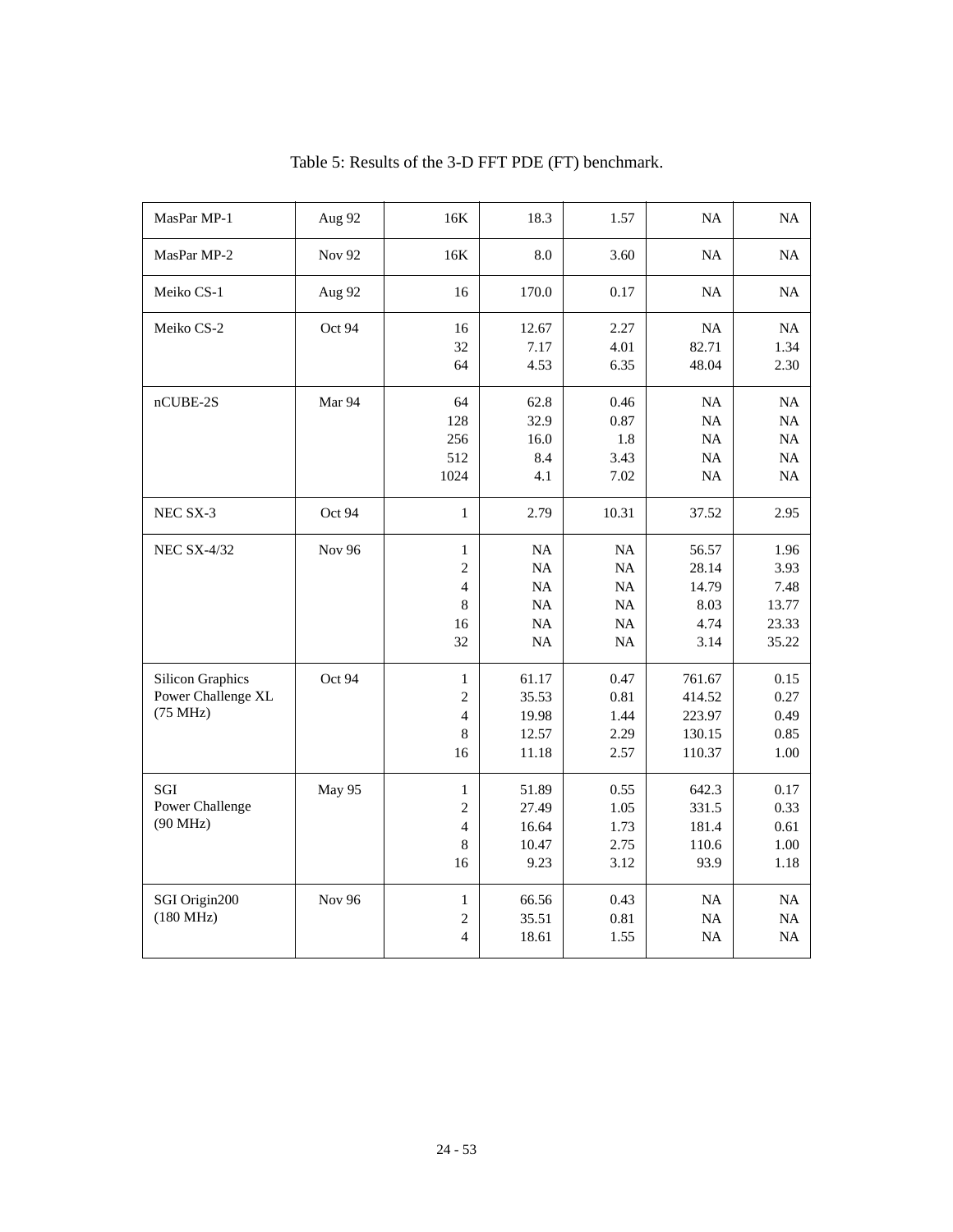| SGI Origin2000                       | Nov 96 | 1              | 55.43 | 0.52  | 810.41    | 0.14      |
|--------------------------------------|--------|----------------|-------|-------|-----------|-----------|
| (195 MHz)                            |        | $\overline{c}$ | 29.53 | 0.97  | 419.72    | 0.26      |
|                                      |        | $\overline{4}$ | 15.56 | 1.85  | 215.95    | 0.51      |
|                                      |        | 8              | 8.05  | 3.57  | 108.42    | 1.02      |
|                                      |        | 16             | 4.55  | 6.32  | 54.88     | 2.02      |
|                                      |        | 32             | 3.16  | 9.10  | 28.66     | 3.85      |
| <b>Thinking Machines</b>             | Dec 91 | 16K            | 37.0  | 0.78  | <b>NA</b> | <b>NA</b> |
| $CM-2$                               |        | 32K            | 18.2  | 1.58  | <b>NA</b> | <b>NA</b> |
|                                      |        | 64K            | 11.4  | 2.52  | <b>NA</b> | NA        |
| <b>Thinking Machines</b><br>$CM-200$ | Dec 91 | 8K             | 45.6  | 0.63  | <b>NA</b> | <b>NA</b> |
| <b>Thinking Machines</b>             | Aug 93 | 32             | 14.9  | 1.93  | <b>NA</b> | <b>NA</b> |
| $CM-5$                               |        | 64             | 7.9   | 3.64  | <b>NA</b> | <b>NA</b> |
|                                      |        | 128            | 6.6   | 4.36  | <b>NA</b> | <b>NA</b> |
| <b>Thinking Machines</b>             | Sep 95 | 16             | 12.8  | 2.25  | 160       | 0.69      |
| $CM-5E$                              |        | 32             | 6.7   | 4.29  | 82.0      | 1.35      |
|                                      | Feb 94 | 64             | 3.9   | 7.38  | 46.0      | 2.40      |
|                                      |        | 128            | 2.9   | 9.92  | 34.0      | 3.25      |
| <b>Thinking Machines</b>             | Sep 95 | 64             | 3.5   | 8.22  | 41.9      | 2.64      |
| $CM-500$                             |        | 128            | 1.96  | 14.67 | 22.5      | 4.92      |
|                                      |        | 256            | 1.33  | 21.63 | 13.2      | 8.38      |
|                                      |        |                |       |       |           |           |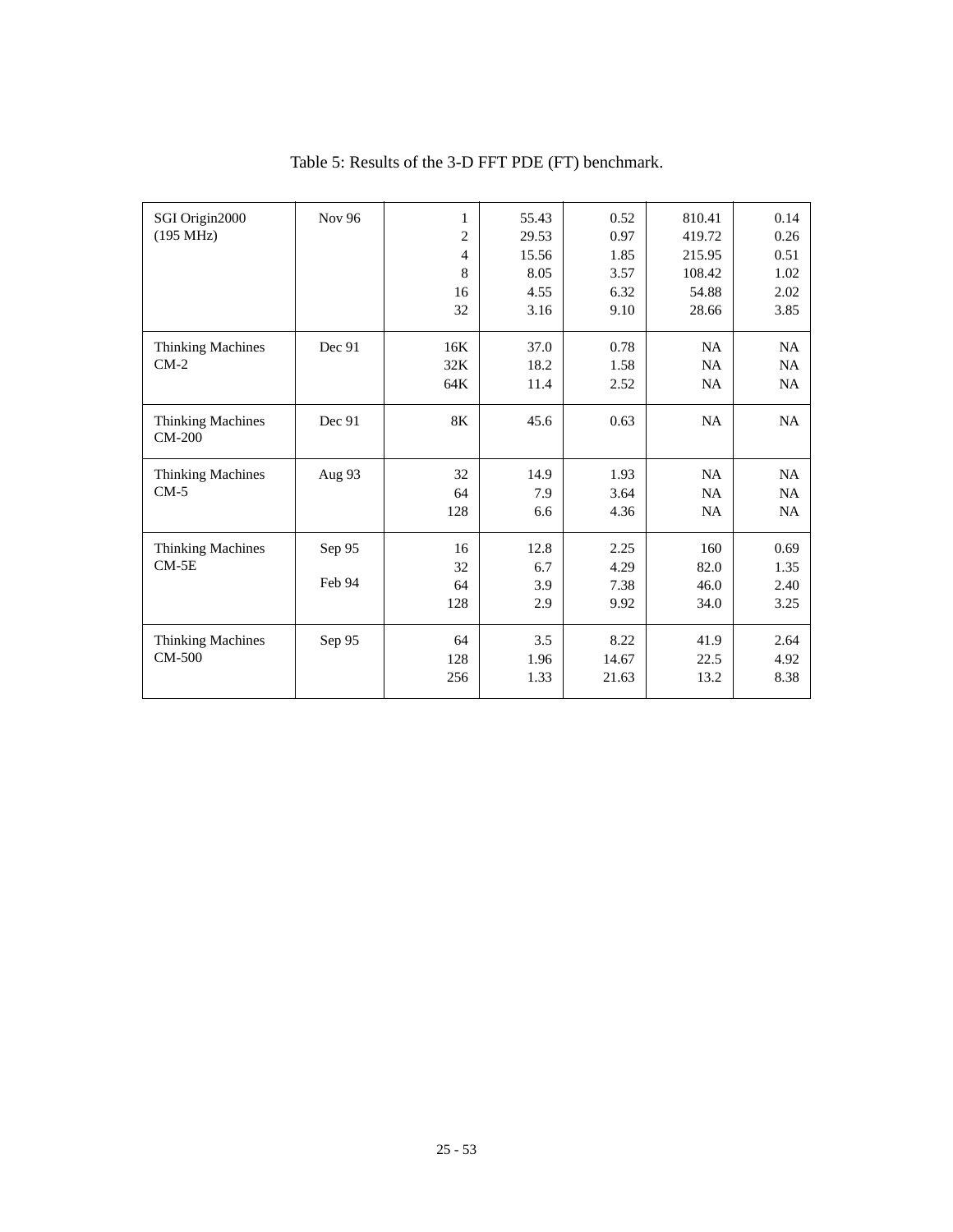| Computer<br><b>System</b>     | <b>Date</b>     | <b>Number</b>                                               | <b>Class A</b>                                       |                                                          | <b>Class B</b>                                      |                                                     |
|-------------------------------|-----------------|-------------------------------------------------------------|------------------------------------------------------|----------------------------------------------------------|-----------------------------------------------------|-----------------------------------------------------|
|                               | <b>Received</b> | <b>Processor</b>                                            | Time in<br>seconds                                   | Ratio to<br>Cray<br>$Y-MP/1$                             | Time in<br>seconds                                  | Ratio to<br>Cray<br>C90/1                           |
| Convex Exemplar<br>SPP1000    | Mar 95          | $\mathbf{1}$<br>$\,8\,$                                     | 83.2<br>10.1                                         | 0.14<br>1.13                                             | NA<br>43.5                                          | NA<br>0.30                                          |
| HP/Convex Exemplar<br>SPP2000 | <b>Nov 96</b>   | 1<br>$\overline{4}$<br>8<br>16                              | 30.6<br>7.04<br>3.49<br>2.21                         | 0.37<br>1.63<br>3.28<br>5.19                             | NA<br>NA<br>NA<br>NA                                | NA<br>$\rm NA$<br>NA<br>NA                          |
| CRAY C90                      | Feb 95          | $\mathbf{1}$<br>$\overline{c}$<br>$\overline{4}$<br>8<br>16 | 3.33<br>1.64<br>0.85<br>0.46<br>0.27                 | 3.44<br>6.99<br>13.48<br>24.91<br>42.44                  | 12.92<br>6.50<br>3.30<br>1.73<br>0.98               | 1.0<br>1.99<br>3.92<br>7.47<br>13.18                |
| <b>CRAY EL</b>                | Sep 93          | $\mathbf{1}$<br>$\overline{4}$<br>8                         | 43.76<br>12.99<br>8.45                               | 0.26<br>0.88<br>1.35                                     | NA<br>NA<br>NA                                      | NA<br>$\rm NA$<br>NA                                |
| <b>CRAY J916</b>              | July 95         | $\mathbf{1}$<br>$\overline{c}$<br>$\overline{4}$<br>8<br>16 | 13.75<br>7.02<br>3.81<br>2.21<br>1.63                | 0.83<br>1.63<br>3.00<br>5.19<br>7.03                     | 54.41<br>27.96<br>13.93<br>7.60<br>4.91             | 0.24<br>0.46<br>0.93<br>1.70<br>2.63                |
| <b>CRAY T3D</b>               | Feb 95          | 16<br>32<br>64<br>128<br>256<br>512<br>1024                 | 7.07<br>3.89<br>2.09<br>1.05<br>0.55<br>0.31<br>0.44 | 1.62<br>2.95<br>5.48<br>10.91<br>20.84<br>36.97<br>26.05 | NA<br>16.57<br>8.74<br>4.56<br>2.36<br>1.33<br>1.22 | NA<br>0.78<br>1.48<br>2.83<br>5.47<br>9.71<br>10.59 |

Table 6: Results of the Integer Sort (IS) benchmark.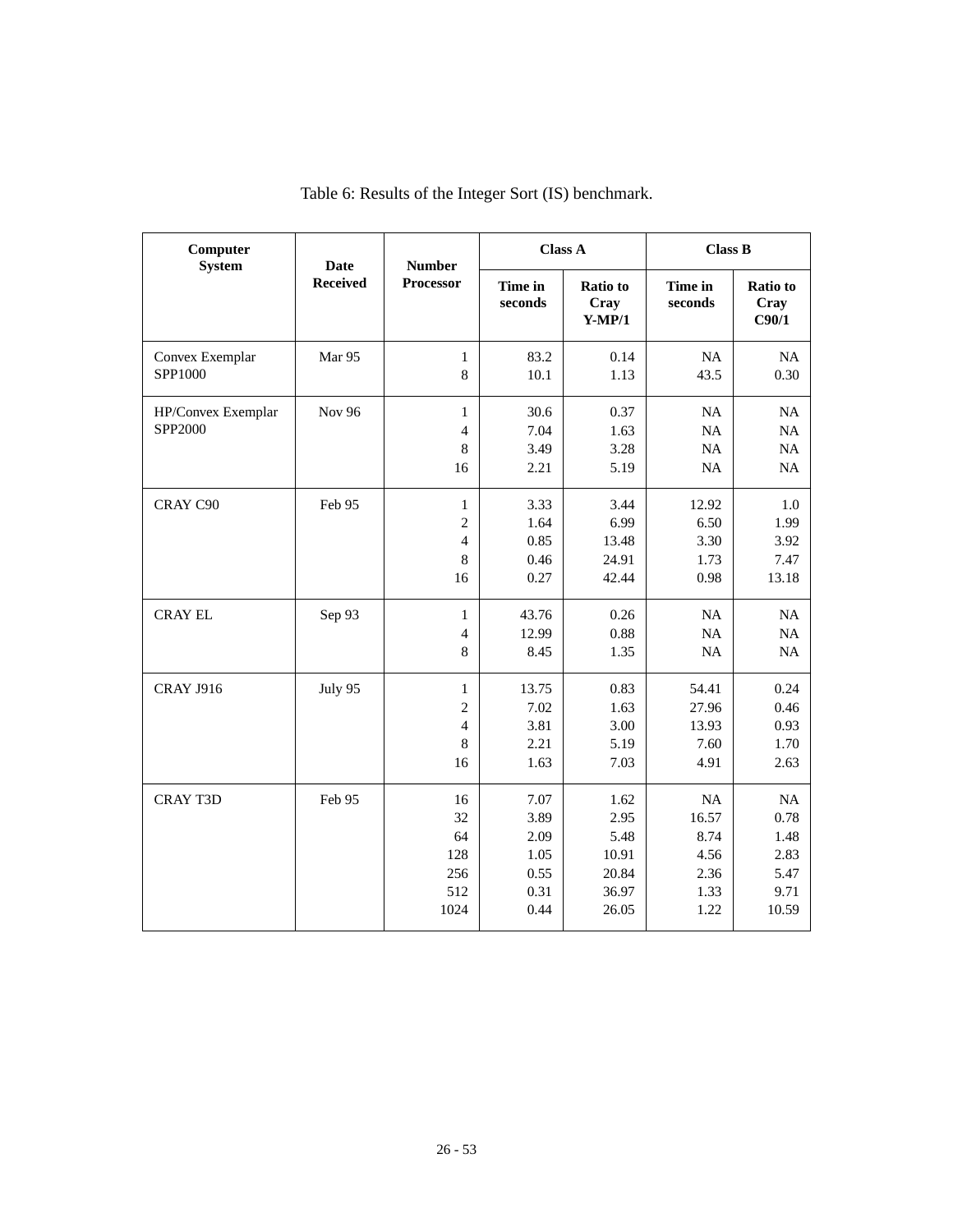| <b>CRAY T3E</b>  | <b>Nov 96</b> | $\overline{2}$           | 16.9   | 0.68  | NA        | $\rm NA$ |
|------------------|---------------|--------------------------|--------|-------|-----------|----------|
|                  |               | $\overline{\mathcal{L}}$ | 8.1    | 1.42  | 38.9      | 0.33     |
|                  |               | 8                        | 4.0    | 2.87  | 18.6      | 0.69     |
|                  |               | 16                       | 2.2    | 5.21  | 9.8       | 1.32     |
|                  |               | 32                       | 1.2    | 9.55  | 5.1       | 2.53     |
|                  |               | 64                       | 0.6    | 19.10 | 2.9       | 4.46     |
|                  |               | 128                      | 0.3    | 38.20 | 1.6       | 8.08     |
|                  |               | 256                      | 0.2    | 57.30 | 0.8       | 16.15    |
| <b>CRAY T916</b> | July 95       | $\mathbf{1}$             | 2.02   | 5.67  | 7.44      | 1.74     |
|                  |               | $\overline{c}$           | 1.02   | 11.24 | 3.74      | 3.45     |
|                  |               | 4                        | 0.52   | 22.04 | 1.92      | 6.73     |
|                  |               | 8                        | 0.38   | 30.16 | 1.41      | 9.16     |
| <b>CRAY Y-MP</b> | Aug 92        | $\mathbf{1}$             | 11.46  | 1.00  | NA        | $\rm NA$ |
|                  |               | $\,$ 8 $\,$              | 1.85   | 6.19  | NA        | $\rm NA$ |
| Fujitsu VPP500   | Apr 94        | $\mathbf{1}$             | 2.189  | 5.24  | NA        | NA       |
|                  |               | $\overline{2}$           | 1.574  | 7.28  | <b>NA</b> | NA       |
|                  |               | $\overline{4}$           | 1.098  | 10.44 | 3.70      | 3.49     |
|                  |               | 8                        | 0.917  | 12.50 | 3.03      | 4.26     |
| Fujitsu VX       | <b>Nov 96</b> | $\mathbf{1}$             | 2.3968 | 4.78  | 9.1964    | 1.41     |
|                  |               | $\overline{\mathbf{c}}$  | 1.8038 | 6.35  | 6.0875    | 2.12     |
|                  |               | $\overline{4}$           | 1.2519 | 9.15  | 4.1363    | 3.12     |
| Fujitsu VPP300   | <b>Nov 96</b> | $\mathbf{1}$             | 2.3968 | 4.78  | 9.1964    | 1.41     |
|                  |               | $\overline{c}$           | 1.8038 | 6.35  | 6.0875    | 2.12     |
|                  |               | $\overline{4}$           | 1.2519 | 9.15  | 4.1363    | 3.12     |
|                  |               | 8                        | 1.1249 | 10.19 | 3.1959    | 4.04     |
|                  |               | 16                       | 1.0204 | 11.23 | 2.7231    | 4.74     |
| Fujitsu VPP700   | <b>Nov 96</b> | $\mathbf{1}$             | 2.3968 | 4.78  | 9.1964    | 1.41     |
|                  |               | $\overline{c}$           | 1.8038 | 6.35  | 6.0875    | 2.12     |
|                  |               | $\overline{4}$           | 1.2519 | 9.15  | 4.1363    | 3.12     |
|                  |               | 8                        | 1.1249 | 10.19 | 3.1959    | 4.04     |
|                  |               | 16                       | 1.0204 | 11.23 | 2.7231    | 4.74     |
|                  |               | 32                       | 0.9839 | 11.64 | 2.7211    | 4.75     |
| IBM SP-1         | Feb 94        | $\,8\,$                  | 16.81  | 0.68  | <b>NA</b> | NA       |
|                  |               | 16                       | 8.85   | 1.29  | 37.3      | 0.35     |
|                  |               | 32                       | 5.04   | 2.27  | 20.1      | 0.64     |
|                  |               | 64                       | 3.06   | 3.75  | 11.2      | 1.15     |

Table 6: Results of the Integer Sort (IS) benchmark.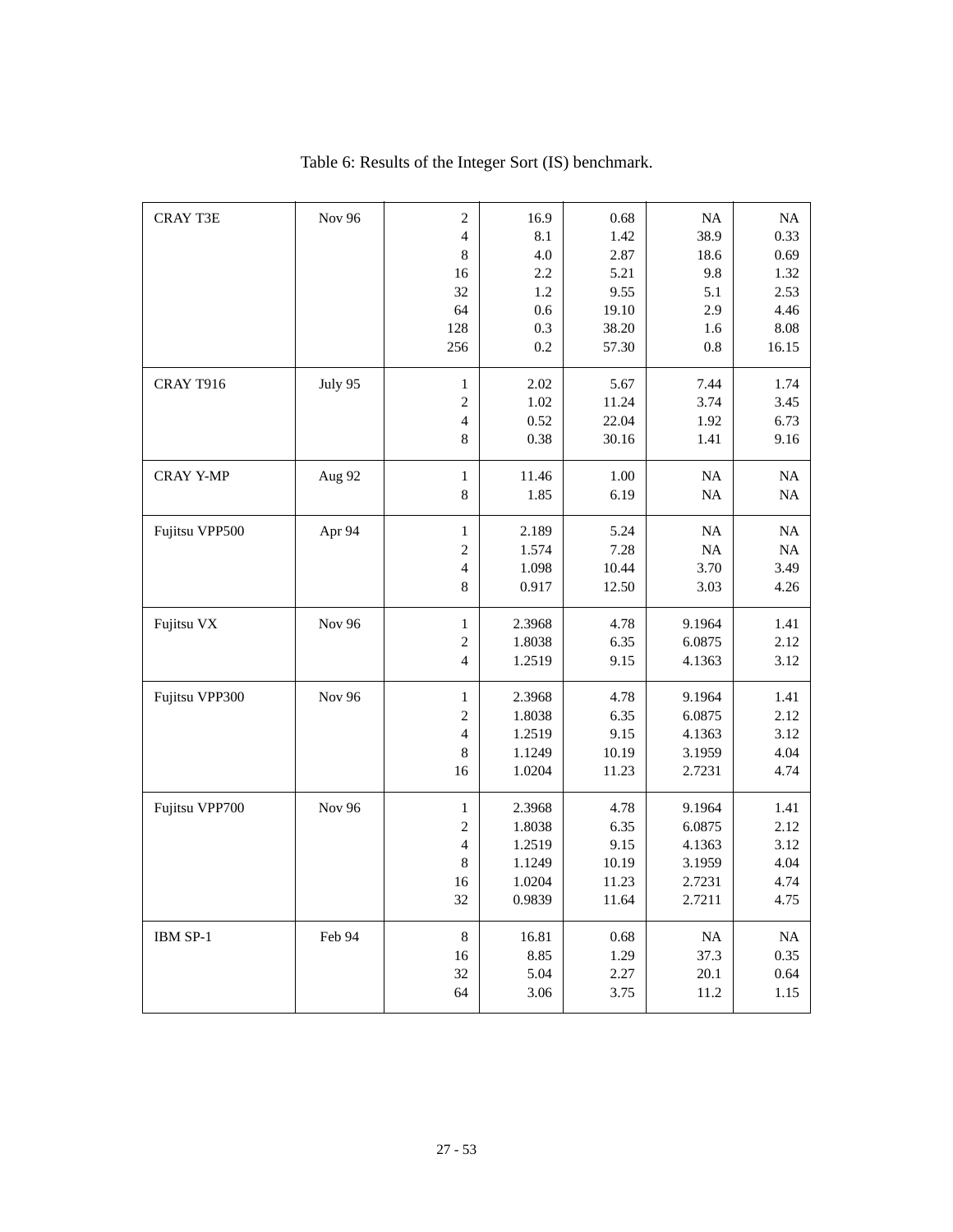| IBM RS/6000 SP       | Mar 95 | 8       | 4.93      | 2.32      | 19.75     | 0.65     |
|----------------------|--------|---------|-----------|-----------|-----------|----------|
| Wide-node1 (67 MHz)  |        | 16      | 2.65      | 4.32      | 10.60     | 1.22     |
|                      |        | 32      | 1.54      | 7.44      | 5.92      | 2.18     |
|                      |        | 64      | 0.89      | 12.88     | 3.41      | 3.79     |
|                      |        | 128     | 0.59      | 19.42     | 1.98      | 6.53     |
|                      |        |         |           |           |           |          |
| IBM RS/6000 SP       | Nov 96 | $\,8\,$ | NA        | <b>NA</b> | 11.16     | 1.16     |
| P2SC node (120 MHz)  |        | 16      | NA        | NA        | 5.85      | 2.21     |
|                      |        | 32      | NA        | NA        | 3.20      | 4.04     |
|                      |        | 64      | NA        | NA        | 1.75      | 7.38     |
|                      |        |         |           |           |           |          |
| IBM RS/6000 SP       | Feb 95 | $\,8\,$ | 5.16      | 2.22      | 20.79     | 0.62     |
| Thin-node2 (67 MHz)  |        | 16      | 2.89      | 3.97      | 11.46     | 1.13     |
|                      |        | 32      | 1.66      | 6.90      | 6.37      | 2.03     |
|                      |        | 64      | 0.91      | 12.59     | 3.58      | 3.61     |
|                      |        | 128     | 0.61      | 18.79     | 2.05      | 6.30     |
|                      |        |         |           |           |           |          |
| Intel iPSC/860       | May 92 | 32      | 25.7      | 0.45      | NA        | NA       |
|                      |        | 64      | 17.3      | 0.66      | <b>NA</b> | NA       |
|                      |        | 128     | 13.6      | 0.84      | NA        | NA       |
|                      |        |         |           |           |           |          |
| <b>Intel Paragon</b> | Mar 94 | 32      | 7.81      | 1.47      | NA        | NA       |
| (OSF1.2)             |        | 64      | 4.34      | 2.64      | 17.33     | 0.75     |
|                      |        | 128     | 2.41      | 4.76      | 9.52      | 1.36     |
|                      |        | 256     | NA        | NA        | 5.94      | 2.18     |
|                      |        | 512     | <b>NA</b> | NA        | 4.69      | 2.75     |
|                      |        |         |           |           |           |          |
| <b>Intel Paragon</b> | Mar 94 | 32      | 5.48      | 2.09      | NA        | NA       |
| (SunMos)             |        | 64      | 3.77      | 3.04      | 11.98     | 1.08     |
|                      |        | 128     | 2.29      | 5.00      | 7.22      | 1.79     |
|                      |        |         |           |           |           |          |
| Kendall Square KSR1  | Feb 94 | 32      | 10.8      | 1.06      | NA        | NA       |
|                      |        | 64      | 6.6       | 1.74      | <b>NA</b> | $\rm NA$ |
|                      |        |         |           |           |           |          |
| Kendall Square KSR2  | Feb 94 | 32      | 7.0       | 1.64      | NA        | NA       |
|                      | May 94 | 64      | 3.9       | 2.94      | 20.3      | 0.64     |
|                      |        |         |           |           |           |          |
|                      |        |         |           |           |           |          |
| Kyoto/Matsushita     | Feb 94 | 256     | 46.6      | 0.25      | NA        | $\rm NA$ |
| <b>ADENART</b>       |        |         |           |           |           |          |
|                      |        |         |           |           |           |          |
| MasPar MP-1          | Jan 93 | 16K     | 11.5      | 1.00      | $\rm NA$  | NA       |
|                      |        |         |           |           |           |          |
| MasPar MP-2          | Jan 93 | 16K     | 7.7       | 1.49      | $\rm NA$  | $\rm NA$ |
|                      |        |         |           |           |           |          |
| Meiko CS-1           | Aug 92 | 16      | 62.7      | $0.18\,$  | $\rm NA$  | $\rm NA$ |
|                      |        |         |           |           |           |          |

Table 6: Results of the Integer Sort (IS) benchmark.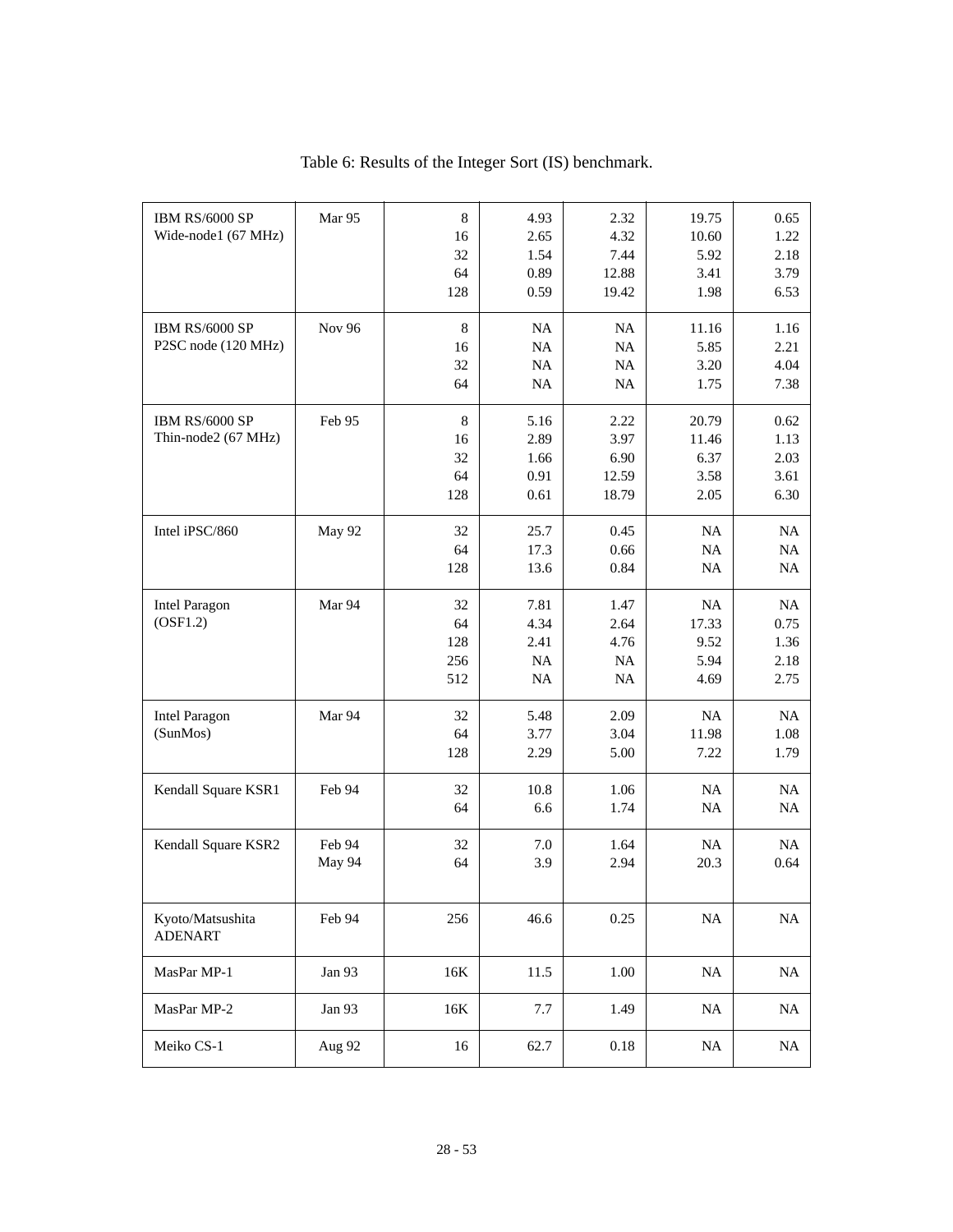| nCUBE-2S                             | Mar 94           | 64<br>128<br>256<br>512                                                     | 23.2<br>12.0<br>6.1<br>3.2                      | 0.49<br>0.96<br>1.88<br>3.58                 | <b>NA</b><br>47.5<br><b>NA</b><br>12.5            | NA<br>0.27<br>NA<br>1.03                     |
|--------------------------------------|------------------|-----------------------------------------------------------------------------|-------------------------------------------------|----------------------------------------------|---------------------------------------------------|----------------------------------------------|
|                                      |                  | 1024                                                                        | 1.7                                             | 6.74                                         | 6.5                                               | 1.99                                         |
| <b>NEC SX-4/32</b>                   | <b>Nov 96</b>    | $\mathbf{1}$<br>$\overline{c}$<br>4<br>8<br>16                              | <b>NA</b><br><b>NA</b><br><b>NA</b><br>NA<br>NA | NA<br><b>NA</b><br><b>NA</b><br>NA<br>NA     | 6.77<br>3.50<br>1.877<br>1.139<br>0.896           | 1.91<br>3.69<br>6.88<br>11.34<br>14.42       |
| SGI<br>Power Challenge<br>(90 MHz)   | Oct 95           | $\mathbf{1}$<br>$\overline{c}$<br>$\overline{4}$<br>8                       | 20.0<br>11.9<br>7.1<br>5.0                      | 0.57<br>0.96<br>1.61<br>2.29                 | <b>NA</b><br>NA<br><b>NA</b><br><b>NA</b>         | NA<br>NA<br><b>NA</b><br>NA                  |
| SGI Origin200<br>$(180 \text{ MHz})$ | Nov 96           | $\mathbf{1}$<br>$\overline{c}$<br>$\overline{\mathcal{L}}$                  | 17.26<br>9.18<br>4.89                           | 0.66<br>1.25<br>2.34                         | 235.05<br>154.28<br>79.18                         | 0.055<br>0.084<br>0.16                       |
| SGI Origin2000<br>(195 MHz)          | <b>Nov 96</b>    | $\mathbf{1}$<br>$\overline{c}$<br>$\overline{\mathcal{L}}$<br>8<br>16<br>32 | 13.66<br>7.07<br>3.80<br>2.14<br>1.34<br>1.21   | 0.84<br>1.62<br>3.02<br>5.36<br>8.55<br>9.47 | 104.48<br>54.36<br>27.25<br>15.09<br>8.89<br>5.76 | 0.12<br>0.24<br>0.47<br>0.86<br>1.45<br>2.24 |
| <b>Thinking Machines</b><br>CM-200   | Dec 91           | 64K                                                                         | 5.7                                             | 2.01                                         | NA                                                | NA                                           |
| <b>Thinking Machines</b><br>$CM-5$   | Aug 93           | 32<br>64<br>128                                                             | 43.1<br>24.2<br>12.0                            | 0.27<br>0.47<br>0.96                         | NA<br><b>NA</b>                                   | NA<br><b>NA</b><br>NA                        |
| Thinking Machines<br>$CM-5E$         | Sep 95<br>Feb 94 | 16<br>32<br>64<br>128                                                       | 11.9<br>6.1<br>3.1<br>1.66                      | 0.96<br>1.88<br>3.70<br>6.90                 | NA<br>31.4<br>16.4<br>8.4                         | <b>NA</b><br>0.41<br>0.79<br>1.54            |
| <b>Thinking Machines</b><br>CM-500   | Sep 95           | 64<br>128<br>256                                                            | 3.16<br>1.67<br>1.16                            | 3.63<br>6.86<br>9.88                         | 16.1<br>8.2<br>4.3                                | 0.80<br>1.58<br>3.0                          |

Table 6: Results of the Integer Sort (IS) benchmark.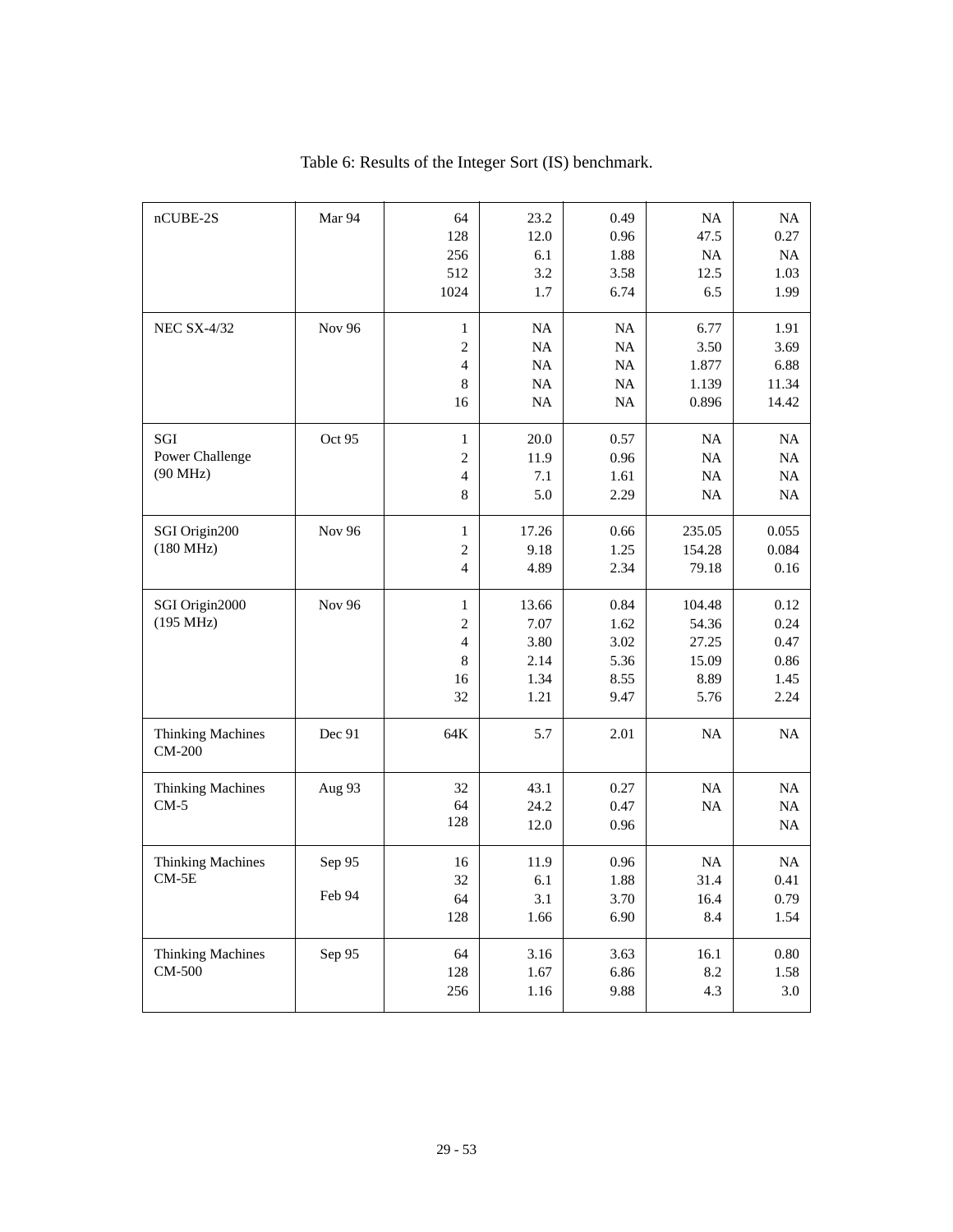| Computer                   | <b>Date</b><br><b>Received</b> | No.<br>Proc.                                                          | <b>Class A</b>                                              |                                                          | <b>Class B</b>                                                  |                                                       |
|----------------------------|--------------------------------|-----------------------------------------------------------------------|-------------------------------------------------------------|----------------------------------------------------------|-----------------------------------------------------------------|-------------------------------------------------------|
| <b>System</b>              |                                |                                                                       | Time in<br>seconds                                          | Ratio to<br>Cray<br>YMP/1                                | Time in<br>seconds                                              | Ratio to<br>Cray<br>C90/1                             |
| <b>BBN TC2000</b>          | Dec 91                         | 62                                                                    | 3032.0                                                      | 0.11                                                     | NA                                                              | NA                                                    |
| Convex Exemplar<br>SPP1000 | Mar 95                         | $\mathbf{1}$<br>8<br>16<br>32                                         | 2668<br>331<br>196<br>126                                   | 0.13<br>1.00<br>1.70<br>2.65                             | NA<br>1492<br>827<br>465.9                                      | NA<br>0.30<br>0.54<br>0.9                             |
| CRAY C90                   | Feb 95                         | $\mathbf{1}$<br>$\overline{c}$<br>$\overline{4}$<br>$\,$ 8 $\,$<br>16 | 119.78<br>62.29<br>32.20<br>17.15<br>10.17                  | 2.78<br>5.35<br>10.36<br>19.45<br>32.79                  | 449.54<br>231.98<br>121.26<br>63.03<br>37.93                    | 1.00<br>1.94<br>3.71<br>7.13<br>11.85                 |
| <b>CRAY EL</b>             | Aug 92                         | $\mathbf{1}$<br>$\overline{4}$<br>8                                   | 1449.0<br>522.3<br>351.6                                    | 0.23<br>0.64<br>0.95                                     | NA<br>NA<br>NA                                                  | NA<br>NA<br>NA                                        |
| <b>CRAY J916</b>           | July 95                        | $\mathbf{1}$<br>$\overline{c}$<br>$\overline{4}$<br>8<br>16           | 492.83<br>254.94<br>135.07<br>72.73<br>47.59                | 0.68<br>1.31<br>2.47<br>4.51<br>7.01                     | 1994.05<br>1024.74<br>526.29<br>286.17<br>170.26                | 0.23<br>0.44<br>0.85<br>1.57<br>2.64                  |
| <b>CRAY T3D</b>            | Feb 95                         | 16<br>32<br>64<br>128<br>256<br>512<br>1024                           | 205.69<br>106.89<br>55.32<br>28.71<br>15.94<br>9.02<br>7.09 | 1.62<br>3.12<br>6.03<br>11.62<br>20.92<br>36.97<br>47.04 | 844.53<br>451.18<br>233.45<br>120.53<br>65.06<br>36.39<br>20.77 | 0.53<br>1.00<br>1.93<br>3.73<br>6.9<br>12.35<br>21.64 |

Table 7: Results of the LU CFD Application (LU)benchmark. .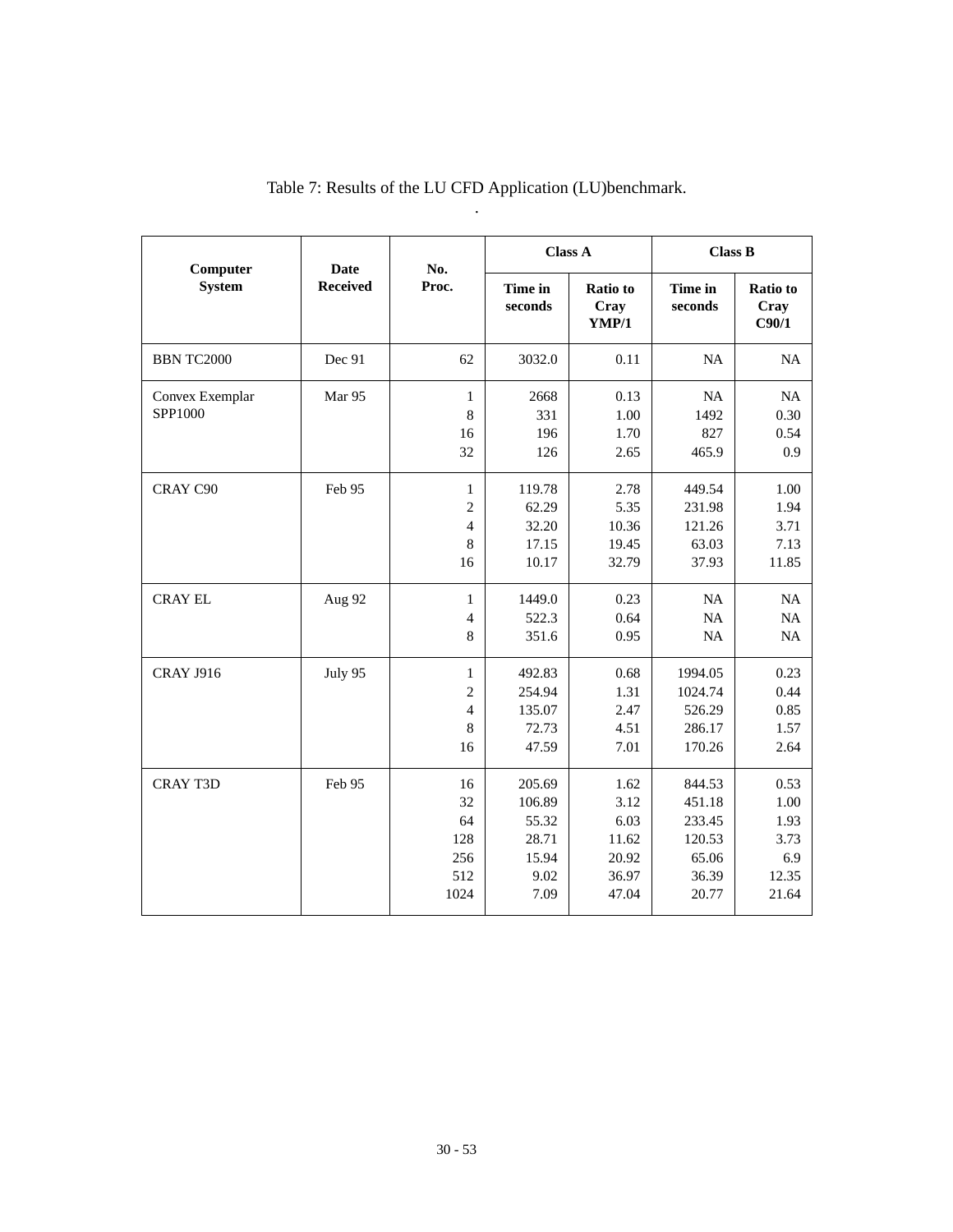| <b>CRAY T3E</b>  | <b>Nov 96</b> | $\overline{c}$           | 356.4     | 0.94      | 1497.4    | 0.30     |
|------------------|---------------|--------------------------|-----------|-----------|-----------|----------|
|                  |               | $\overline{4}$           | 179.2     | 1.86      | 728.9     | 0.62     |
|                  |               | $\boldsymbol{8}$         | 90.2      | 3.70      | 365.8     | 1.23     |
|                  |               | 16                       | 46.9      | 7.11      | 185.1     | 2.43     |
|                  |               | 32                       | 24.0      | 13.90     | 95.9      | 4.69     |
|                  |               | 64                       | 12.9      | 25.85     | 51.5      | 8.73     |
|                  |               | 128                      | 7.1       | 46.97     | 29.5      | 15.24    |
|                  |               | 256                      | 4.2       | 79.41     | 16.8      | 26.76    |
| CRAY T916        | July 95       | $\mathbf{1}$             | 82.67     | 4.03      | 293.38    | 1.53     |
|                  |               | $\overline{c}$           | 46.91     | 7.11      | 149.33    | 3.01     |
|                  |               | $\overline{4}$           | 23.68     | 14.08     | 77.95     | 5.77     |
|                  |               | 8                        | 15.74     | 21.19     | 43.13     | 10.42    |
|                  |               | 16                       | <b>NA</b> | <b>NA</b> | 28.26     | 15.91    |
| <b>CRAY Y-MP</b> | Aug 92        | $\mathbf{1}$             | 333.5     | 1.00      | <b>NA</b> | $\rm NA$ |
|                  |               | 8                        | 49.5      | 6.74      | <b>NA</b> | NA       |
| DEC Alpha Server | Oct 95        | $\mathbf{1}$             | 528.6     | 0.63      | 2304.9    | 0.20     |
| 8400 5/300       |               | $\overline{c}$           | 301.77    | 1.11      | 1350.0    | 0.33     |
| (300 MHz)        |               | $\overline{4}$           | 158.78    | 2.10      | 691.8     | 0.65     |
|                  |               | 8                        | 91.72     | 3.64      | 376.23    | 1.19     |
|                  |               | 12                       | 79.13     | 4.21      | 296.19    | 1.51     |
| DEC Alpha Server | Nov 96        | $\mathbf{1}$             | 378.61    | 0.88      | 1684.47   | 0.27     |
| 8400 5/440       |               | $\overline{c}$           | 219.41    | 1.52      | 987.54    | 0.46     |
| (437 MHz)        |               | $\overline{\mathcal{L}}$ | 115.83    | 2.88      | 500.12    | 0.90     |
|                  |               | 8                        | 67.965    | 4.91      | 271.32    | 1.66     |
| Fujitsu VPP500   | Oct 95        | $\mathbf{1}$             | 101.960   | 3.27      | 414.82    | 1.08     |
|                  |               | $\overline{c}$           | 61.409    | 5.43      | 242.23    | 1.86     |
|                  |               | 3                        | <b>NA</b> | <b>NA</b> | 175.20    | 2.57     |
|                  |               | $\overline{\mathcal{L}}$ | 35.789    | 9.31      | NA        | NA       |
|                  |               | 6                        | NA        | NA        | 97.851    | 4.59     |
|                  |               | 8                        | 21.041    | 15.85     | <b>NA</b> | NA       |
|                  |               | 16                       | 13.944    | 23.92     | NA        | NA       |
|                  |               | 17                       | NA        | NA        | 43.644    | 10.30    |
|                  |               | 34                       | NA        | NA        | 28.095    | 16.00    |
| Fujitsu VX       | Nov 96        | $\mathbf{1}$             | 77.732    | 4.29      | 297.94    | 1.51     |
|                  |               | $\sqrt{2}$               | 50.880    | 6.55      | 190.00    | 2.37     |
|                  |               | $\mathfrak{Z}$           | $\rm NA$  | $\rm NA$  | 138.34    | 3.25     |
|                  |               | $\overline{4}$           | 30.500    | 10.93     | <b>NA</b> | $\rm NA$ |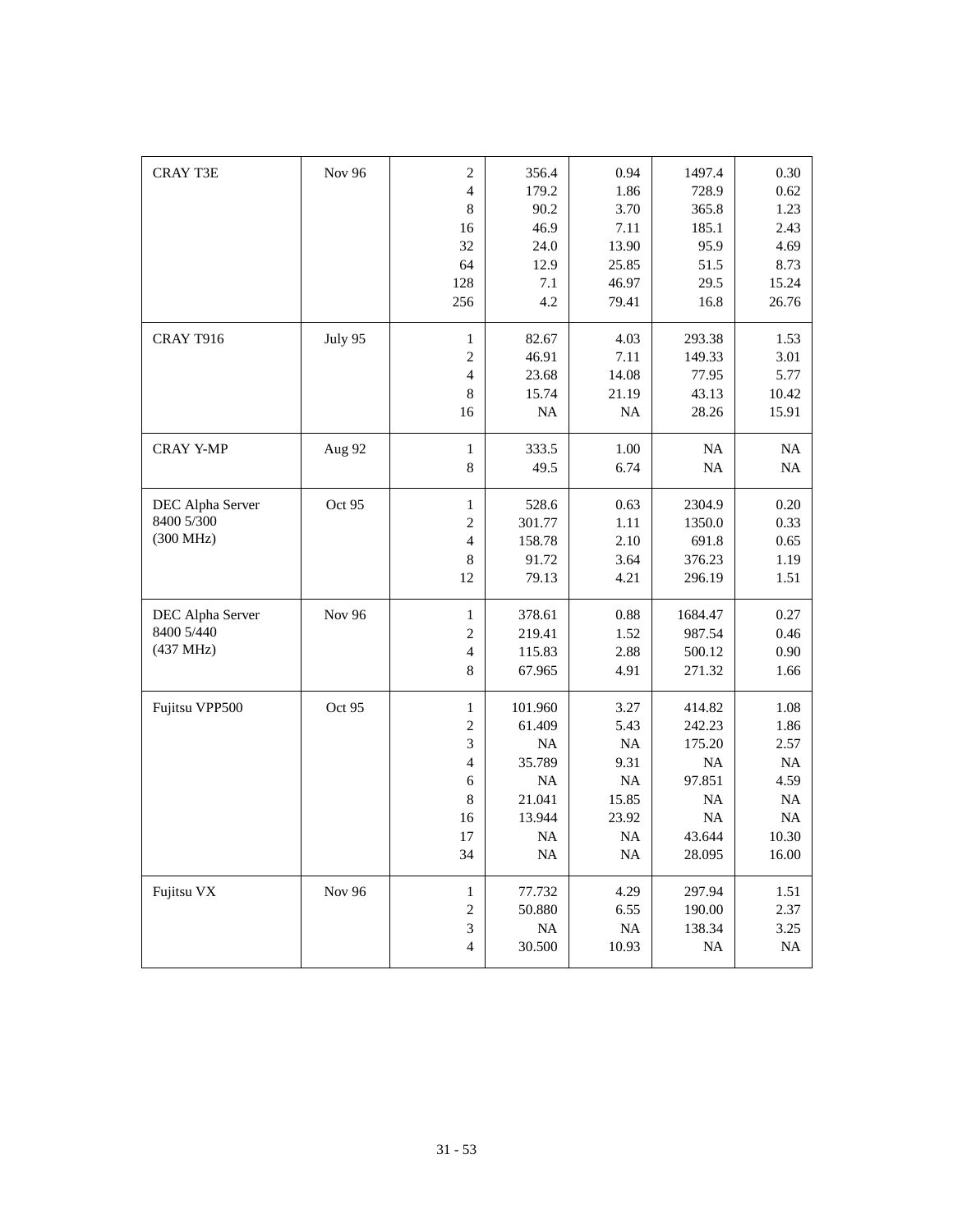| Fujitsu VPP300      | <b>Nov 96</b> | 1                        | 77.732   | 4.29      | 297.94    | 1.51     |
|---------------------|---------------|--------------------------|----------|-----------|-----------|----------|
|                     |               | $\overline{c}$           | 50.880   | 6.55      | 190.00    | 2.37     |
|                     |               | 3                        | $\rm NA$ | $\rm NA$  | 138.34    | 3.25     |
|                     |               | $\overline{\mathcal{L}}$ | 30.500   | 10.93     | <b>NA</b> | $\rm NA$ |
|                     |               | 6                        | NA       | NA        | 78.026    | 5.76     |
|                     |               | 8                        | 18.444   | 18.08     | <b>NA</b> | NA       |
|                     |               | 16                       | 12.553   | 26.57     | $\rm NA$  | $\rm NA$ |
|                     |               |                          |          |           |           |          |
| Fujitsu VPP700      | <b>Nov 96</b> | $\mathbf{1}$             | 77.732   | 4.29      | 297.94    | 1.51     |
|                     |               | $\boldsymbol{2}$         | 50.880   | 6.55      | 190.00    | 2.37     |
|                     |               | 3                        | NA       | NA        | 138.34    | 3.25     |
|                     |               | $\overline{\mathcal{L}}$ | 30.500   | 10.93     | <b>NA</b> | NA       |
|                     |               | 6                        | NA       | NA        | 78.026    | 5.76     |
|                     |               | 8                        | 18.444   | 18.08     | <b>NA</b> | NA       |
|                     |               | 16                       | 12.553   | 26.57     | NA        | NA       |
|                     |               | 17                       | NA       | NA        | 36.736    | 12.24    |
|                     |               | 32                       | 10.063   | 33.14     | <b>NA</b> | $\rm NA$ |
|                     |               |                          |          |           |           |          |
| IBM SP-1            | Feb 94        | 8                        | 291.4    | 1.14      | NA        | NA       |
|                     |               | 16                       | 172.9    | 1.93      | 604.8     | 0.74     |
|                     |               | 32                       | 101.8    | 3.28      | 348.1     | 1.29     |
|                     |               | 64                       | 63.2     | 5.28      | 207.5     | 2.17     |
|                     |               |                          |          |           |           |          |
| IBM RS/6000 SP      | Mar 95        | $\,8\,$                  | 112.5    | 2.96      | 429.8     | 1.05     |
| Wide-node1 (67 MHz) |               | 16                       | 64.6     | 5.16      | 234.4     | 1.92     |
|                     |               | 32                       | 36.5     | 9.14      | 129.7     | 3.47     |
|                     |               | 64                       | 22.7     | 14.69     | 76.8      | 5.85     |
|                     |               | 128                      | 15.2     | 21.94     | 47.8      | 9.4      |
| IBM RS/6000 SP      | Oct 95        | $\mathbf{1}$             | 501.5    | 0.67      | 2066.6    | 0.22     |
| Wide-node2 (77 MHz) |               | $\,8\,$                  | 80.81    | 4.13      | 311.53    | 1.44     |
|                     |               | 16                       | 48.36    | 6.90      | 171.79    | 2.62     |
|                     |               | 32                       | 29.41    | 11.34     | 98.04     | 4.59     |
|                     |               | 64                       | 19.20    | 17.37     | 59.45     | 7.56     |
|                     |               |                          |          |           |           |          |
| IBM RS/6000 SP      | <b>Nov 96</b> | $\,8\,$                  | $\rm NA$ | <b>NA</b> | 236.64    | 1.90     |
| P2SC node (120 MHz) |               | 16                       | $\rm NA$ | $\rm NA$  | 126.77    | 3.55     |
|                     |               | 32                       | $\rm NA$ | $\rm NA$  | 73.16     | 6.14     |
|                     |               | 64                       | $\rm NA$ | <b>NA</b> | 42.89     | 10.48    |
|                     |               |                          |          |           |           |          |
| IBM RS/6000 SP      | Mar 95        | $\,8\,$                  | 120.8    | 2.76      | 477.3     | 0.94     |
| Thin-node1 (67 MHz) |               | 16                       | 70.9     | 4.70      | 255.4     | 1.76     |
|                     |               | 32                       | 40.1     | 8.32      | 141.3     | 3.18     |
|                     |               | 64                       | 24.5     | 13.61     | 82.9      | 5.42     |
|                     |               | 128                      | 15.9     | 20.97     | 51.2      | 8.78     |
|                     |               |                          |          |           |           |          |
| Intel iPSC/860      | Mar 91        | 64                       | 690.8    | $0.48\,$  | <b>NA</b> | NA       |
|                     |               | 128                      | 442.5    | 0.75      | NA        | NA       |
|                     |               |                          |          |           |           |          |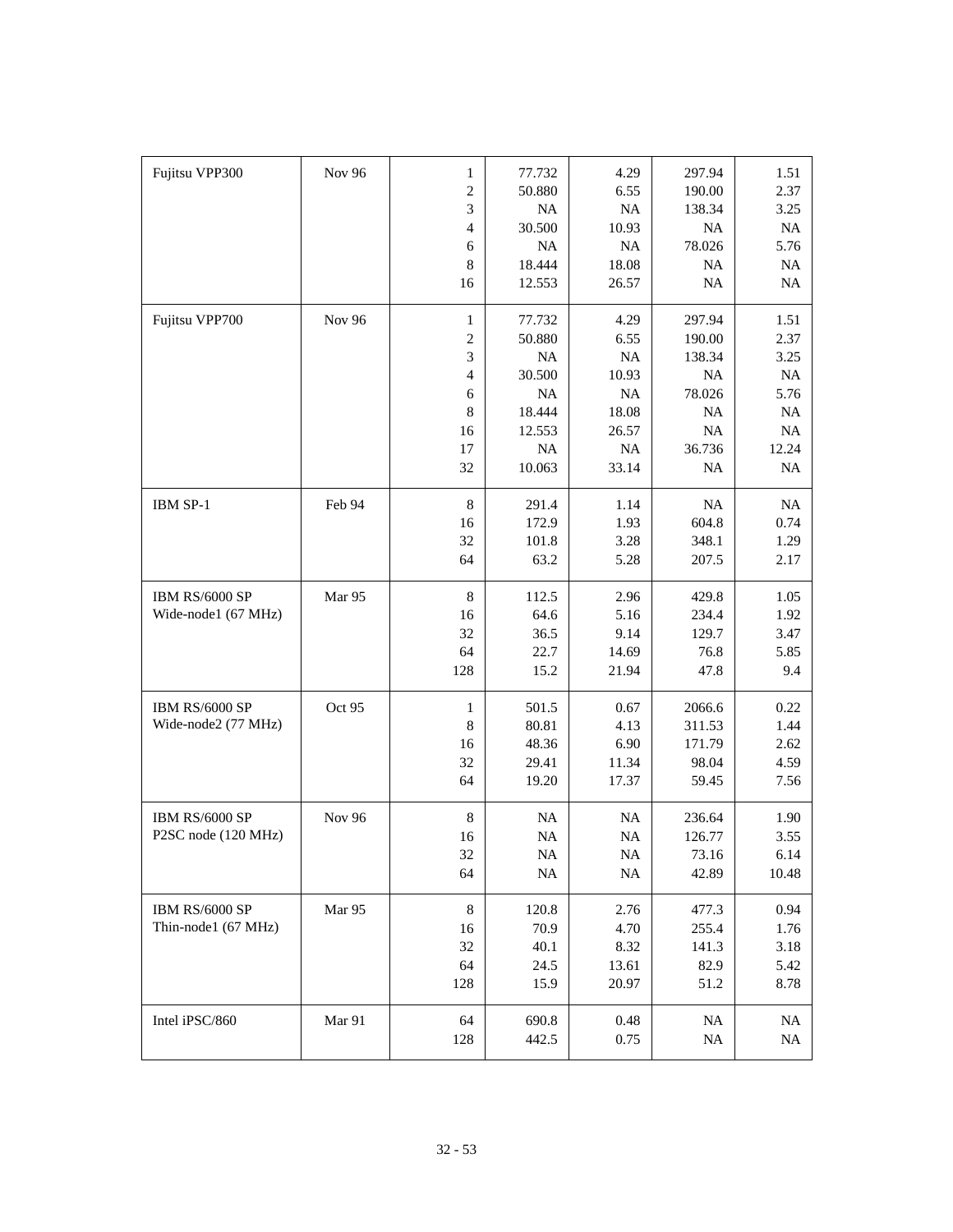| Intel Paragon (OSF1.2)                                    | Jul 94           | 64<br>128<br>256<br>512                                                 | 190.0<br>118.0<br>75.0<br>NA                  | 1.76<br>2.83<br>4.45<br>NA                           | 675.0<br>406.0<br>254.0<br>175.0                                   | 0.67<br>1.11<br>1.77<br>2.57                             |
|-----------------------------------------------------------|------------------|-------------------------------------------------------------------------|-----------------------------------------------|------------------------------------------------------|--------------------------------------------------------------------|----------------------------------------------------------|
| Kendall Square KSR1                                       | Feb 94           | 32<br>64<br>128                                                         | 341.0<br>199.0<br>155.0                       | 0.98<br>1.68<br>2.15                                 | <b>NA</b><br><b>NA</b><br><b>NA</b>                                | NA<br>$\rm NA$<br>$\rm NA$                               |
| Kendall Square KSR2                                       | Feb 94<br>May 94 | 32<br>64                                                                | 172.0<br>102.0                                | 1.93<br>3.27                                         | NA<br>424.0                                                        | NA<br>1.06                                               |
| MasPar MP-1                                               | Aug 92           | $4\mathrm{K}$                                                           | 1580.0                                        | 0.21                                                 | <b>NA</b>                                                          | NA                                                       |
| MasPar MP-2                                               | <b>Nov 92</b>    | $4\mathrm{K}$                                                           | 463.5                                         | 0.72                                                 | <b>NA</b>                                                          | NA                                                       |
| Meiko CS-1                                                | Aug 92           | 16                                                                      | 2937.0                                        | 0.11                                                 | <b>NA</b>                                                          | NA                                                       |
| nCUBE-2S                                                  | Mar 94           | 64<br>128<br>256<br>512<br>1024                                         | 1322.0<br>712.5<br>389.1<br>226.1<br>134.1    | 0.25<br>0.47<br>0.86<br>1.48<br>2.49                 | <b>NA</b><br>NA<br>NA<br>NA<br><b>NA</b>                           | NA<br>NA<br>NA<br>NA<br>$\rm NA$                         |
| <b>NEC SX-4/32</b>                                        | <b>Nov 96</b>    | $\mathbf{1}$<br>$\mathfrak{2}$<br>$\overline{4}$<br>8<br>16<br>17<br>32 | NA<br>NA<br>NA<br>NA<br>NA<br>NA<br>NA        | NA<br>NA<br>NA<br>NA<br><b>NA</b><br><b>NA</b><br>NA | 291.06<br>148.29<br>77.246<br>43.087<br>27.151<br>25.294<br>20.909 | 1.54<br>3.03<br>5.82<br>10.43<br>16.56<br>17.77<br>21.50 |
| <b>Silicon Graphics</b><br>Power Challenge XL<br>(75 MHz) | Oct 94           | 1<br>$\overline{4}$<br>$\,$ 8 $\,$<br>16                                | 604.0<br>231.8<br>111.7<br>65.3               | 0.55<br>1.44<br>2.99<br>5.11                         | 2617.9<br>1010.5<br>550.2<br>308.1                                 | 0.17<br>0.44<br>0.82<br>1.46                             |
| SGI<br>Power Challenge - XL<br>$(90$ MHz)                 | Oct 94           | $\mathbf{I}$<br>$\sqrt{2}$<br>$\overline{4}$<br>$\,8\,$<br>16           | 549.02<br>356.73<br>188.33<br>101.00<br>65.90 | 0.61<br>0.93<br>1.77<br>3.30<br>5.06                 | 2439.90<br>1500.30<br>774.93<br>419.90<br>292.02                   | $0.18\,$<br>0.30<br>0.58<br>1.07<br>1.54                 |
| SGI Origin200<br>$(180 \text{ MHz})$                      | <b>Nov 96</b>    | $\mathbf{1}$<br>$\sqrt{2}$<br>$\overline{4}$                            | 397.30<br>206.52<br>114.39                    | 0.84<br>1.61<br>2.92                                 | 1873.60<br>958.01<br>519.32                                        | 0.24<br>0.47<br>$0.87\,$                                 |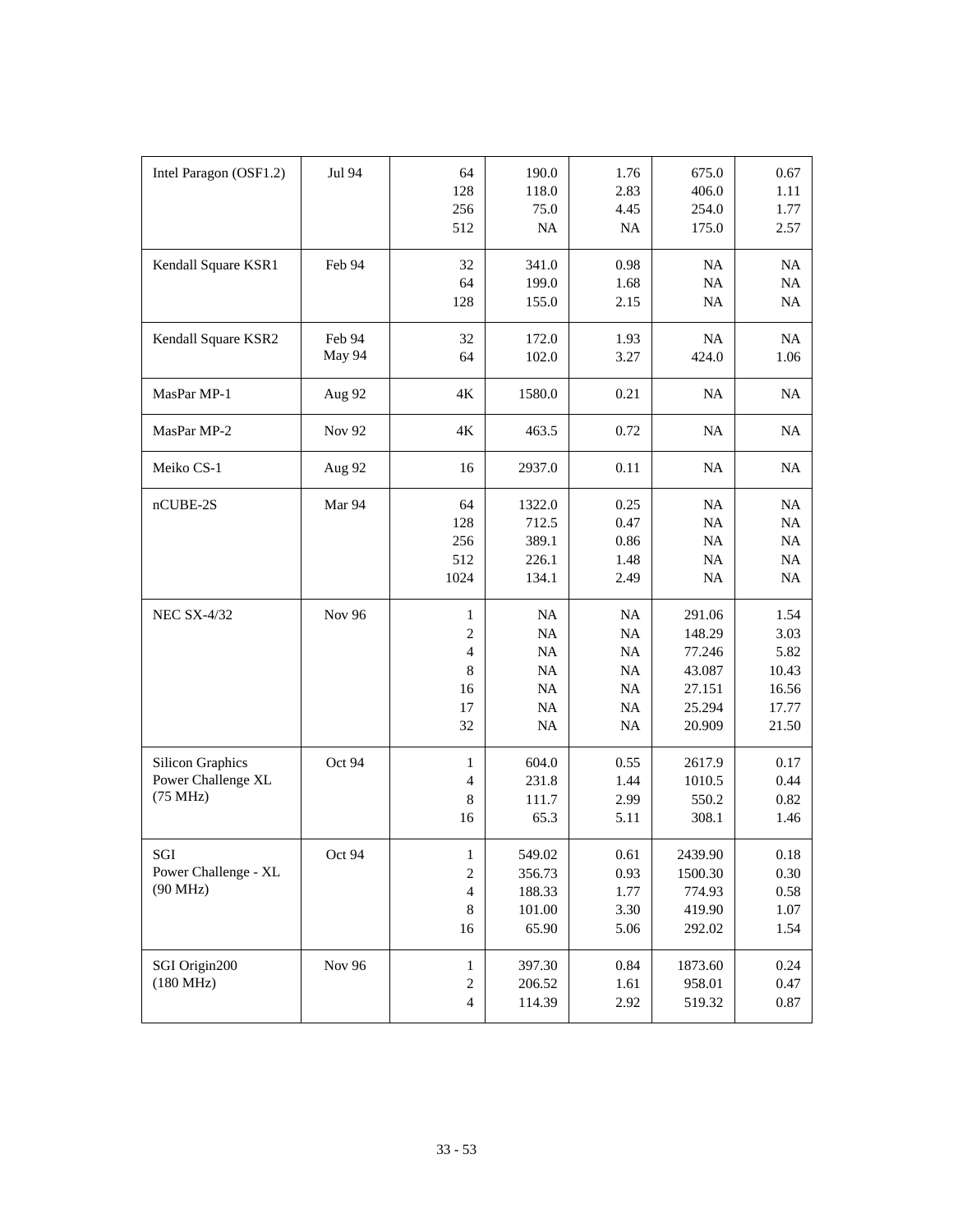| SGI Origin2000           | Nov 96 | 1              | 351.35 | 0.95      | 1522.30   | 0.30      |
|--------------------------|--------|----------------|--------|-----------|-----------|-----------|
| (195 MHz)                |        | $\overline{c}$ | 181.39 | 1.84      | 777.43    | 0.58      |
|                          |        | $\overline{4}$ | 97.52  | 3.42      | 401.80    | 1.12      |
|                          |        | 8              | 50.56  | 6.60      | 221.32    | 2.03      |
|                          |        | 16             | 29.91  | 11.15     | 130.41    | 3.45      |
|                          |        | 25             | NA     | <b>NA</b> | 89.75     | 5.01      |
|                          |        | 31             | 18.93  | 17.62     | <b>NA</b> | NA        |
| <b>Thinking Machines</b> | Mar 91 | 8K             | 1307.0 | 0.26      | NA        | <b>NA</b> |
| $CM-2$                   |        | 16K            | 850.0  | 0.39      | NA        | <b>NA</b> |
|                          |        | 32K            | 546.0  | 0.61      | NA        | NA        |
| <b>Thinking Machines</b> | Aug 93 | 32             | 418.0  | 0.80      | NA        | NA        |
| $CM-5$                   |        | 64             | 272.0  | 1.23      | <b>NA</b> | NA.       |
|                          |        | 128            | 171.0  | 1.95      | NA        | NA        |
| <b>Thinking Machines</b> | Sep 95 | 16             | 256    | 1.30      | 957       | 0.47      |
| $CM-5E$                  |        | 32             | 143    | 2.33      | 533       | 0.84      |
|                          | Feb 94 | 64             | 97.0   | 3.44      | 367.0     | 1.22      |
|                          |        | 128            | 65.0   | 5.13      | 318.0     | 1.41      |
| <b>Thinking Machines</b> | Sep 95 | 64             | 90     | 3.71      | 336       | 1.34      |
| CM-500                   |        | 128            | 61     | 5.47      | 247       | 1.82      |
|                          |        | 256            | 43     | 7.76      | 149       | 3.02      |
|                          |        |                |        |           |           |           |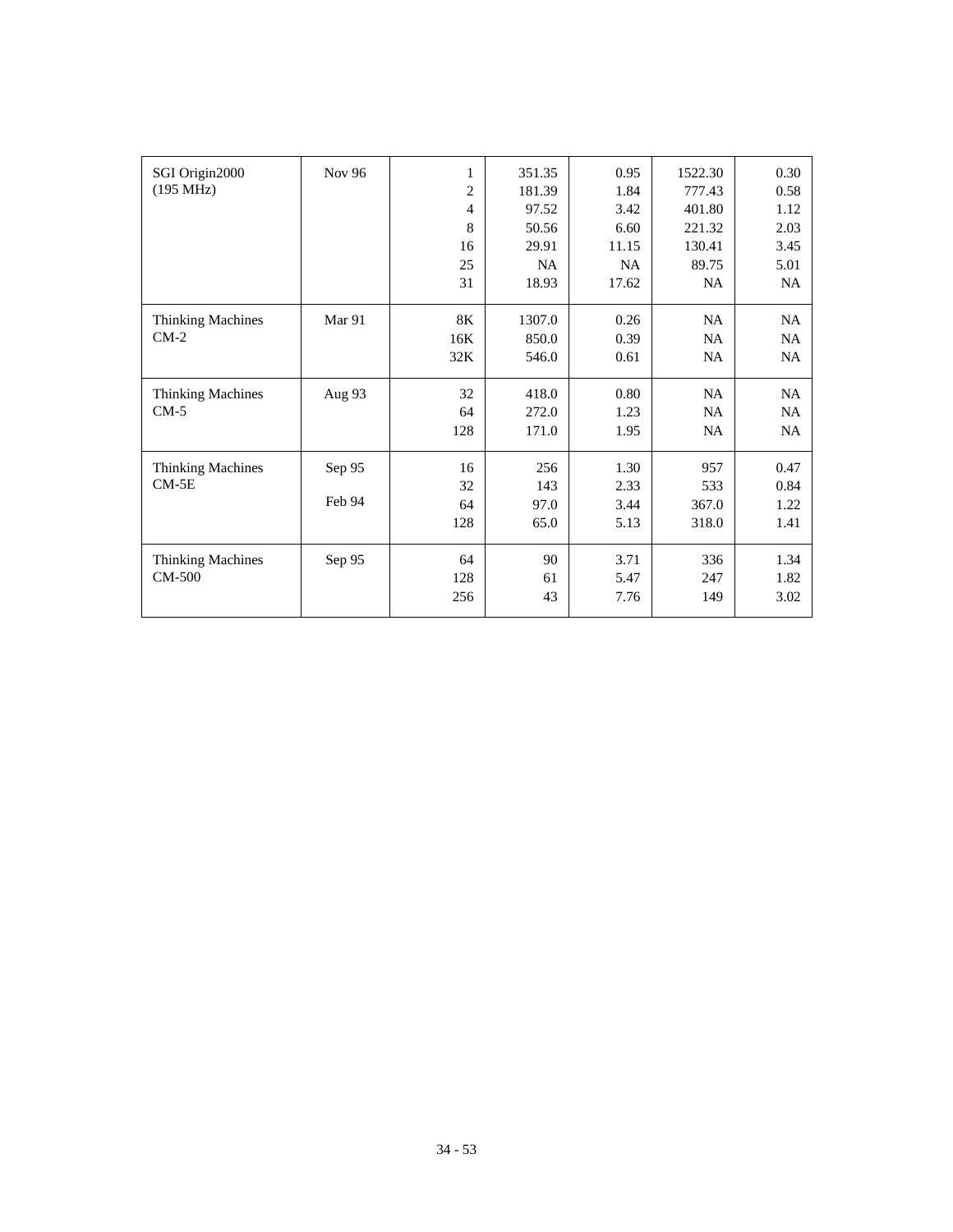| Computer                      | <b>Date</b>     | <b>Number</b><br><b>Processor</b>                           | <b>Class A</b>                                              |                                                          | <b>Class B</b>                                                  |                                                        |
|-------------------------------|-----------------|-------------------------------------------------------------|-------------------------------------------------------------|----------------------------------------------------------|-----------------------------------------------------------------|--------------------------------------------------------|
| <b>System</b>                 | <b>Received</b> |                                                             | Time in<br>seconds                                          | <b>Ratio to</b><br>Cray<br><b>YMP/1</b>                  | Time in<br>seconds                                              | <b>Ratio to</b><br>Cray<br>C90/1                       |
| <b>BBN TC2000</b>             | Dec 91          | 112                                                         | 880.0                                                       | 0.54                                                     | <b>NA</b>                                                       | <b>NA</b>                                              |
| Convex Exemplar<br>SPP1000    | Mar 95          | 1<br>8<br>16<br>32<br>64                                    | 2533<br>345<br>228<br>144<br>102                            | 0.19<br>1.37<br>2.07<br>3.27<br>4.62                     | <b>NA</b><br>1584<br>1068<br>697.4<br>449.5                     | NA<br>0.44<br>0.65<br>0.99<br>1.5                      |
| HP/Convex Exemplar<br>SPP2000 | <b>Nov 96</b>   | $\mathbf{1}$<br>$\overline{4}$<br>8<br>16                   | 770.9<br>198.6<br>101.6<br>56.6                             | 0.61<br>2.37<br>4.64<br>8.33                             | NA<br><b>NA</b><br><b>NA</b><br><b>NA</b>                       | NA<br>NA<br><b>NA</b><br>NA                            |
| CRAY C90                      | Feb 95          | $\mathbf{1}$<br>$\overline{2}$<br>$\overline{4}$<br>8<br>16 | 174.50<br>87.32<br>44.75<br>22.74<br>12.82                  | 2.70<br>5.40<br>10.54<br>20.73<br>36.78                  | 689.60<br>345.57<br>175.85<br>90.80<br>52.22                    | 1.00<br>2.00<br>3.92<br>7.59<br>13.21                  |
| <b>CRAY EL</b>                | Aug 92          | $\mathbf{1}$<br>4<br>8                                      | 2025.7<br>601.9<br>488.4                                    | 0.23<br>0.78<br>0.97                                     | <b>NA</b><br>NA<br><b>NA</b>                                    | <b>NA</b><br>NA<br><b>NA</b>                           |
| <b>CRAY J916</b>              | July 95         | $\mathbf{1}$<br>$\overline{2}$<br>$\overline{4}$<br>8<br>16 | 870.47<br>436.91<br>226.66<br>118.30<br>77.54               | 0.54<br>1.08<br>2.08<br>3.99<br>6.08                     | 3728.69<br>1927.50<br>941.08<br>521.73<br>316.58                | 0.18<br>0.36<br>0.73<br>1.32<br>2.18                   |
| <b>CRAY T3D</b>               | Feb 95          | 16<br>32<br>64<br>128<br>256<br>512<br>1024                 | 202.11<br>104.10<br>53.26<br>27.54<br>14.71<br>8.91<br>5.41 | 2.33<br>4.53<br>8.85<br>17.12<br>32.05<br>52.92<br>87.15 | 818.07<br>463.62<br>233.52<br>130.45<br>74.89<br>42.63<br>25.23 | 0.84<br>1.49<br>2.95<br>5.29<br>9.21<br>16.18<br>27.33 |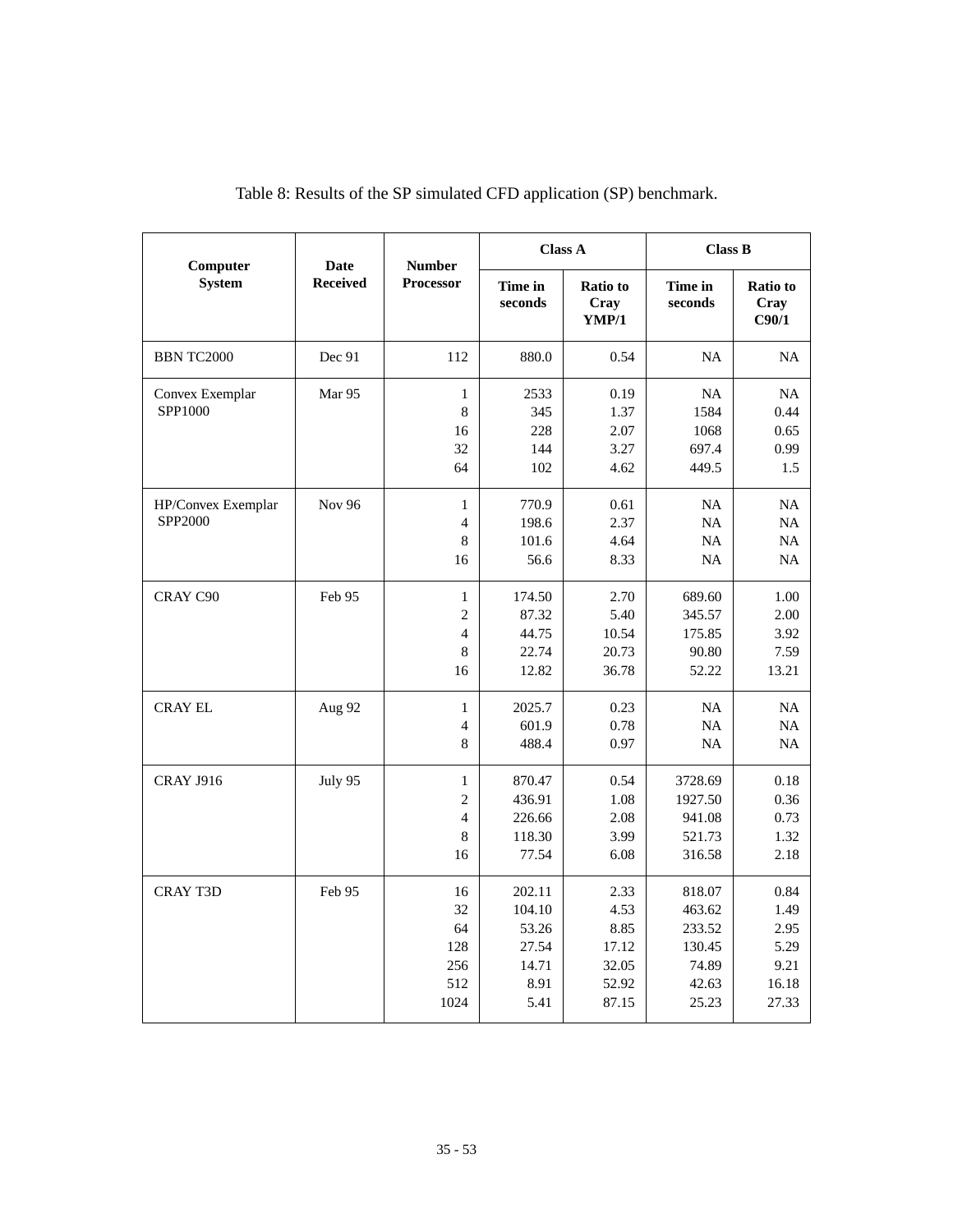| <b>CRAY T3E</b>  | <b>Nov 96</b> | $\overline{c}$           | 621.9     | 0.76      | 2427.7    | 0.28     |
|------------------|---------------|--------------------------|-----------|-----------|-----------|----------|
|                  |               | $\overline{4}$           | 313.0     | 1.51      | 1230.5    | 0.56     |
|                  |               | 8                        | 157.5     | 3.00      | 611.7     | 1.13     |
|                  |               | 16                       | 79.8      | 5.91      | 312.9     | 2.20     |
|                  |               | 32                       | 39.2      | 12.03     | 162.7     | 4.24     |
|                  |               | 64                       | 20.4      | 23.11     | 85.5      | 8.07     |
|                  |               | 128                      | 11.2      | 42.10     | 48.1      | 14.34    |
|                  |               | 256                      | 6.0       | 78.58     | 26.9      | 25.64    |
| CRAY T916        | Jul 95        | $\mathbf{1}$             | 112.37    | 4.20      | 427.56    | 1.61     |
|                  |               | $\mathbf{2}$             | 56.46     | 8.35      | 214.63    | 3.21     |
|                  |               | $\overline{4}$           | 30.42     | 15.50     | 113.02    | 6.10     |
|                  |               | $\,8\,$                  | 18.69     | 25.23     | 60.61     | 11.38    |
|                  |               | 16                       | <b>NA</b> | <b>NA</b> | 40.59     | 16.99    |
| <b>CRAY Y-MP</b> | Aug 92        | $\,1$                    | 471.5     | 1.01      | NA        | NA       |
|                  |               | 8                        | 64.6      | 7.30      | NA        | NA       |
| DEC Alpha Server | Mar 95        | $\mathbf{1}$             | 749.61    | 0.63      | 3448.10   | 0.20     |
| 8400 5/300       |               | $\overline{4}$           | 199.17    | 2.37      | 904.45    | 0.76     |
| (300 MHz)        |               | 8                        | 118.04    | 3.99      | 452.13    | 1.53     |
|                  |               | 12                       | 102.75    | 4.59      | 364.54    | 1.89     |
| DEC Alpha Server | Nov 96        | $\mathbf{1}$             | 575.80    | 0.82      | 2569.5    | 0.27     |
| 8400 5/440       |               | $\overline{2}$           | 290.83    | 1.62      | 1294.9    | 0.53     |
| (437 MHz)        |               | $\overline{4}$           | 153.89    | 3.06      | 661.45    | 1.04     |
|                  |               | 8                        | 91.430    | 5.16      | 363.35    | 1.90     |
| Fujitsu VPP500   | Mar 95        | $\mathbf{1}$             | 99.309    | 4.75      | 404.08    | 1.71     |
|                  |               | $\sqrt{2}$               | 61.588    | 7.66      | 241.23    | 2.86     |
|                  |               | $\overline{\mathcal{L}}$ | 32.114    | 14.68     | 127.48    | 5.41     |
|                  |               | 6                        | NA        | NA        | 83.710    | 8.24     |
|                  |               | 8                        | 16.399    | 28.75     | 64.930    | 10.62    |
|                  |               | 16                       | 8.5761    | 54.98     | <b>NA</b> | NA       |
|                  |               | 17                       | <b>NA</b> | NA        | 30.474    | 22.63    |
|                  |               | 32                       | 4.5355    | 103.96    | <b>NA</b> | NA       |
|                  |               | 34                       | NA        | NA        | 15.674    | 44.0     |
|                  |               | 51                       | NA        | NA        | 10.654    | 64.73    |
|                  |               | 64                       | 2.5483    | 185.03    | <b>NA</b> | $\rm NA$ |
| Fujitsu VX       | Nov 96        | $\mathbf{1}$             | 80.504    | 5.86      | 331.36    | 2.08     |
|                  |               | 2                        | 60.436    | 7.80      | 219.11    | 3.15     |
|                  |               | $\overline{4}$           | 31.324    | 15.05     | 114.41    | 6.03     |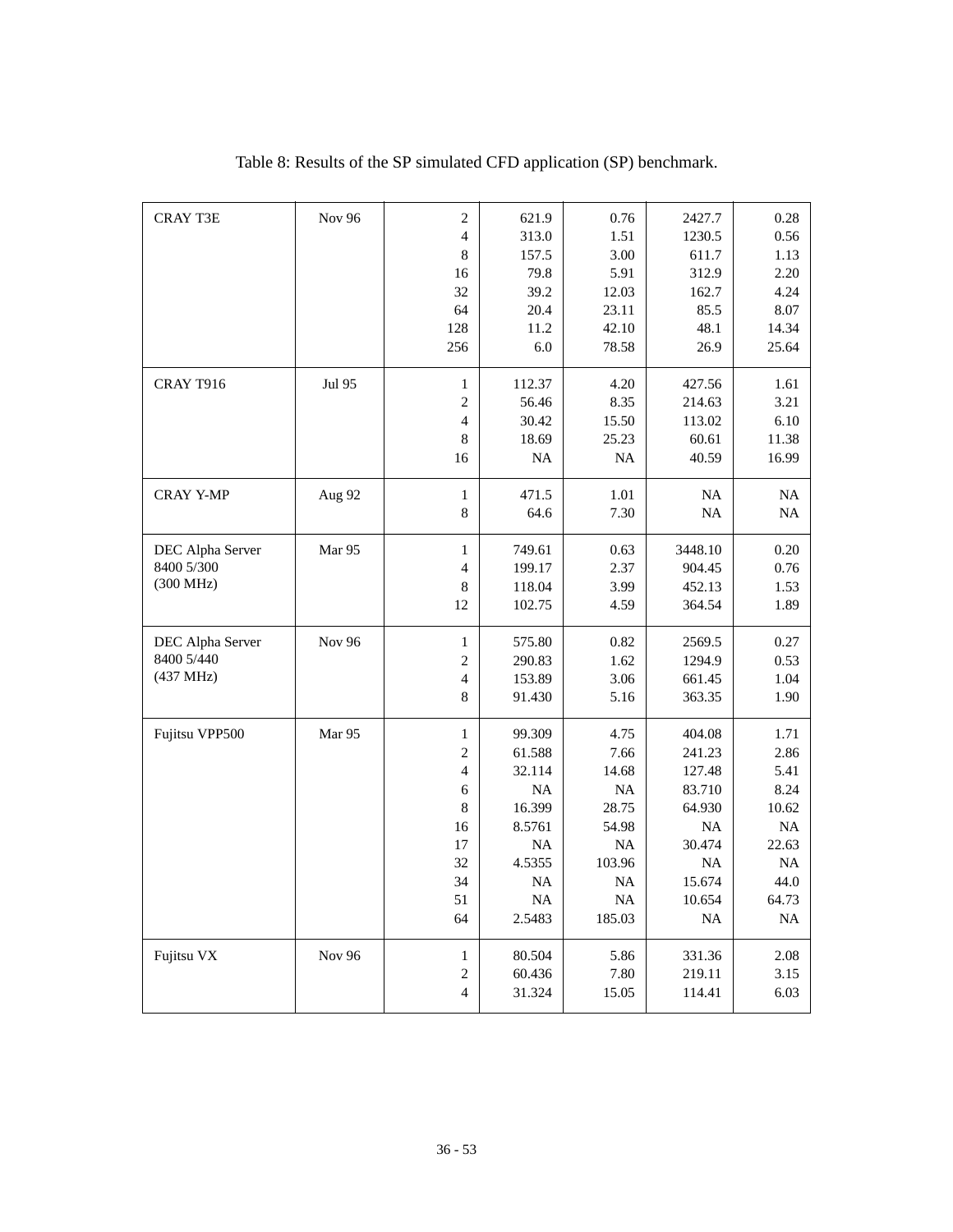| Fujitsu VPP300        | Nov 96        | $\mathbf{1}$   | 80.504    | 5.86      | 331.36    | 2.08     |
|-----------------------|---------------|----------------|-----------|-----------|-----------|----------|
|                       |               | $\overline{c}$ | 60.436    | 7.80      | 219.11    | 3.15     |
|                       |               | $\overline{4}$ | 31.324    | 15.05     | 114.41    | 6.03     |
|                       |               | 6              | NA        | <b>NA</b> | 78.381    | 8.80     |
|                       |               | 8              | 16.054    | 29.37     | 58.781    | 11.73    |
|                       |               | 16             | 8.2465    | 57.18     | <b>NA</b> | $\rm NA$ |
|                       |               |                |           |           |           |          |
| Fujitsu VPP700        | <b>Nov 96</b> | 1              | 80.504    | 5.86      | 331.36    | 2.08     |
|                       |               | $\overline{2}$ | 60.436    | 7.80      | 219.11    | 3.15     |
|                       |               | $\overline{4}$ | 31.324    | 15.05     | 114.41    | 6.03     |
|                       |               | 6              | <b>NA</b> | $\rm NA$  | 78.381    | 8.80     |
|                       |               | 8              | 16.054    | 29.37     | 58.781    | 11.73    |
|                       |               | 16             | 8.2465    | 57.18     | <b>NA</b> | NA       |
|                       |               | 17             | NA        | <b>NA</b> | 27.860    | 24.75    |
|                       |               | 32             | 4.5311    | 104.06    | <b>NA</b> | NA       |
|                       |               | 34             | NA        | <b>NA</b> | 14.621    | 47.17    |
| IBM SP-1              | Feb 94        | 8              | 441.6     | 1.07      | <b>NA</b> | NA       |
|                       |               | 16             | 268.7     | 1.75      | 941.2     | 0.73     |
|                       |               | 32             | 165.0     | 2.86      | 522.4     | 1.32     |
|                       |               | 64             | 100.4     | 4.69      | 302.3     | 2.28     |
|                       |               |                |           |           |           |          |
| IBM RS/6000 SP        | Mar 95        | $\,8\,$        | 143.8     | 3.28      | 589.3     | 1.17     |
| Wide-node1 (67 MHz)   |               | 16             | 83.2      | 5.67      | 300.6     | 2.29     |
|                       |               | 32             | 48.7      | 9.68      | 163.8     | 4.21     |
|                       |               | 64             | 30.1      | 15.66     | 91.7      | 7.52     |
|                       |               | 128            | 18.7      | 25.21     | 54.8      | 12.58    |
| IBM RS/6000 SP        | Oct 95        | 1              | 711.8     | 0.66      | 3087.0    | 0.22     |
| Wide-node2 (77 MHz)   |               | $\,8\,$        | 114.15    | 4.13      | 453.66    | 1.52     |
|                       |               | 16             | 69.32     | 6.80      | 248.51    | 2.77     |
|                       |               | 32             | 43.20     | 10.91     | 142.88    | 4.83     |
|                       |               | 64             | 26.46     | 17.82     | 80.17     | 8.60     |
|                       |               |                |           |           |           |          |
| IBM RS/6000 SP        | Nov 96        | $\,8\,$        | $\rm NA$  | $\rm NA$  | 359.81    | 1.92     |
| P2SC node (120 MHz)   |               | 16             | $\rm NA$  | $\rm NA$  | 182.30    | 3.78     |
|                       |               | 32             | $\rm NA$  | $\rm NA$  | 107.16    | 6.44     |
|                       |               | 64             | NA        | $\rm NA$  | 58.35     | 11.82    |
| <b>IBM RS/6000 SP</b> | Mar 95        | $8\,$          | 161.1     | 2.93      | 640.9     | 1.08     |
| Thin-node2 (67 MHz)   |               | 16             | 93.3      | 5.05      | 342.3     | 2.01     |
|                       |               | 32             | 53.6      | 8.80      | 184.4     | 3.74     |
|                       |               | 64             | 32.7      | 14.42     | 101.6     | 6.79     |
|                       |               | 128            | 20.6      | 22.89     | 59.9      | 11.51    |
|                       |               |                |           |           |           |          |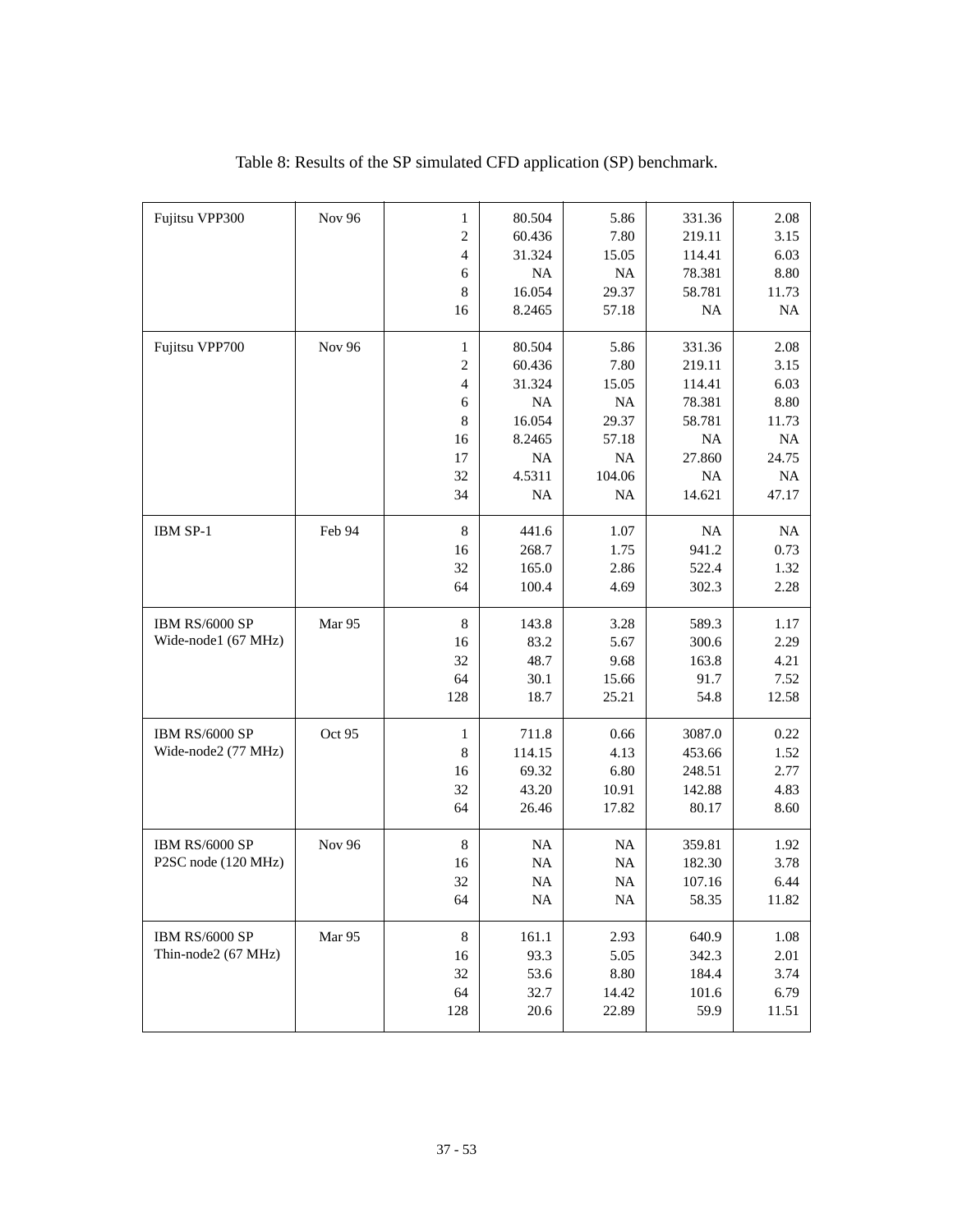| Intel iPSC/860                     | Jul 94<br>Aug 92 | 64<br>128                                                                                             | 640.0<br>449.5                                                                               | 0.74<br>1.05                                                                            | NA<br>$\rm NA$                                                               | NA<br>NA                                                          |
|------------------------------------|------------------|-------------------------------------------------------------------------------------------------------|----------------------------------------------------------------------------------------------|-----------------------------------------------------------------------------------------|------------------------------------------------------------------------------|-------------------------------------------------------------------|
| <b>Intel Paragon</b><br>(OSF1.2)   | Jul 94           | 64<br>102<br>128<br>204<br>256<br>324<br>400<br>484                                                   | 226.0<br><b>NA</b><br>143.0<br>NA<br>97.0<br>89.0<br>NA<br>$\rm NA$                          | 2.09<br>NA<br>3.30<br>NA<br>4.86<br>5.30<br>$\rm NA$<br>$\rm NA$                        | 960.0<br>610.0<br><b>NA</b><br>387.0<br>301.0<br>262.0<br>246.0<br>209.0     | 0.72<br>1.13<br>NA<br>1.78<br>2.29<br>2.63<br>2.80<br>3.30        |
| Kendall Square KSR1                | Feb 94           | 32<br>64<br>128                                                                                       | 418.0<br>257.0<br>160.0                                                                      | 1.13<br>1.83<br>2.95                                                                    | <b>NA</b><br>NA<br>NA                                                        | NA<br>NA<br>NA                                                    |
| Kendall Square KSR2                | Feb 94<br>May 94 | 32<br>64                                                                                              | 221.0<br>131.0                                                                               | 2.13<br>3.59                                                                            | NA<br>495.0                                                                  | NA<br>1.39                                                        |
| Kyoto/Matsushita<br><b>ADENART</b> | Feb 94           | 256                                                                                                   | 209.9                                                                                        | 2.24                                                                                    | NA                                                                           | NA                                                                |
| MasPar MP-1                        | Aug 92           | 4K                                                                                                    | 1772                                                                                         | 0.27                                                                                    | NA                                                                           | NA                                                                |
| MasPar MP-2                        | Nov 92           | $4\mathrm{K}$                                                                                         | 615                                                                                          | 0.77                                                                                    | $\rm NA$                                                                     | NA                                                                |
| Meiko CS-1                         | Aug 92           | 16                                                                                                    | 2975                                                                                         | 0.16                                                                                    | NA                                                                           | NA                                                                |
| $nCUBE-2S$                         | Mar 94           | 64<br>128<br>256<br>512<br>1024                                                                       | 1243.2<br>717.4<br>387.3<br>208.6<br>120.9                                                   | 0.38<br>0.66<br>1.22<br>2.26<br>3.90                                                    | NA<br>NA<br>NA<br>NA<br>$\rm NA$                                             | NA<br>$\rm NA$<br>$\rm NA$<br>NA<br>$\rm NA$                      |
| NEC SX-3                           | Oct 94           | $\mathbf{1}$                                                                                          | 75.72                                                                                        | 6.23                                                                                    | 495.0                                                                        | 1.39                                                              |
| <b>NEC SX-4/32</b>                 | Nov 96           | $\mathbf{1}$<br>$\overline{c}$<br>$\overline{\mathcal{A}}$<br>$\,$ 8 $\,$<br>16<br>17<br>$26\,$<br>32 | $\rm NA$<br>$\rm NA$<br>$\rm NA$<br>$\rm NA$<br>$\rm NA$<br>$\rm NA$<br>$\rm NA$<br>$\rm NA$ | $\rm NA$<br>NA<br><b>NA</b><br>$\rm NA$<br>$\rm NA$<br>$\rm NA$<br>$\rm NA$<br>$\rm NA$ | 398.77<br>199.08<br>99.984<br>52.353<br>28.823<br>24.697<br>17.410<br>17.130 | 1.73<br>3.46<br>6.90<br>13.17<br>23.93<br>27.92<br>39.61<br>40.26 |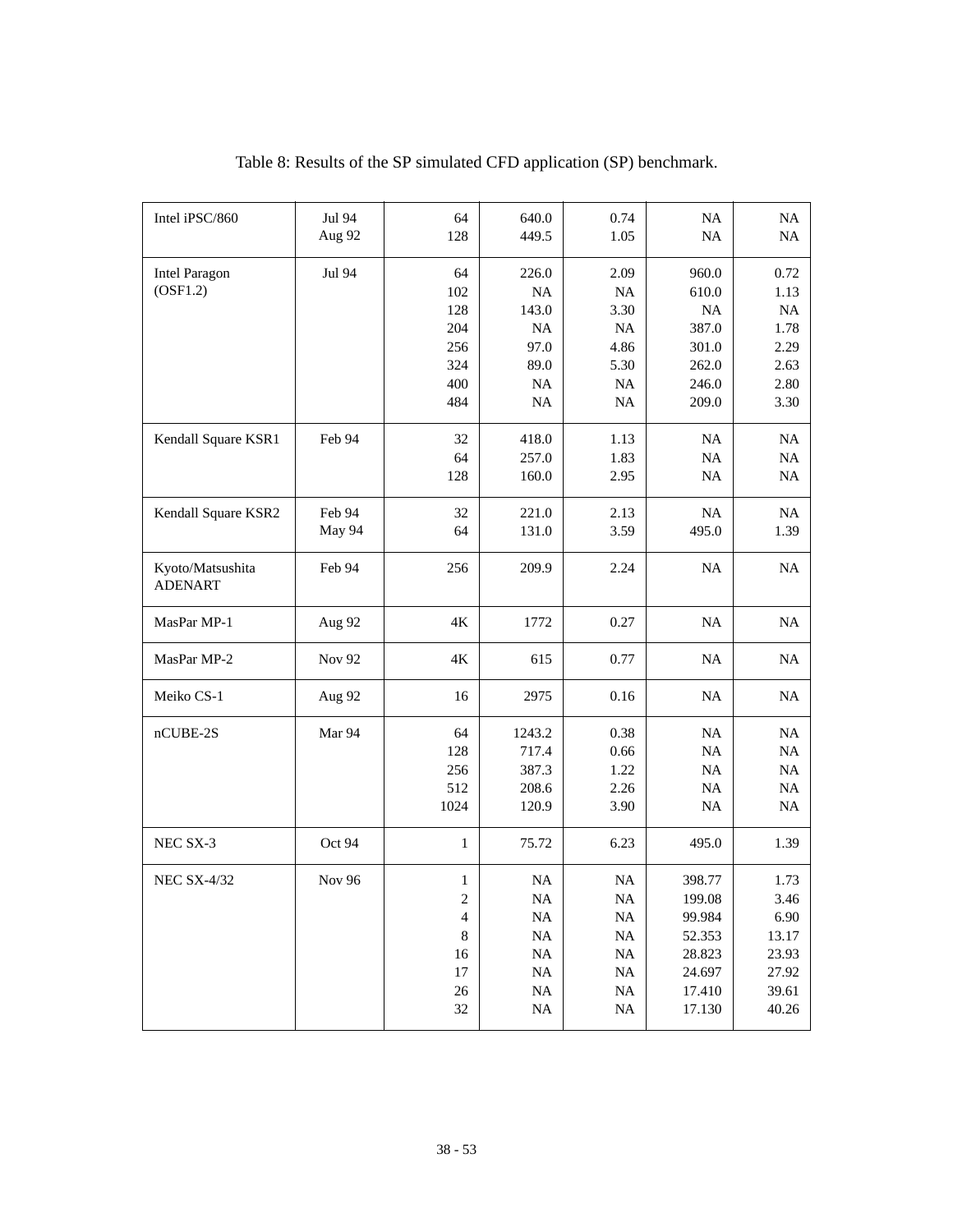| Power Challenge XL<br>$\overline{4}$<br>225.8<br>2.09<br>947.6<br>(75 MHz)<br>$\,8\,$<br>119.5<br>3.95<br>491.4<br>1.40<br>67.2<br>7.02<br>313.1<br>2.20<br>16<br>SGI<br>May 95<br>$\mathbf{1}$<br>757.00<br>0.62<br>3343.90<br>Power Challenge - XL<br>$\overline{c}$<br>1685.30<br>387.90<br>1.22<br>(90 MHz)<br>$\overline{4}$<br>200.44<br>2.35<br>853.35 |  |         |        |      |        | 0.73 |
|---------------------------------------------------------------------------------------------------------------------------------------------------------------------------------------------------------------------------------------------------------------------------------------------------------------------------------------------------------------|--|---------|--------|------|--------|------|
|                                                                                                                                                                                                                                                                                                                                                               |  |         |        |      |        |      |
|                                                                                                                                                                                                                                                                                                                                                               |  |         |        |      |        |      |
|                                                                                                                                                                                                                                                                                                                                                               |  |         |        |      |        |      |
|                                                                                                                                                                                                                                                                                                                                                               |  |         |        |      |        | 0.21 |
|                                                                                                                                                                                                                                                                                                                                                               |  |         |        |      |        | 0.41 |
|                                                                                                                                                                                                                                                                                                                                                               |  |         |        |      |        | 0.81 |
|                                                                                                                                                                                                                                                                                                                                                               |  | $\,8\,$ | 106.43 | 4.43 | 445.38 | 1.55 |
| 63.18<br>294.22<br>16<br>7.46                                                                                                                                                                                                                                                                                                                                 |  |         |        |      |        | 2.34 |
| <b>Nov 96</b><br>SGI Origin200<br>768.25<br>0.61<br>4036.90<br>$\mathbf{1}$                                                                                                                                                                                                                                                                                   |  |         |        |      |        | 0.17 |
| (180 MHz)<br>$\overline{c}$<br>408.32<br>2259.90<br>1.15                                                                                                                                                                                                                                                                                                      |  |         |        |      |        | 0.31 |
| $\overline{4}$<br>222.04<br>2.12<br>1229.30                                                                                                                                                                                                                                                                                                                   |  |         |        |      |        | 0.56 |
| <b>Nov 96</b><br>0.70<br>3068.70<br>SGI Origin2000<br>$\mathbf{1}$<br>675.28                                                                                                                                                                                                                                                                                  |  |         |        |      |        | 0.22 |
| (195 MHz)<br>$\overline{c}$<br>346.02<br>1.36<br>1628.00                                                                                                                                                                                                                                                                                                      |  |         |        |      |        | 0.42 |
| $\overline{4}$<br>187.86<br>2.51<br>803.64                                                                                                                                                                                                                                                                                                                    |  |         |        |      |        | 0.86 |
| 97.97<br>423.61<br>8<br>4.81                                                                                                                                                                                                                                                                                                                                  |  |         |        |      |        | 1.63 |
| 234.99<br>16<br>52.01<br>9.07                                                                                                                                                                                                                                                                                                                                 |  |         |        |      |        | 2.94 |
| NA<br>25<br>$\rm NA$<br>140.48                                                                                                                                                                                                                                                                                                                                |  |         |        |      |        | 4.91 |
| 31<br>30.47<br>15.47<br>NA                                                                                                                                                                                                                                                                                                                                    |  |         |        |      |        | NA   |
| Dec 91<br>16K<br>1444.0<br>0.33<br><b>Thinking Machines</b><br>NA                                                                                                                                                                                                                                                                                             |  |         |        |      |        | NA   |
| $CM-2$<br>32K<br>917.0<br>0.51<br>NA                                                                                                                                                                                                                                                                                                                          |  |         |        |      |        | NA   |
| 64K<br>640.0<br>0.74<br>NA                                                                                                                                                                                                                                                                                                                                    |  |         |        |      |        | NA   |
| 32<br>289.0<br>NA<br><b>Thinking Machines</b><br>1.63                                                                                                                                                                                                                                                                                                         |  |         |        |      |        | NA   |
| $CM-5$<br>64<br>170.0<br>2.77<br>NA                                                                                                                                                                                                                                                                                                                           |  |         |        |      |        | NA   |
| 128<br>3.96<br>NA<br>119.0                                                                                                                                                                                                                                                                                                                                    |  |         |        |      |        | NA   |
|                                                                                                                                                                                                                                                                                                                                                               |  |         |        |      |        |      |
| Sep 95<br>1.76<br>1580<br><b>Thinking Machines</b><br>16<br>268                                                                                                                                                                                                                                                                                               |  |         |        |      |        | 0.44 |
| $CM-5E$<br>32<br>144<br>3.27<br>771                                                                                                                                                                                                                                                                                                                           |  |         |        |      |        | 0.89 |
| Feb 94<br>64<br>104.0<br>4.53<br>595.0                                                                                                                                                                                                                                                                                                                        |  |         |        |      |        | 1.16 |
| 128<br>61.0<br>320.0<br>7.73                                                                                                                                                                                                                                                                                                                                  |  |         |        |      |        | 2.16 |
| <b>Thinking Machines</b><br>85<br>405<br>Sep 95<br>64<br>5.55                                                                                                                                                                                                                                                                                                 |  |         |        |      |        | 1.70 |
| CM-500<br>128<br>9.25<br>236<br>51                                                                                                                                                                                                                                                                                                                            |  |         |        |      |        | 2.92 |
| 256<br>34<br>13.87<br>140                                                                                                                                                                                                                                                                                                                                     |  |         |        |      |        | 4.93 |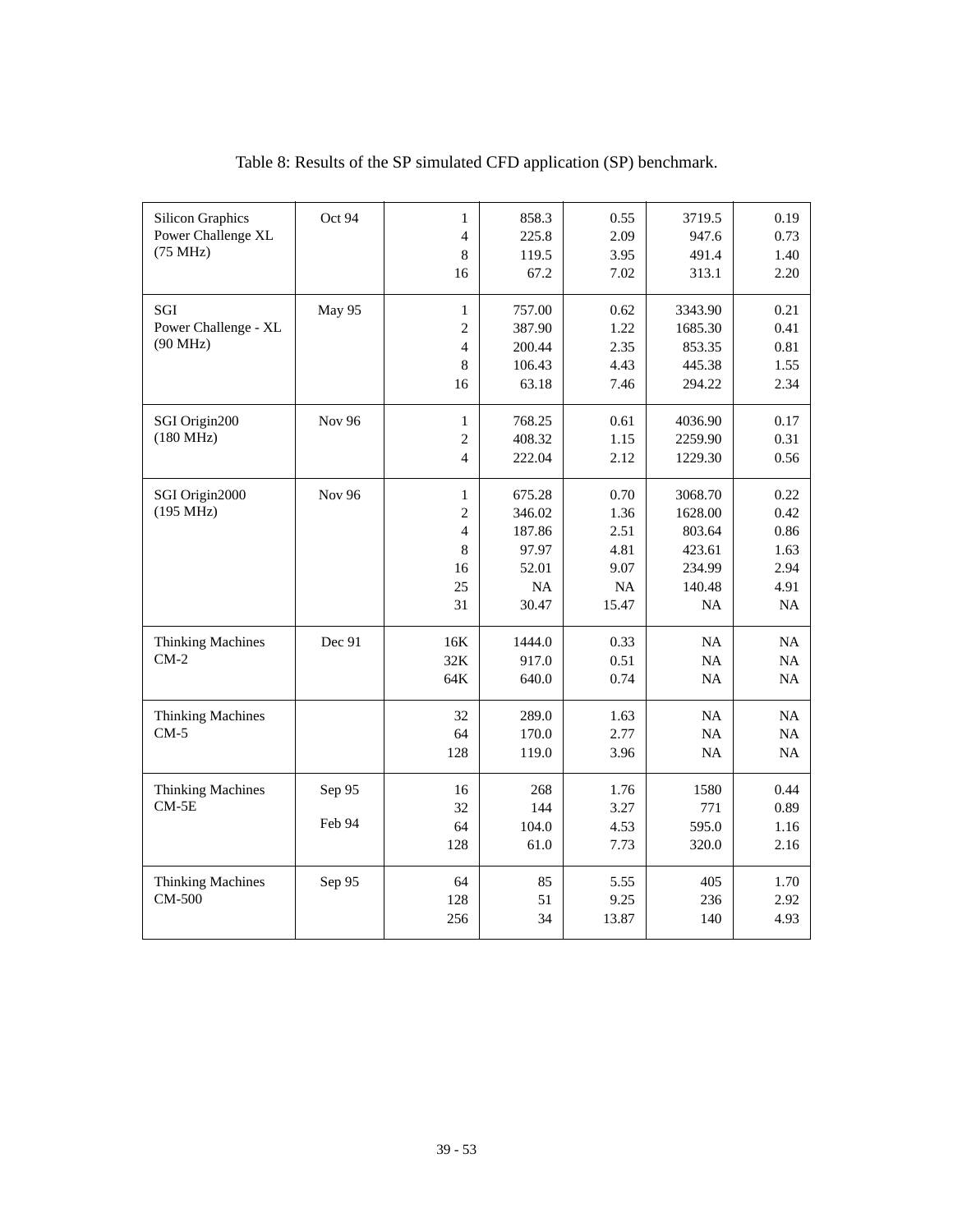| Computer<br><b>System</b>     | Date            | <b>Number</b>                                               |                                                             | <b>Class A</b>                                             | <b>Class B</b>                                                  |                                                        |
|-------------------------------|-----------------|-------------------------------------------------------------|-------------------------------------------------------------|------------------------------------------------------------|-----------------------------------------------------------------|--------------------------------------------------------|
|                               | <b>Received</b> | Processor                                                   | Time in<br>seconds                                          | <b>Ratio</b> to<br><b>CRAY</b><br>$Y-MP/1$                 | Time in<br>seconds                                              | <b>Ratio</b><br><b>CRAY</b><br>C90/1                   |
| <b>BBN TC2000</b>             | Dec 91          | 112                                                         | 1378.0                                                      | 0.58                                                       | <b>NA</b>                                                       | <b>NA</b>                                              |
| Convex Exemplar<br>SPP1000    | Mar 95          | $\mathbf{1}$<br>8<br>16<br>32<br>64                         | 2825<br>366<br>211<br>125<br>78                             | 0.28<br>2.17<br>3.76<br>6.34<br>10.16                      | NA<br>1675<br>984<br>559.8<br>338.2                             | NA<br>0.61<br>1.04<br>1.82<br>3.03                     |
| HP/Convex Exemplar<br>SPP2000 | <b>Nov 96</b>   | $\mathbf{1}$<br>$\overline{4}$<br>$\,$ 8 $\,$<br>16         | 829.4<br>212.9<br>107.2<br>55.3                             | 0.96<br>3.72<br>7.39<br>14.33                              | <b>NA</b><br><b>NA</b><br>NA<br><b>NA</b>                       | NA<br>NA<br>NA<br>NA                                   |
| CRAY C90                      | Feb 95          | $\mathbf{1}$<br>$\mathfrak{2}$<br>$\overline{4}$<br>8<br>16 | 276.80<br>139.44<br>72.11<br>36.99<br>20.30                 | 2.86<br>5.68<br>10.99<br>21.42<br>39.03                    | 1023.4<br>519.46<br>265.20<br>138.16<br>78.80                   | 1.00<br>1.97<br>3.86<br>7.41<br>12.99                  |
| <b>CRAY EL</b>                | May 93          | $\mathbf{1}$<br>4<br>8                                      | 3832.8<br>1090.2<br>764.1                                   | 0.21<br>0.73<br>1.04                                       | <b>NA</b><br><b>NA</b><br>NA                                    | <b>NA</b><br>NA<br>NA                                  |
| <b>CRAY J916</b>              | July 95         | $\mathbf{1}$<br>2<br>$\overline{4}$<br>8<br>16              | 1202.53<br>608.83<br>317.62<br>168.46<br>98.80              | 0.66<br>1.30<br>2.49<br>4.70<br>8.02                       | 5356.59<br>2789.74<br>1414.43<br>765.60<br>426.91               | 0.19<br>0.37<br>0.72<br>1.34<br>2.40                   |
| <b>CRAY T3D</b>               | Feb 95          | 16<br>32<br>64<br>128<br>256<br>512<br>1024                 | 230.41<br>115.53<br>59.01<br>29.96<br>15.89<br>8.39<br>4.56 | 3.44<br>6.85<br>13.43<br>26.44<br>49.87<br>94.45<br>173.77 | 918.04<br>476.97<br>252.86<br>128.21<br>68.38<br>38.01<br>20.45 | 1.11<br>2.15<br>4.04<br>7.98<br>15.0<br>26.92<br>50.04 |

| Table 9: Results of the BT simulated CFD application (BT) benchmark. |  |  |
|----------------------------------------------------------------------|--|--|
|----------------------------------------------------------------------|--|--|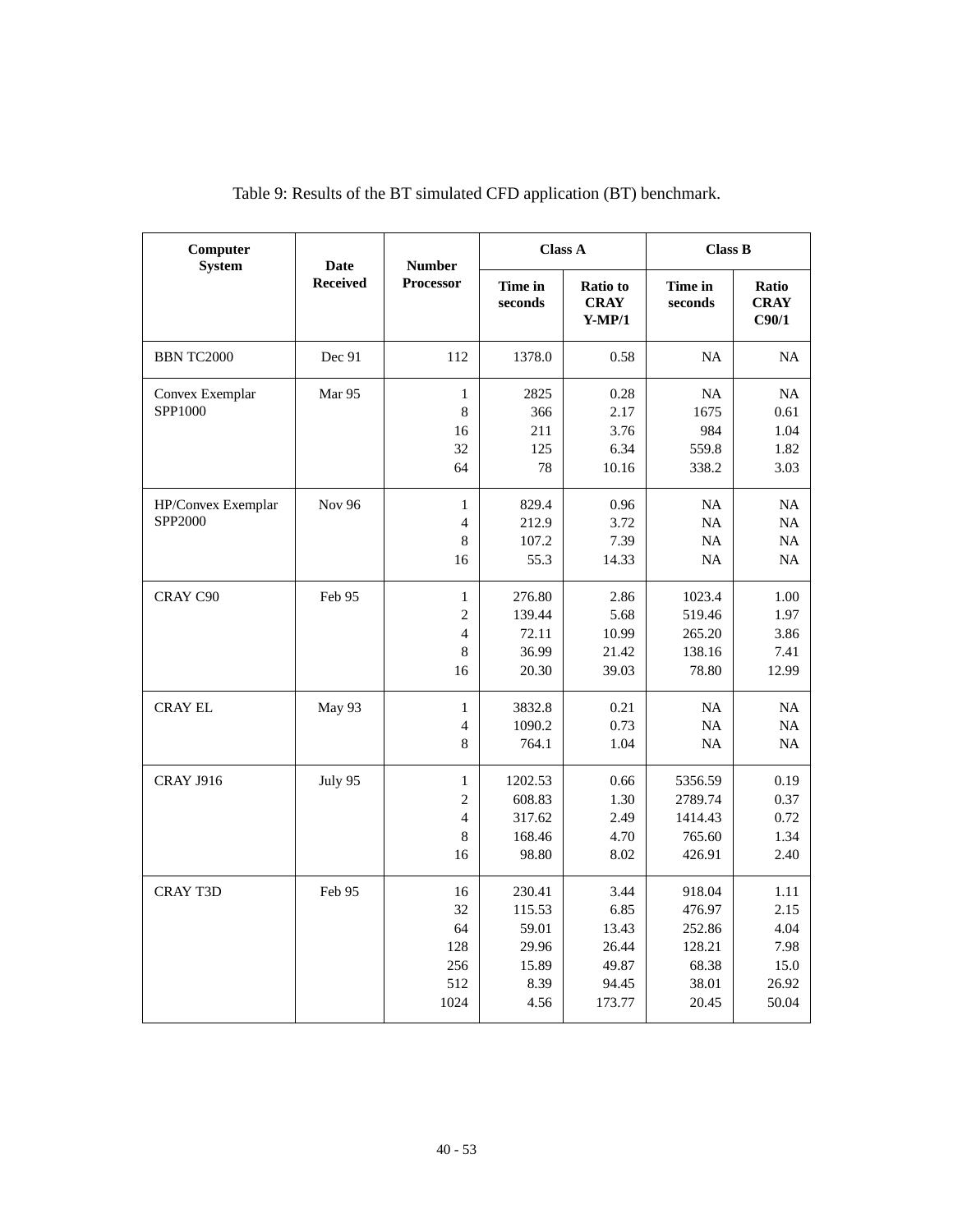| <b>CRAY T3E</b>  | <b>Nov 96</b> | $\overline{2}$ | 677.9     | 1.17      | 2988.7    | 0.34      |
|------------------|---------------|----------------|-----------|-----------|-----------|-----------|
|                  |               | $\overline{4}$ | 339.8     | 2.33      | 1480.7    | 0.69      |
|                  |               | 8              | 172.5     | 4.59      | 735.6     | 1.39      |
|                  |               | 16             | 88.6      | 8.94      | 370.3     | 2.76      |
|                  |               | 32             | 44.6      | 17.77     | 192.2     | 5.32      |
|                  |               | 64             | 22.7      | 34.91     | 99.9      | 10.24     |
|                  |               | 128            | 11.9      | 66.59     | 54.5      | 18.78     |
|                  |               | 256            | 6.2       | 127.81    | 29.3      | 34.93     |
| CRAY T916        | July 95       | $\mathbf{1}$   | 193.19    | 4.10      | 649.10    | 1.58      |
|                  |               | $\mathfrak{2}$ | 100.10    | 7.92      | 332.38    | 3.08      |
|                  |               | $\overline{4}$ | 53.23     | 14.89     | 169.27    | 6.05      |
|                  |               | $\,8\,$        | 30.66     | 25.84     | 92.43     | 11.07     |
|                  |               | 16             |           |           | 64.06     | 15.98     |
| <b>CRAY Y-MP</b> | Aug 92        | $\mathbf{1}$   | 792.4     | 1.00      | NA        | NA        |
|                  |               | 8              | 114.0     | 6.95      | NA        | NA        |
| DEC Alpha Server | Oct 95        | $\mathbf{1}$   | 1048.7    | 0.76      | 4076.50   | 0.25      |
| 8400 5/300       |               | $\mathfrak{2}$ | 527.04    | 1.50      | 2525.00   | 0.41      |
| (300 MHz)        |               | $\overline{4}$ | 271.13    | 2.92      | 1278.60   | 0.80      |
|                  |               | 8              | 146.91    | 5.39      | 649.53    | 1.58      |
|                  |               | 12             | 103.47    | 7.66      | 458.21    | 2.23      |
| DEC Alpha Server | Nov 96        | $\mathbf{1}$   | 747.75    | 1.06      | 3390.4    | 0.30      |
| 8400 5/440       |               | $\overline{c}$ | 376.03    | 2.11      | 1727.7    | 0.59      |
| (437 MHz)        |               | $\overline{4}$ | 192.67    | 4.11      | 881.90    | 1.16      |
|                  |               | 8              | 103.54    | 7.65      | 454.39    | 2.25      |
| Fujitsu VPP500   | Mar 95        | $\mathbf{1}$   | 142.42    | 5.56      | NA        | NA        |
|                  |               | $\overline{2}$ | 75.17     | 10.54     | NA        | <b>NA</b> |
|                  |               | $\overline{4}$ | 39.14     | 20.25     | NA        | NA        |
|                  |               | 8              | 19.82     | 39.98     | <b>NA</b> | NA        |
|                  |               | 16             | 9.99      | 79.32     | NA        | NA        |
|                  |               | 17             | <b>NA</b> | NA        | 37.26     | 27.47     |
|                  |               | 32             | 5.09      | 155.68    | $\rm NA$  | $\rm NA$  |
|                  |               | 34             | <b>NA</b> | <b>NA</b> | 18.82     | 54.38     |
|                  |               | 51             | NA        | $\rm NA$  | 12.61     | 81.16     |
|                  |               | 64             | 2.66      | 297.90    | NA        | NA        |
| Fujitsu VX       | Nov 96        | $\mathbf{1}$   | 129.40    | 6.12      | 487.29    | 2.10      |
|                  |               | $\mathfrak{2}$ | 68.510    | 11.57     | 258.20    | 3.96      |
|                  |               | $\overline{4}$ | 35.518    | 22.31     | 175.09    | 5.84      |

Table 9: Results of the BT simulated CFD application (BT) benchmark.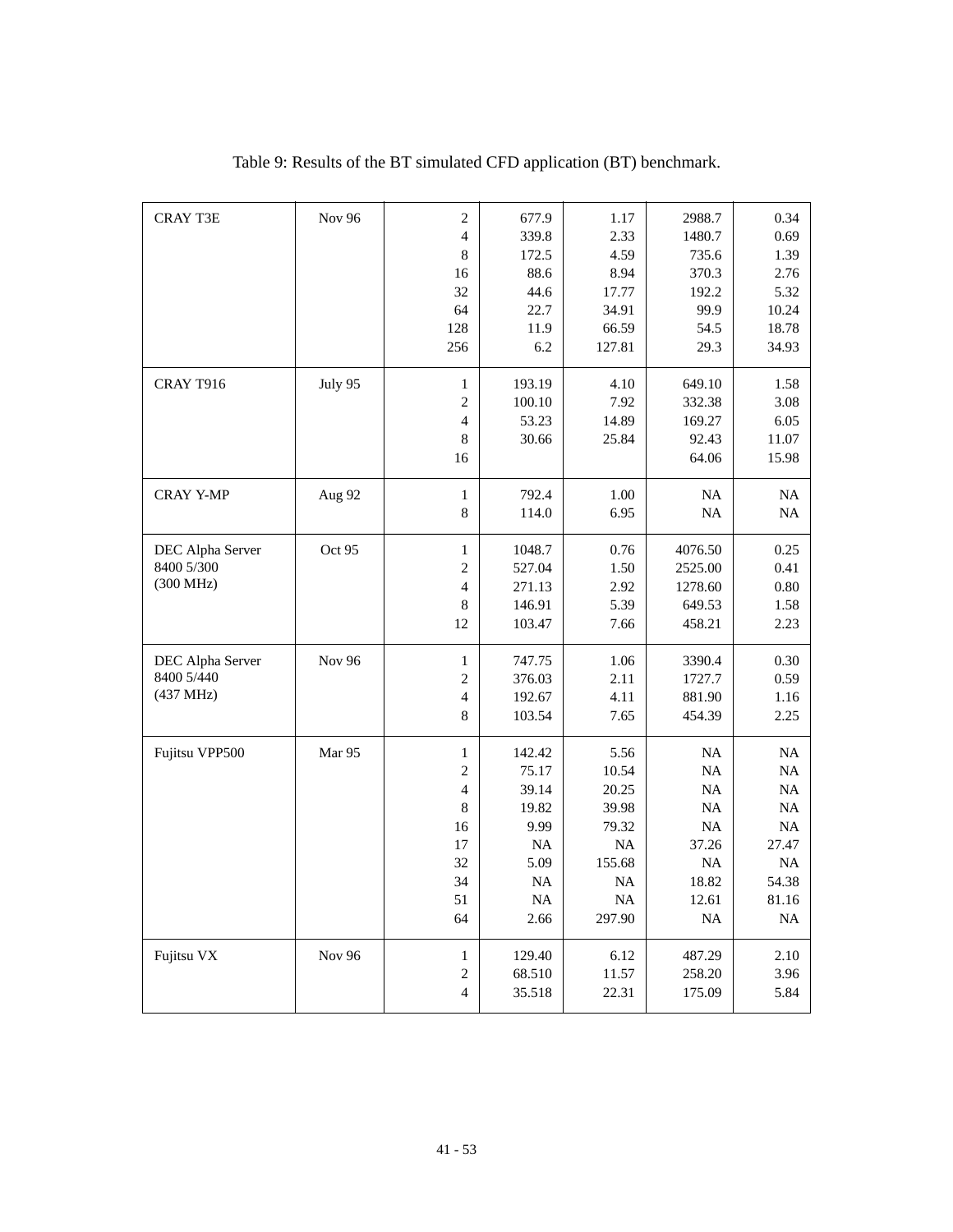| Fujitsu VPP300      | Nov 96        | $\mathbf{1}$   | 129.40    | 6.12      | 487.29    | 2.10     |
|---------------------|---------------|----------------|-----------|-----------|-----------|----------|
|                     |               | $\mathfrak{2}$ | 68.510    | 11.57     | 258.20    | 3.96     |
|                     |               | 3              | NA        | $\rm NA$  | 175.09    | 5.84     |
|                     |               | $\overline{4}$ | 35.518    | 22.31     | <b>NA</b> | $\rm NA$ |
|                     |               | 6              | NA        | $\rm NA$  | 88.541    | 11.56    |
|                     |               | $\,8\,$        | 18.088    | 43.81     | $\rm NA$  | $\rm NA$ |
|                     |               | 16             | 9.2841    | 85.35     | NA        | $\rm NA$ |
|                     |               |                |           |           |           |          |
| Fujitsu VPP700      | <b>Nov 96</b> | $\mathbf{1}$   | 129.40    | 6.12      | 487.29    | 2.10     |
|                     |               | $\overline{c}$ | 68.510    | 11.57     | 258.20    | 3.96     |
|                     |               | 3              | <b>NA</b> | $\rm NA$  | 175.09    | 5.84     |
|                     |               | $\overline{4}$ | 35.518    | 22.31     | <b>NA</b> | $\rm NA$ |
|                     |               | 6              | <b>NA</b> | NA        | 88.541    | 11.56    |
|                     |               | 8              | 18.088    | 43.81     | <b>NA</b> | NA       |
|                     |               | 16             | 9.2841    | 85.35     | NA        | $\rm NA$ |
|                     |               | 17             | NA        | $\rm NA$  | 31.634    | 32.35    |
|                     |               | 32             | 4.9286    | 160.78    | NA        | $\rm NA$ |
|                     |               | 34             | <b>NA</b> | <b>NA</b> | 16.824    | 60.83    |
|                     |               |                |           |           |           |          |
| IBM SP-1            | Aug 94        | 8              | 443.9     | 1.79      | <b>NA</b> | NA       |
|                     |               | 16             | 249.2     | 3.18      | 987.4     | 1.04     |
|                     |               | 32             | 143.0     | 5.54      | 511.2     | 2.00     |
|                     |               | 64             | 83.1      | 9.54      | 274.6     | 3.73     |
|                     |               |                |           |           |           |          |
| IBM RS/6000 SP      | Mar 95        | 8              | 206.7     | 3.83      | 862.8     | 1.19     |
| Wide-node1 (67 MHz) |               | 16             | 112.9     | 7.02      | 440.6     | 2.32     |
|                     |               | 32             | 61.8      | 12.82     | 226.8     | 4.51     |
|                     |               | 64             | 34.7      | 22.84     | 119.1     | 8.59     |
|                     |               | 128            | 20.1      | 39.42     | 67.0      | 15.27    |
| IBM RS/6000 SP      | Oct 95        | $\mathbf{1}$   | 1130.7    | 0.70      | 4775.7    | 0.21     |
| Wide-node2 (77 MHz) |               | 8              | 170.74    | 4.64      | 708.47    | 1.44     |
|                     |               | 16             | 95.48     | 8.30      | 375.76    | 2.72     |
|                     |               | 32             | 51.34     | 15.44     | 197.91    | 5.17     |
|                     |               | 64             | 29.01     | 27.31     | 105.19    | 9.73     |
|                     |               |                |           |           |           |          |
| IBM RS/6000 SP      | <b>Nov 96</b> | $\,$ 8 $\,$    | <b>NA</b> | $\rm NA$  | 504.58    | 2.03     |
| P2SC node (120 MHz) |               | 16             | $\rm NA$  | $\rm NA$  | 263.77    | 3.88     |
|                     |               | 32             | $\rm NA$  | <b>NA</b> | 143.77    | 7.12     |
|                     |               | 64             | $\rm NA$  | $\rm NA$  | 76.49     | 13.38    |
|                     |               |                |           |           |           |          |
| IBM RS/6000 SP      | Feb 95        | $\,8\,$        | 216.6     | 3.66      | 889.8     | 1.15     |
| Thin-node2 (67 MHz) |               | 16             | 118.0     | 6.72      | 459.2     | 2.23     |
|                     |               | 32             | 64.9      | 12.21     | 237.2     | 4.31     |
|                     |               | 64             | 36.3      | 21.83     | 124.8     | 8.20     |
|                     |               | 128            | $20.8\,$  | 38.10     | 69.6      | 14.70    |
|                     |               |                |           |           |           |          |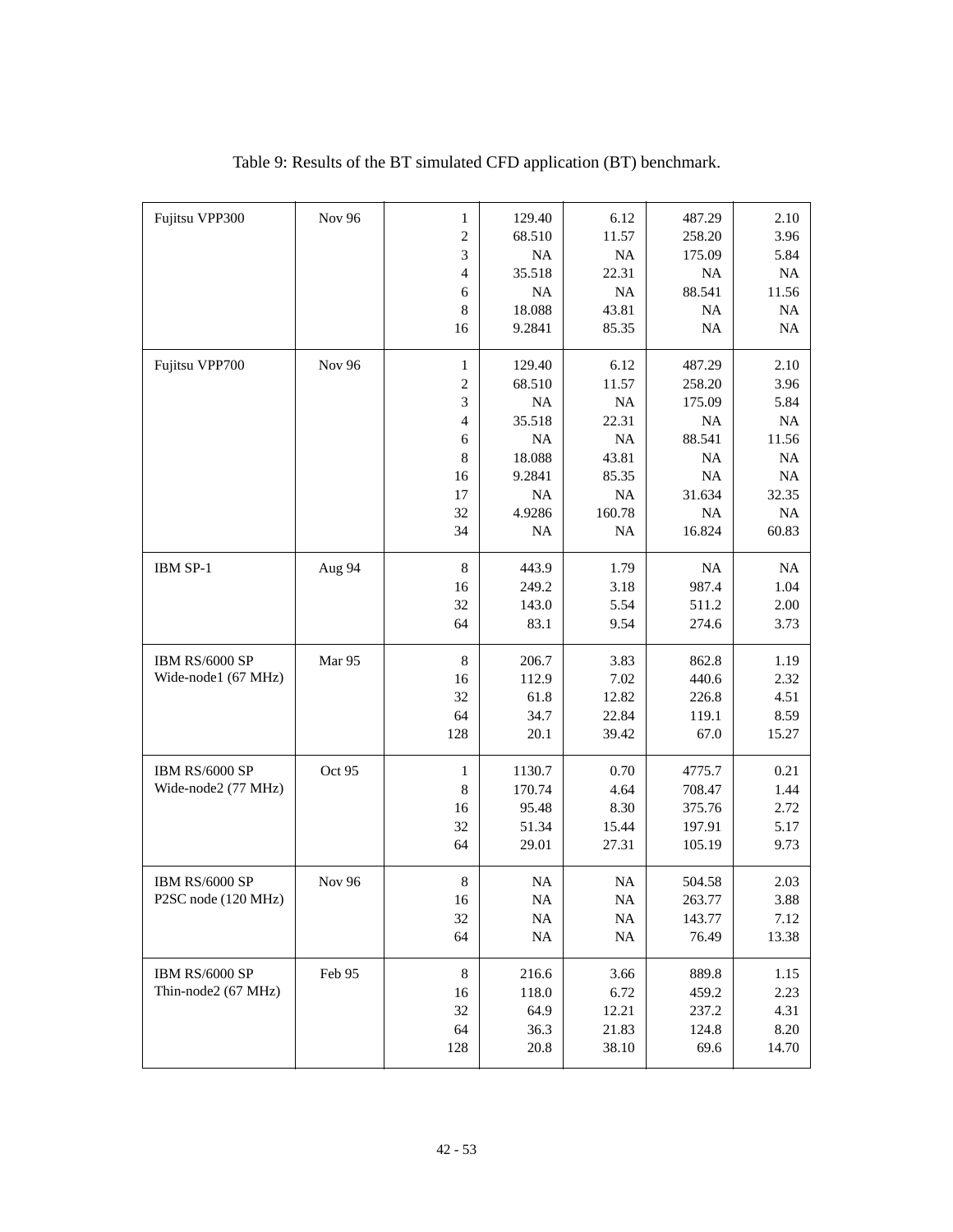| Intel iPSC/860                     | Aug 92 | 64<br>128        | 714.7<br>414.3              | 1.11<br>1.91       | NA<br>NA               | NA<br>NA                |
|------------------------------------|--------|------------------|-----------------------------|--------------------|------------------------|-------------------------|
| <b>Intel Paragon</b><br>(OSF1.2)   | Mar 94 | 64<br>102<br>128 | 235.0<br><b>NA</b><br>129.0 | 3.37<br>NA<br>6.14 | NA<br>633.0<br>NA      | <b>NA</b><br>1.62<br>NA |
|                                    |        | 204              | <b>NA</b>                   | NA                 | 359.0                  | 2.86                    |
|                                    |        | 256              | 83.0                        | 9.55               | <b>NA</b>              | NA                      |
|                                    |        | 306<br>408       | NA<br>NA                    | NA<br>NA           | 257.0<br>226.0         | 3.98<br>4.53            |
|                                    |        | 510              | NA                          | NA                 | 196.0                  | 5.22                    |
|                                    |        | 512              | 63.0                        | 12.58              | <b>NA</b>              | $\rm NA$                |
| Intel Paragon                      | Nov 93 | 64               | 224.0                       | 3.54               | <b>NA</b>              | NA                      |
| (SunMos)                           | Mar 94 | 102              | NA                          | NA                 | 598.0                  | 1.71                    |
|                                    |        | 128<br>204       | 113.0<br>NA                 | 7.01<br>NA         | NA<br>324.0            | NA<br>3.16              |
|                                    |        | 306              | NA                          | NA                 | 215.0                  | 4.76                    |
| Kendall Square KSR1                | Feb 94 | 32               | 457                         | 1.74               | <b>NA</b>              | <b>NA</b>               |
|                                    |        | 64               | 256                         | 3.1                | NA                     | NA                      |
|                                    |        | 128              | 145                         | 5.46               | <b>NA</b>              | NA                      |
| Kendall Square KSR2                | Feb 94 | 32               | 225                         | 3.52               | <b>NA</b>              | NA                      |
|                                    | May 94 | 64               | 130                         | 6.10               | 542.0                  | 1.89                    |
| Kyoto/Matsushita<br><b>ADENART</b> | Feb 94 | 256              | 314.1                       | 2.52               | <b>NA</b>              | NA                      |
| MasPar MP-1                        | Aug 92 | 4K               | 2396.0                      | 0.33               | NA                     | NA                      |
| MasPar MP-2                        | Nov 92 | 4K               | 789.0                       | 1.00               | NA                     | NA                      |
| Meiko CS-1                         | Aug 92 | 16               | 2984.0                      | 0.27               | NA                     | NA                      |
| Meiko CS-2                         | Oct 94 | $\,8\,$          | 570.4                       | 1.39               | $\rm NA$               | NA                      |
|                                    |        | 16               | 286.6                       | 2.77               | NA                     | $\rm NA$                |
|                                    |        | 32               | 149.3                       | 5.31               | NA                     | $\rm NA$                |
| nCUBE-2S                           | Mar 94 | 64               | 1243.2                      | 0.64               | $\rm NA$               | <b>NA</b>               |
|                                    |        | 128              | 644.7                       | 1.22               | <b>NA</b>              | $\rm NA$                |
|                                    | Jul 94 | 256              | 336.7                       | 2.35               | <b>NA</b>              | NA                      |
|                                    |        | 512              | 179.1                       | 4.42               | <b>NA</b><br><b>NA</b> | $\rm NA$<br>$\rm NA$    |
|                                    |        | 1024             | 100.9                       | 7.85               |                        |                         |
| NEC SX-3                           | Oct 94 | $\mathbf{1}$     | 100.31                      | 7.90               | $\rm NA$               | $\rm NA$                |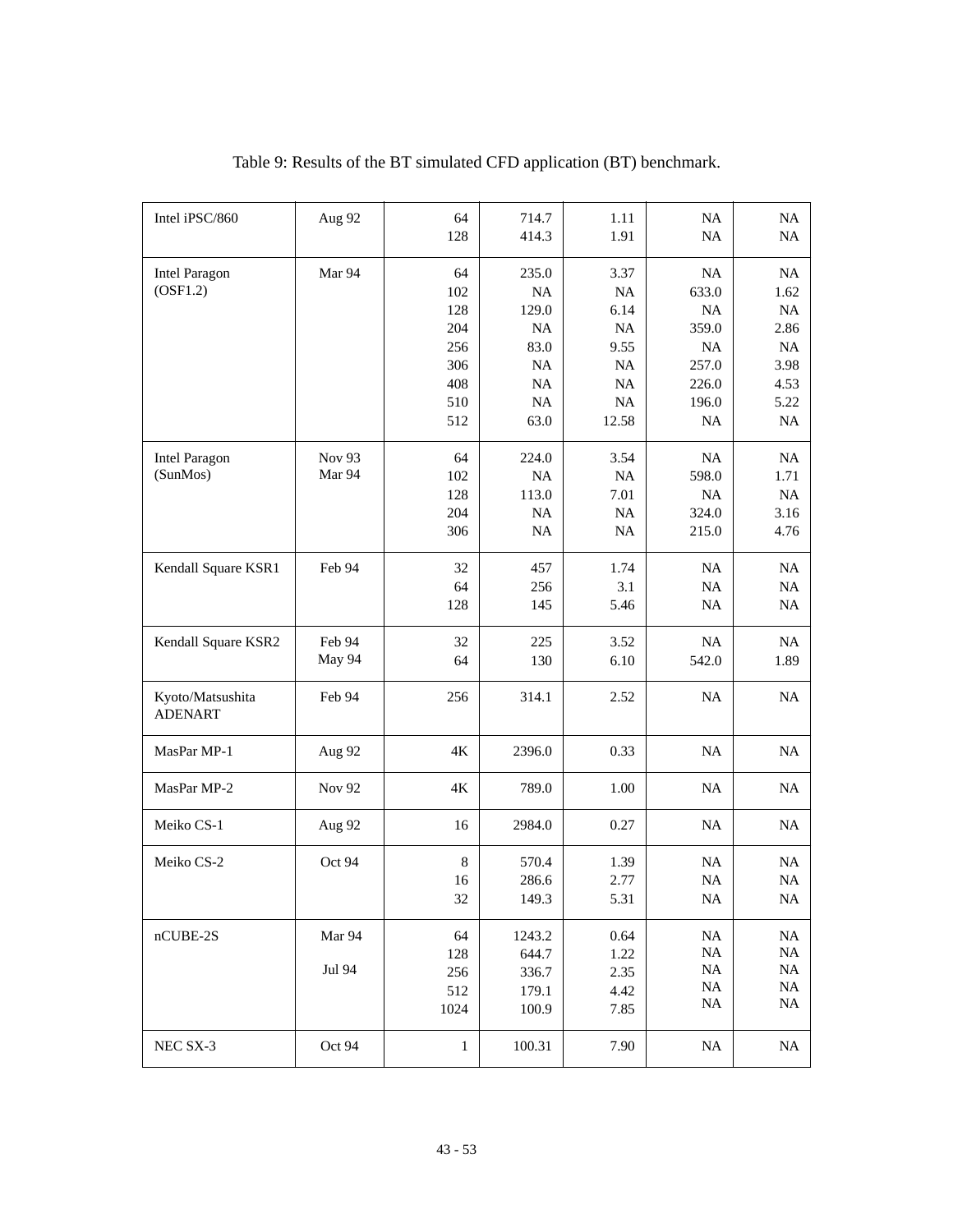| <b>NEC SX-4/32</b>       | Nov 96        | $\mathbf{1}$             | NA        | NA        | 577.16    | 1.77  |
|--------------------------|---------------|--------------------------|-----------|-----------|-----------|-------|
|                          |               | $\mathfrak{2}$           | NA        | NA        | 288.72    | 3.54  |
|                          |               | $\overline{4}$           | NA        | NA        | 146.59    | 6.98  |
|                          |               | 8                        | NA        | NA        | 75.393    | 13.57 |
|                          |               | 16                       | NA        | NA        | 40.932    | 25.00 |
|                          |               | 17                       | NA        | NA        | 35.574    | 28.77 |
|                          |               | 26                       | <b>NA</b> | NA        | 23.996    | 42.65 |
|                          |               | 32                       | NA        | NA        | 24.042    | 42.57 |
| <b>Silicon Graphics</b>  | Oct 94        | 1                        | 1330.3    | 0.60      | 5698.7    | 0.18  |
| Power Challenge XL       |               | $\overline{\mathcal{L}}$ | 355.9     | 2.23      | 1450.0    | 0.71  |
| (75 MHz)                 |               | 8                        | 177.0     | 4.48      | 775.0     | 1.32  |
|                          |               | 16                       | 91.8      | 8.63      | 426.0     | 2.40  |
| SGI                      | May 95        | $\mathbf{1}$             | 1145.20   | 0.69      | 5089.60   | 0.20  |
| Power Challneg XL        |               | $\mathfrak{2}$           | 574.37    | 1.38      | 2537.70   | 0.40  |
| $(90$ MHz)               |               | $\overline{\mathcal{L}}$ | 298.74    | 2.65      | 1278.60   | 0.80  |
|                          |               | $\,$ 8 $\,$              | 152.65    | 5.19      | 672.56    | 1.52  |
|                          |               | 16                       | 80.20     | 9.88      | 391.88    | 2.61  |
| SGI Origin200            | <b>Nov 96</b> | $\mathbf{1}$             | 826.53    | 0.96      | 3953.70   | 0.26  |
| $(180 \text{ MHz})$      |               | $\mathfrak{2}$           | 420.08    | 1.89      | 2091.50   | 0.49  |
|                          |               | $\overline{4}$           | 222.57    | 3.56      | 1069.20   | 0.95  |
| SGI Origin2000           | <b>Nov 96</b> | $\mathbf{1}$             | 768.42    | 1.03      | 3437.70   | 0.30  |
| (195 MHz)                |               | $\mathfrak{2}$           | 388.43    | 2.04      | 1767.00   | 0.58  |
|                          |               | $\overline{4}$           | 196.13    | 4.04      | 904.23    | 1.13  |
|                          |               | $\,$ 8 $\,$              | 103.41    | 7.66      | 468.77    | 2.18  |
|                          |               | 16                       | 55.44     | 14.29     | 253.07    | 4.04  |
|                          |               | 25                       | <b>NA</b> | <b>NA</b> | 151.87    | 6.73  |
|                          |               | 31                       | 30.05     | 26.37     | NA        | NA    |
| <b>Thinking Machines</b> | Dec 91        | 16K                      | 1118.0    | 0.71      | NA        | NA    |
| $CM-2$                   |               | 32K                      | 634.0     | 1.25      | NA        | NA    |
|                          |               | 64K                      | 370.0     | 2.14      | <b>NA</b> | NA    |
| <b>Thinking Machines</b> | Dec 91        | 16K                      | 832.0     | 0.95      | <b>NA</b> | NA    |
| CM-200                   |               | 32K                      | 601.0     | 1.32      | NA        | NA    |
| <b>Thinking Machines</b> | May 93        | 32                       | 284.0     | 2.79      | <b>NA</b> | NA    |
| $CM-5$                   |               | 64                       | 175.0     | 4.50      | NA        | NA    |
|                          |               | 128                      | 119.0     | 6.66      | NA        | NA    |
|                          |               |                          |           |           |           |       |

Table 9: Results of the BT simulated CFD application (BT) benchmark.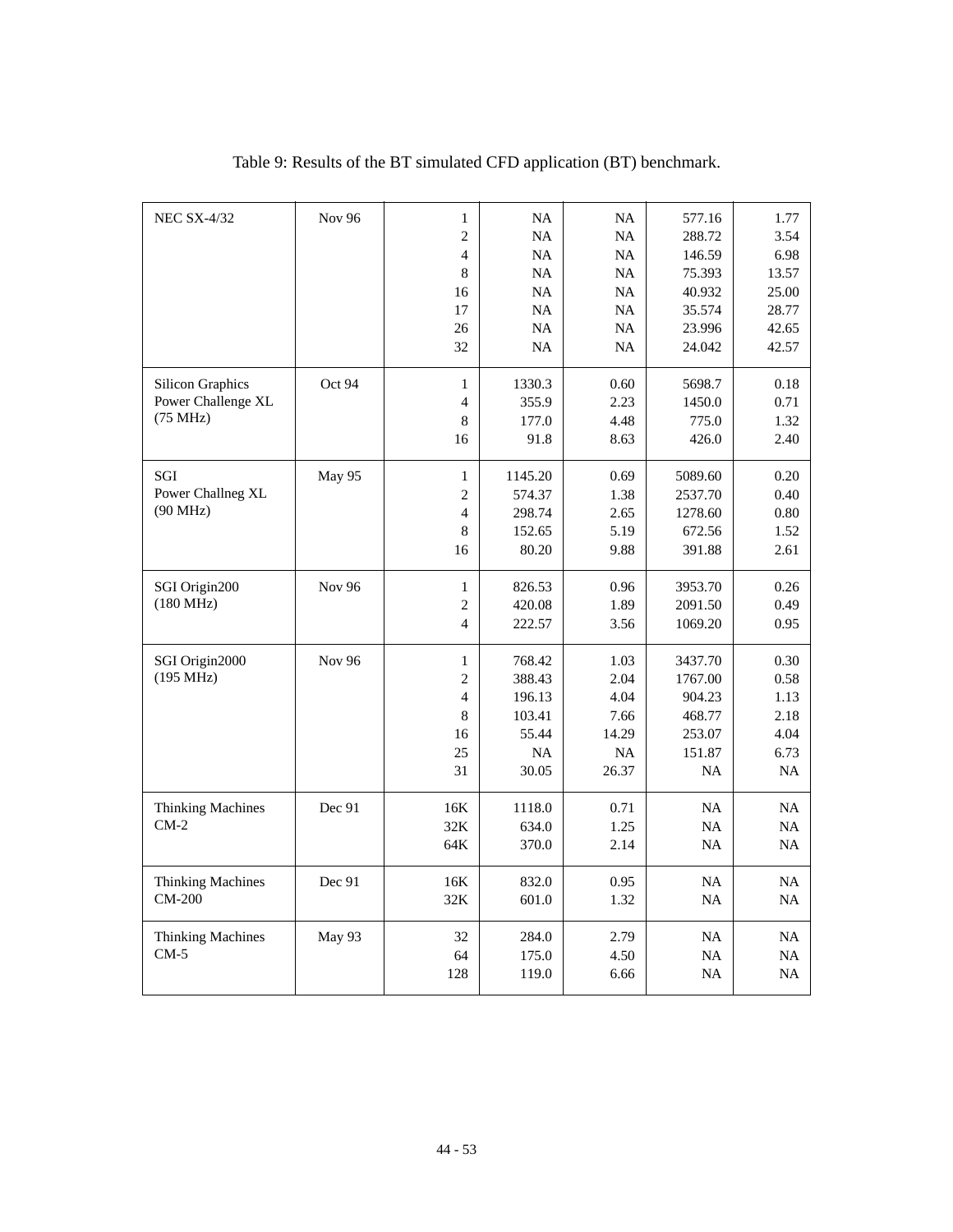| <b>Thinking Machines</b><br>$CM-5E$       | Sep 95<br>Feb 94 | 16<br>32<br>64<br>128 | 259<br>135<br>84.0<br>48.0 | 3.06<br>5.87<br>9.43<br>16.50 | 1480<br>712<br>464.0<br>253.0 | 0.69<br>1.44<br>2.21<br>4.05 |
|-------------------------------------------|------------------|-----------------------|----------------------------|-------------------------------|-------------------------------|------------------------------|
| <b>Thinking Machines</b><br><b>CM-500</b> | Sep 95           | 64<br>128<br>256      | 75<br>43<br>27             | 10.56<br>18.43<br>29.34       | 370<br>209<br>114             | 2.77<br>4.90<br>8.98         |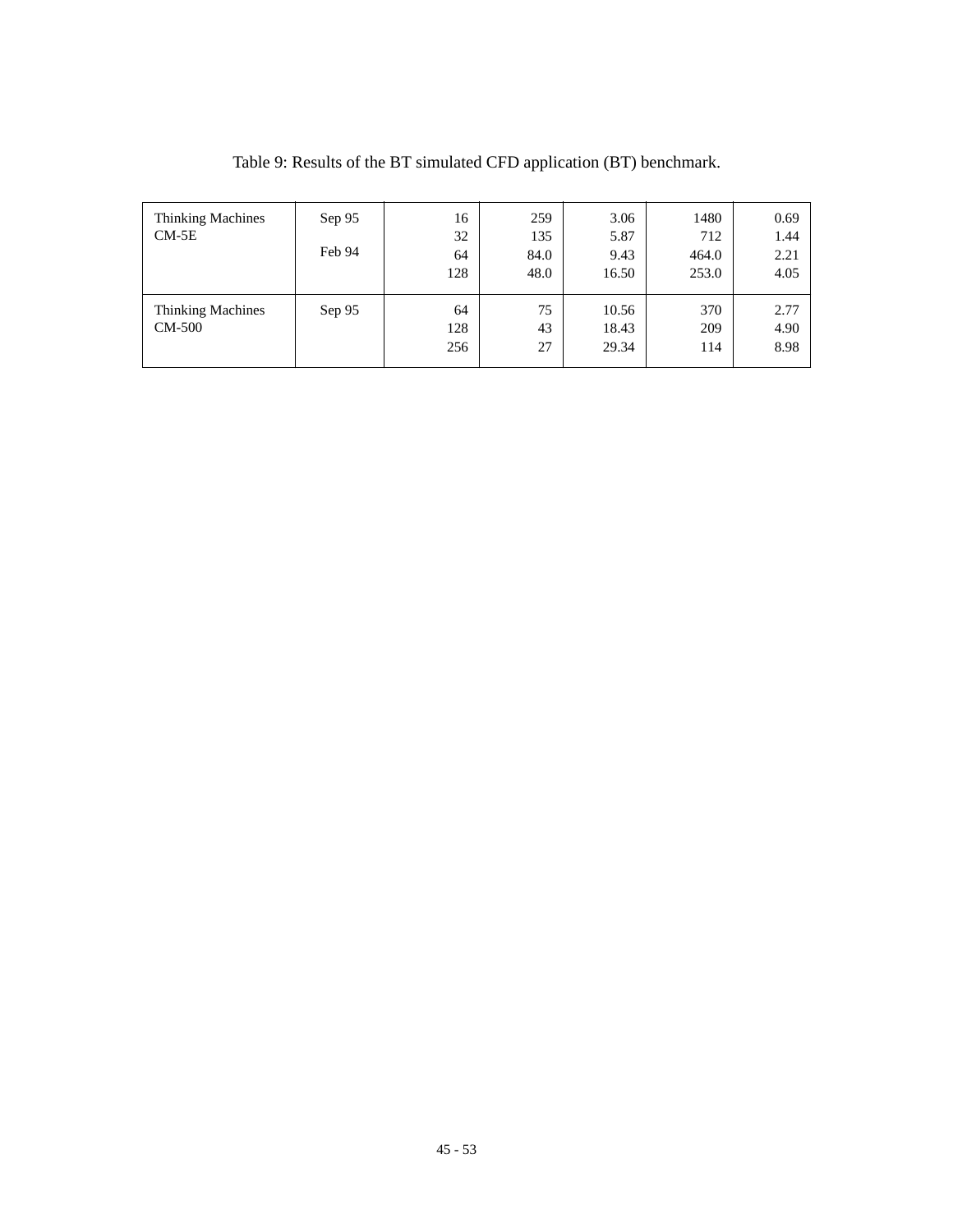| No. of         | <b>Wall Clock Time in Seconds</b> |           |             |           |           |           |           |           |  |  |
|----------------|-----------------------------------|-----------|-------------|-----------|-----------|-----------|-----------|-----------|--|--|
| <b>CPUs</b>    | EP                                | <b>MG</b> | $_{\rm CG}$ | FT        | <b>IS</b> | LU        | SP        | <b>BT</b> |  |  |
| 1<br>л.        | <b>NA</b>                         | <b>NA</b> | <b>NA</b>   | <b>NA</b> | <b>NA</b> | <b>NA</b> | <b>NA</b> | <b>NA</b> |  |  |
| $\overline{4}$ | 448.8                             | <b>NA</b> | <b>NA</b>   | NA        | NA        | NA        | NA        | <b>NA</b> |  |  |
| 8              | 224.4                             | <b>NA</b> | <b>NA</b>   | NA.       | <b>NA</b> | <b>NA</b> | NA        | <b>NA</b> |  |  |
| 16             | 112.2                             | <b>NA</b> | 272.9       | <b>NA</b> | 48.9      | 773.4     | 1352.7    | 1806.5    |  |  |
| 32             | 56.1                              | 53.0      | 146.2       | 93.4      | 23.8      | 387.8     | 661.5     | 904.3     |  |  |
| 64             | 28.1                              | 26.7      | 78.5        | 47.2      | 14.5      | 195.3     | 327.0     | 454.4     |  |  |
| 128            | 14.0                              | 13.6      | 51.7        | 23.7      | 7.5       | 101.5     | 174.3     | 230.6     |  |  |
| 256            | 7.0                               | 7.1       | 46.9        | 12.1      | 4.0       | 52.8      | 93.9      | 115.4     |  |  |

Table 10: Results for NPB 1.0 Class C on CRAY T3E.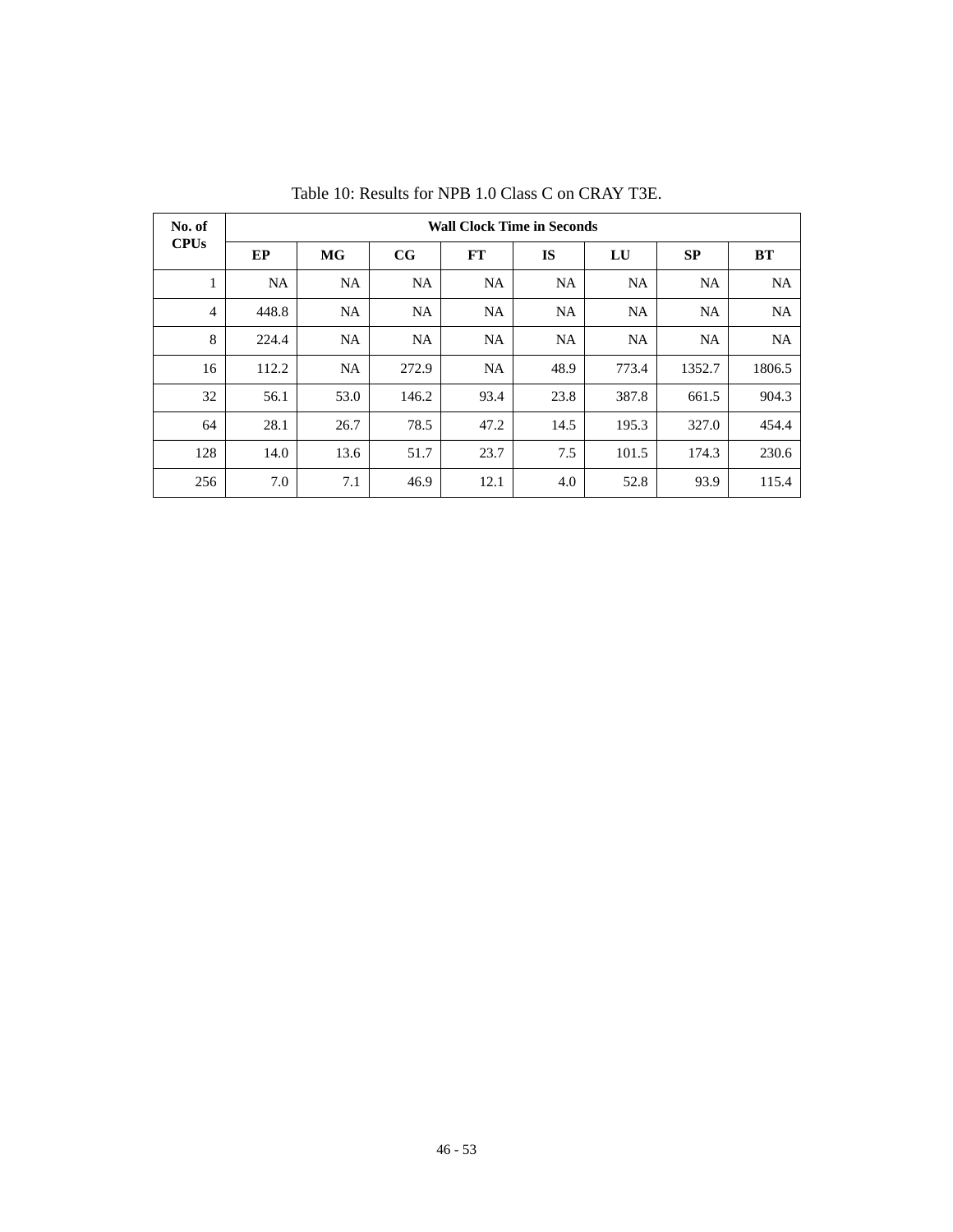| Computer<br><b>System</b>                    | #<br>Proc. | <b>Memory</b> | Ratio<br>to<br>C90/1 | <b>List Price</b><br><b>Million</b><br><b>Dollars</b> | <b>Performance</b><br>per Million<br><b>Dollars</b> | Date   |
|----------------------------------------------|------------|---------------|----------------------|-------------------------------------------------------|-----------------------------------------------------|--------|
| <b>CRAY T3E</b>                              | 128        | 64 MB/PE      | 15.24                | 5.0                                                   | 3.05                                                | Nov 96 |
| DEC Alpha Server<br>8400 5/440 (437 MHz)     | 8          | $2$ GB        | 1.66                 | 0.58                                                  | 2.86                                                | Nov 96 |
| Fujitsu VX                                   | 3          | 2 GB/PE       | 3.25                 | 1.11                                                  | 2.93                                                | Nov 96 |
| Fujitsu VPP300                               | 6          | 512 MB /PE    | 5.76                 | 1.54                                                  | 3.74                                                | Nov 96 |
| Fujitsu VPP700                               | 17         | 512 MB/PE     | 12.24                | 5.17                                                  | 2.37                                                | Nov 96 |
| <b>IBM RS/6000 SP</b><br>P2SC node (120 MHz) | 64         | 128 MB/PE     | 10.48                | 3.52                                                  | 2.98                                                | Nov 96 |
| <b>NEC SX-4/32</b>                           | 32         | 4 GB          | 21.50                | 10.7                                                  | 2.0                                                 | Nov 96 |
| SGI Origin2000<br>(195 MHz)                  | 26         | $2$ GB        | 5.01                 | 0.96                                                  | 5.21                                                | Nov 96 |

Table 11: Approximate sustained performance per dollar for Class B LU benchmark. .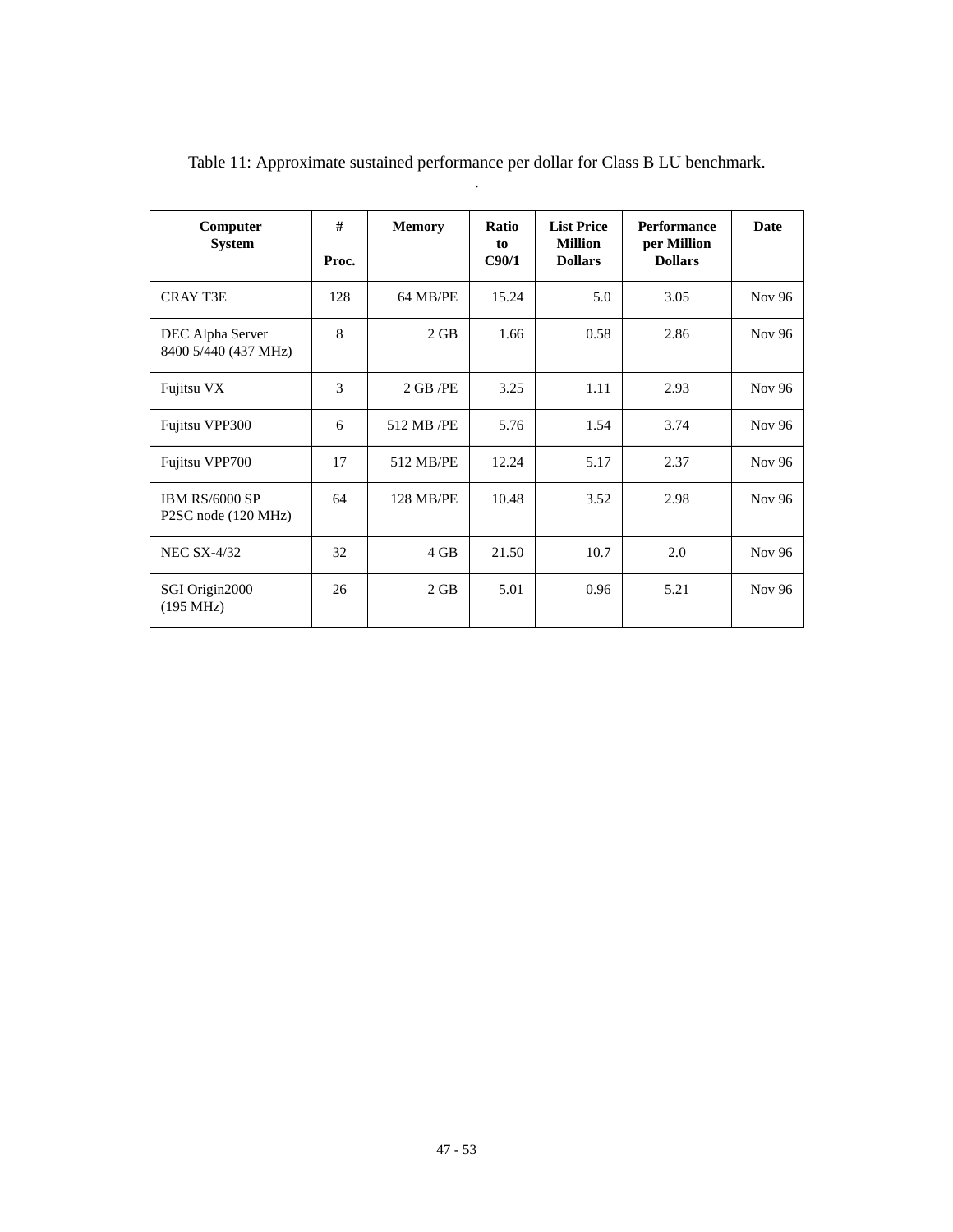| Computer<br><b>System</b>                    | # Proc         | <b>Memory</b> | <b>Ratio</b><br>to<br>C90/1 | <b>List Price</b><br><b>Million</b><br><b>Dollars</b> | <b>Performance</b><br>per Million<br><b>Dollars</b> | <b>Date</b>   |
|----------------------------------------------|----------------|---------------|-----------------------------|-------------------------------------------------------|-----------------------------------------------------|---------------|
| <b>CRAY T3E</b>                              | 128            | 64 MB/PE      | 14.34                       | 5.0                                                   | 2.87                                                | Nov 96        |
| DEC Alpha Server<br>8400 5/440 (437 MHz)     | 8              | 2 GB          | 1.90                        | 0.58                                                  | 3.28                                                | Nov 96        |
| Fujitsu VX                                   | $\overline{4}$ | 512 MB/PE     | 6.03                        | 1.0                                                   | 6.03                                                | Nov 96        |
| Fujitsu VPP300                               | 8              | 512 MB/PE     | 11.73                       | 1.99                                                  | 5.89                                                | Nov 96        |
| Fujitsu VPP700                               | 34             | 512 MB/PE     | 47.17                       | 9.98                                                  | 4.73                                                | Nov 96        |
| <b>IBM RS/6000 SP</b><br>P2SC node (120 MHz) | 64             | 128 MB/PE     | 11.82                       | 3.52                                                  | 3.36                                                | Nov 96        |
| <b>NEC SX-4/32</b>                           | 32             | $4$ GB        | 40.26                       | 10.7                                                  | 3.76                                                | <b>Nov 96</b> |
| SGI Origin2000<br>(195 MHz)                  | 26             | 2 GB          | 4.91                        | 0.96                                                  | 5.11                                                | Nov 96        |

Table 12: Approximate sustained performance per dollar for Class B SP benchmark. .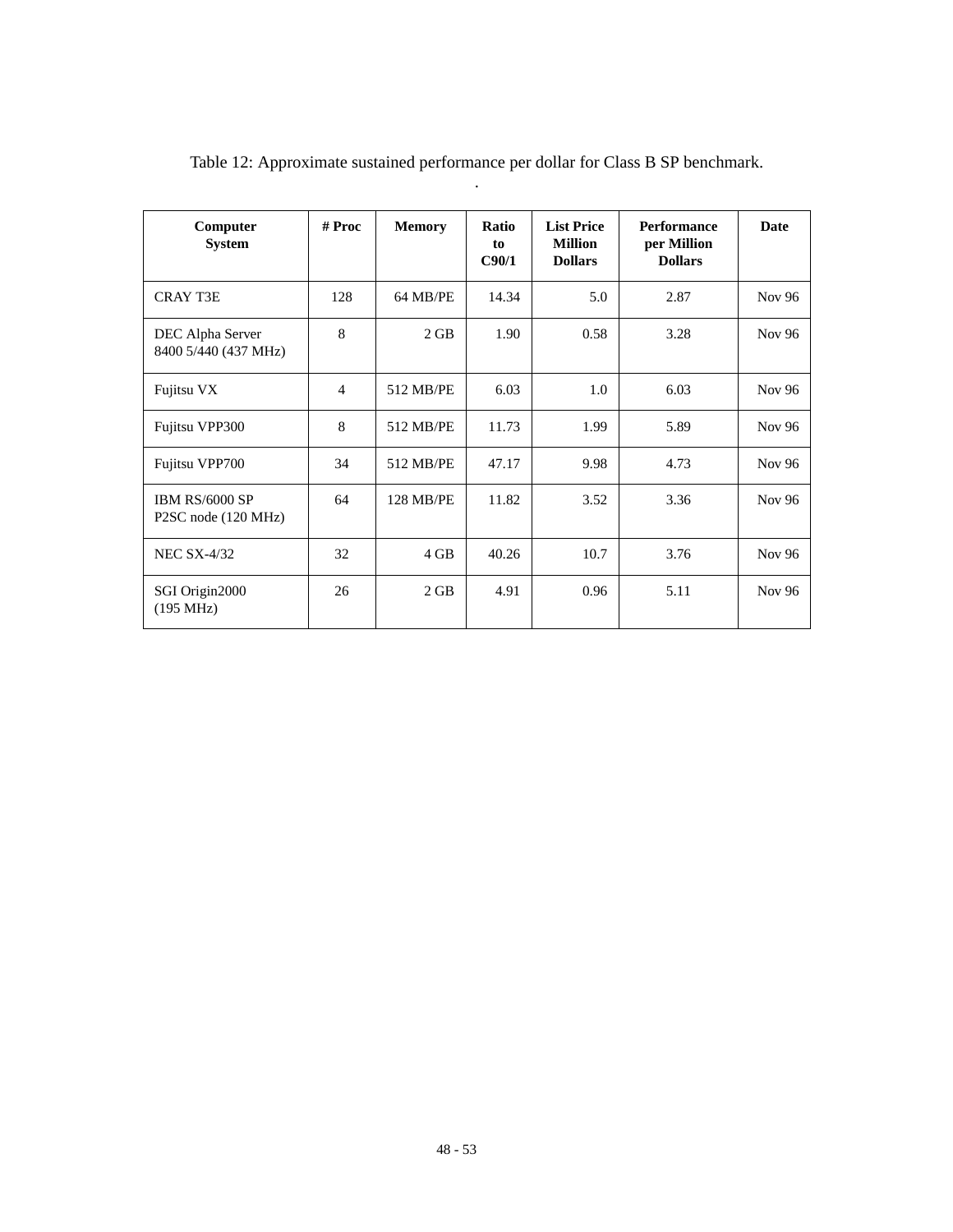| Computer<br><b>System</b>                    | #<br>Proc    | <b>Memory</b> | <b>Ratio</b><br>to<br>C90/1 | <b>List Price</b><br><b>Million</b><br><b>Dollars</b> | <b>Performance</b><br>per Million<br><b>Dollars</b> | <b>Date</b>   |
|----------------------------------------------|--------------|---------------|-----------------------------|-------------------------------------------------------|-----------------------------------------------------|---------------|
| CRAY T3E                                     | 128          | 64 MB/PE      | 18.78                       | 5.0                                                   | 3.76                                                | Nov 96        |
| DEC Alpha Server<br>8400 5/440 (437 MHz)     | $\mathbf{8}$ | $2$ GB        | 2.25                        | 0.58                                                  | 3.88                                                | Nov 96        |
| Fujitsu VX                                   | 3            | 512 MB/PE     | 5.84                        | 1.11                                                  | 5.26                                                | <b>Nov 96</b> |
| Fujitsu VPP300                               | 6            | 512 MB/PE     | 11.56                       | 1.54                                                  | 7.51                                                | Nov 96        |
| Fujitsu VPP700                               | 34           | 512 MB/PE     | 60.83                       | 9.98                                                  | 6.1                                                 | Nov 96        |
| <b>IBM RS/6000 SP</b><br>P2SC node (120 MHz) | 64           | 128 MB/PE     | 13.38                       | 3.52                                                  | 3.80                                                | Nov 96        |
| <b>NEC SX-4/32</b>                           | 32           | 4 GB          | 42.57                       | 10.7                                                  | 3.98                                                | <b>Nov 96</b> |
| SGI Origin2000<br>(195 MHz)                  | 26           | $2$ GB        | 6.73                        | 0.96                                                  | 7.01                                                | Nov 96        |

Table 13: Approximate sustained performance per dollar for Class B BT benchmark. .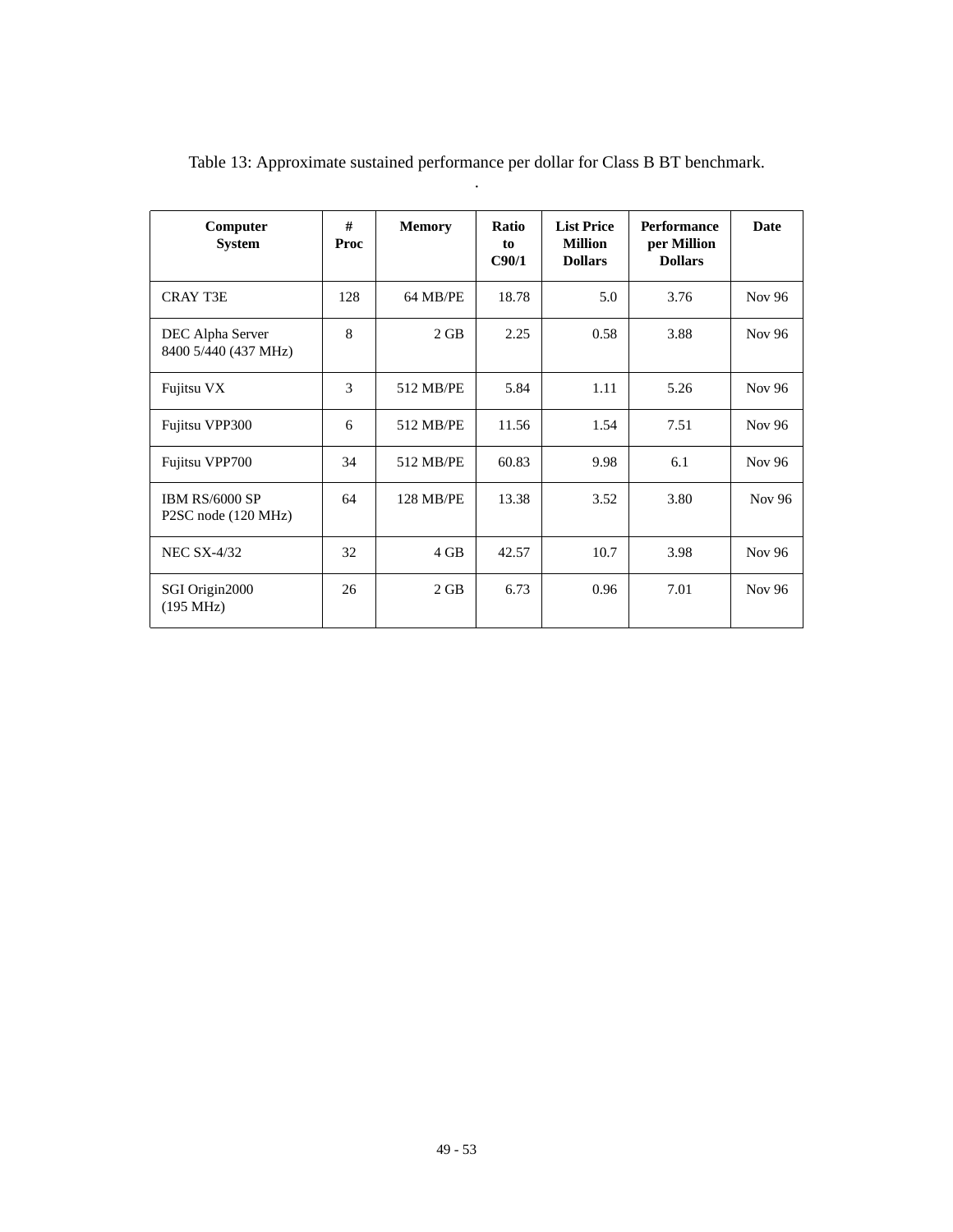|                        |                         |                                   |            | Time in seconds |            |                |  |  |
|------------------------|-------------------------|-----------------------------------|------------|-----------------|------------|----------------|--|--|
| <b>Computer System</b> | Date<br><b>Received</b> | <b>Number</b><br><b>Processor</b> |            | <b>Class A</b>  |            | <b>Class B</b> |  |  |
|                        |                         |                                   | <b>APR</b> | <b>PGI</b>      | <b>APR</b> | PGI            |  |  |
| HP/Convex              | Oct 96                  | 1                                 | NA         | 617             | NA         | NA             |  |  |
| Exemplar SPP200        |                         | $\overline{c}$                    | <b>NA</b>  | 289             | NA         | <b>NA</b>      |  |  |
|                        |                         | $\overline{4}$                    | NA         | 145             | NA         | NA             |  |  |
|                        |                         | 8                                 | <b>NA</b>  | 75              | NA         | <b>NA</b>      |  |  |
|                        |                         | 16                                | <b>NA</b>  | 39              | NA         | NA             |  |  |
| IBM SP2                | Sept 96                 | $\mathbf{1}$                      | NA         | 947             | <b>NA</b>  | <b>NA</b>      |  |  |
| <b>Wide Nodes</b>      |                         | $\overline{c}$                    | NA         | 473             | NA         | 1895           |  |  |
|                        |                         | $\overline{4}$                    | NA         | 237             | <b>NA</b>  | 946            |  |  |
|                        |                         | 8                                 | NA         | 119             | NA         | 474            |  |  |
|                        |                         | 16                                | 79         | 59              | NA         | 237            |  |  |
|                        |                         | 32                                | 42         | 30              | NA         | 119            |  |  |
|                        |                         | 64                                | 23         | 15              | <b>NA</b>  | 59             |  |  |
| <b>SGI/CRAY T3D</b>    | Sept 96                 | 1                                 | <b>NA</b>  | 1190            | NA         | 4782           |  |  |
|                        |                         | $\overline{2}$                    | NA         | 596             | <b>NA</b>  | 2398           |  |  |
|                        |                         | $\overline{4}$                    | NA         | 302             | NA         | 1190           |  |  |
|                        |                         | 8                                 | <b>NA</b>  | 151             | NA         | 595            |  |  |
|                        |                         | 16                                | 86         | 74              | <b>NA</b>  | 298            |  |  |
|                        |                         | 32                                | 43         | 37              | <b>NA</b>  | 149            |  |  |
|                        |                         | 64                                | 22         | 19              | <b>NA</b>  | <b>NA</b>      |  |  |

### Table 14: Results of the HPF based EP benchmark.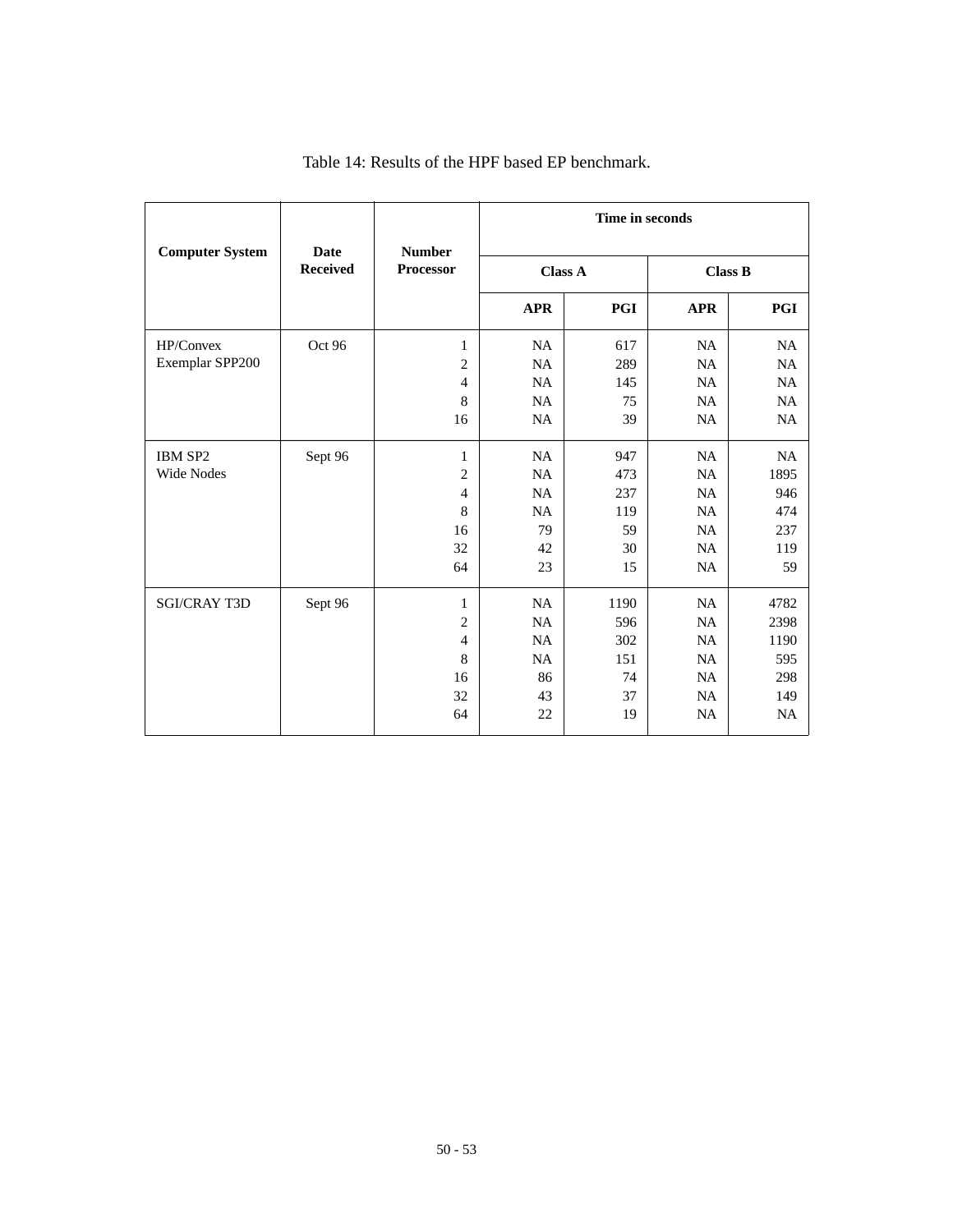| <b>Computer System</b> | Date            | <b>Number</b>    | Time in seconds<br><b>Class A</b><br><b>Class B</b> |                                     |                                     |                                     |  |
|------------------------|-----------------|------------------|-----------------------------------------------------|-------------------------------------|-------------------------------------|-------------------------------------|--|
|                        | <b>Received</b> | <b>Processor</b> |                                                     |                                     |                                     |                                     |  |
|                        |                 |                  | <b>APR</b>                                          | PGI                                 | <b>APR</b>                          | PGI                                 |  |
| IBM SP2<br>Wide Nodes  | Sept 96         | 16<br>32<br>64   | 12<br>9<br>7                                        | <b>NA</b><br><b>NA</b><br>NA.       | <b>NA</b><br><b>NA</b><br><b>NA</b> | <b>NA</b><br><b>NA</b><br><b>NA</b> |  |
| <b>SGI/CRAY T3D</b>    | Sept 96         | 16<br>32<br>64   | 64<br>37<br>25                                      | <b>NA</b><br><b>NA</b><br><b>NA</b> | NA.<br><b>NA</b><br>NA.             | <b>NA</b><br><b>NA</b><br><b>NA</b> |  |

Table 15: Results of the HPF based MG benchmark.

Table 16: Results of the HPF based FT benchmark.

| <b>Computer System</b>                      | Date            | <b>Number</b>         | Time in seconds                                                                                                                                                                                                                         |  |  |                                             |
|---------------------------------------------|-----------------|-----------------------|-----------------------------------------------------------------------------------------------------------------------------------------------------------------------------------------------------------------------------------------|--|--|---------------------------------------------|
|                                             | <b>Received</b> | <b>Processor</b>      | <b>Class B</b><br><b>Class A</b><br>PGI<br><b>APR</b><br><b>APR</b><br>6.2<br><b>NA</b><br>NA.<br><b>NA</b><br>NA.<br>3.1<br>NA.<br>NA.<br>2.6<br>NA<br>27.2<br>NA<br>NA.<br>15.6<br>NA.<br>9.5<br>NA.<br>NA.<br>NA<br><b>NA</b><br>5.6 |  |  |                                             |
|                                             |                 |                       |                                                                                                                                                                                                                                         |  |  | PGI                                         |
| IBM SP2<br>Wide Nodes<br>$(67 \text{ mHz})$ | Sept 96         | 16<br>32<br>64        |                                                                                                                                                                                                                                         |  |  | <b>NA</b><br><b>NA</b><br><b>NA</b>         |
| <b>SGI/CRAY T3D</b>                         | Sept 96         | 16<br>32<br>64<br>128 |                                                                                                                                                                                                                                         |  |  | <b>NA</b><br><b>NA</b><br><b>NA</b><br>19.6 |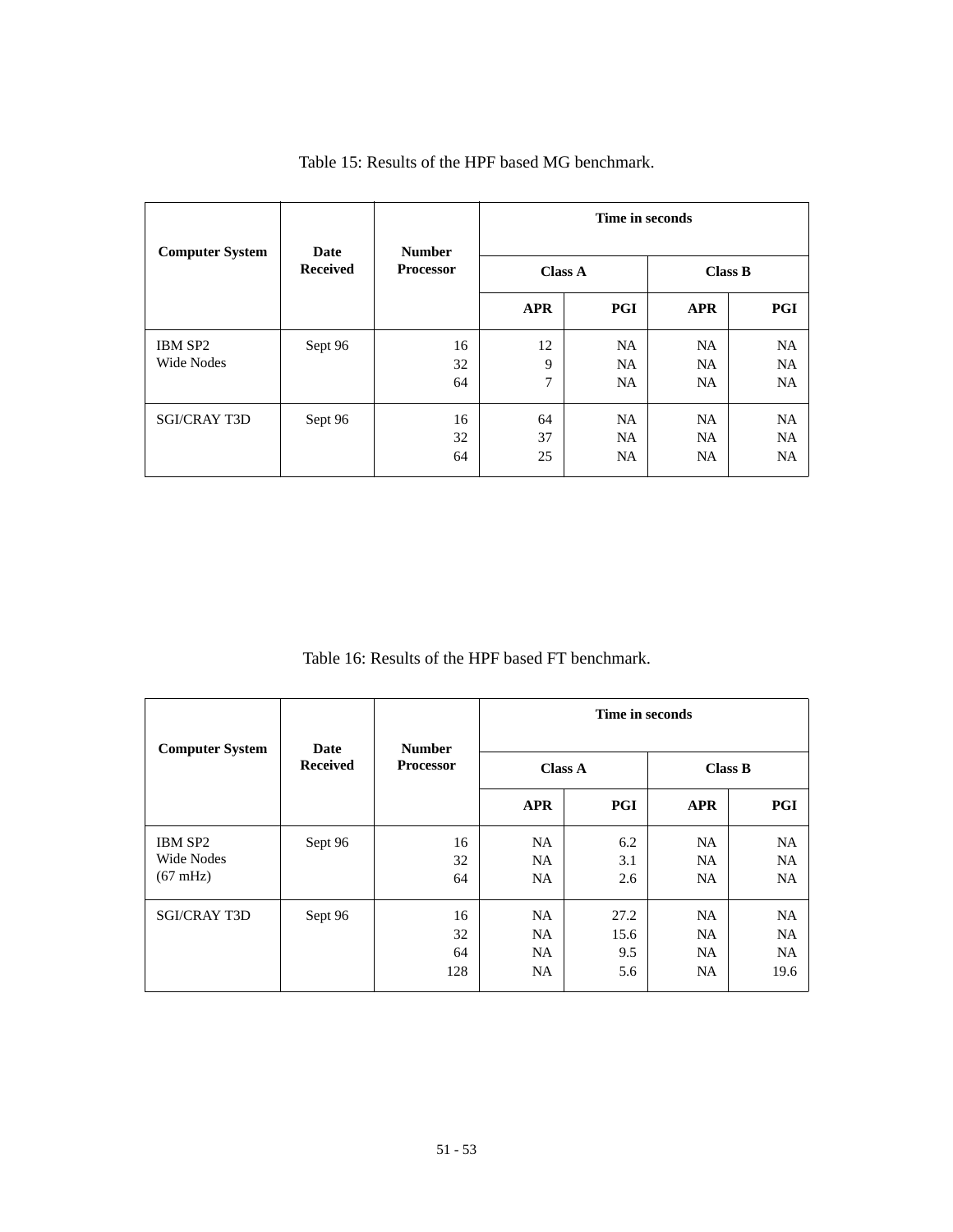| <b>Computer System</b> | <b>Date</b>     | <b>Number</b>  | Time in seconds |                |           |                                                                                                                                                                                 |  |  |  |
|------------------------|-----------------|----------------|-----------------|----------------|-----------|---------------------------------------------------------------------------------------------------------------------------------------------------------------------------------|--|--|--|
|                        | <b>Received</b> | Processor      |                 | <b>Class A</b> |           | <b>Class B</b><br>PGI<br><b>APR</b><br>NA<br>NA<br><b>NA</b><br>NA<br><b>NA</b><br><b>NA</b><br>NA<br>NA.<br>NA<br>NA<br><b>NA</b><br>NA.<br><b>NA</b><br>NA<br>NA<br><b>NA</b> |  |  |  |
|                        |                 |                | <b>APR</b>      | PGI            |           |                                                                                                                                                                                 |  |  |  |
| HP/Convex              | Oct 96          | $\mathbf{1}$   | NA              | 3826           |           |                                                                                                                                                                                 |  |  |  |
| Exemplar SPP200        |                 | $\overline{2}$ | <b>NA</b>       | 1908           |           |                                                                                                                                                                                 |  |  |  |
|                        |                 | $\overline{4}$ | NA              | 966            |           |                                                                                                                                                                                 |  |  |  |
|                        |                 | 8              | NA.             | 504            |           |                                                                                                                                                                                 |  |  |  |
|                        |                 | 16             | NA.             | 274            |           |                                                                                                                                                                                 |  |  |  |
| IBM SP2                | Sept 96         | 16             | 315             | 237            |           |                                                                                                                                                                                 |  |  |  |
| <b>Wide Nodes</b>      |                 | 32             | 207             | 142            |           |                                                                                                                                                                                 |  |  |  |
| $(67 \text{ MHz})$     |                 | 64             | 130             | 99             |           |                                                                                                                                                                                 |  |  |  |
| <b>SGI/CRAY T3D</b>    | Sept 96         | 8              | NA              | 1618           | <b>NA</b> | NA                                                                                                                                                                              |  |  |  |
|                        |                 | 16             | 803             | 834            | NA.       | 3327                                                                                                                                                                            |  |  |  |
|                        |                 | 32             | 420             | 425            | NA.       | 1950                                                                                                                                                                            |  |  |  |
|                        |                 | 64             | 226             | 228            | NA.       | 1012                                                                                                                                                                            |  |  |  |
|                        |                 |                |                 |                |           |                                                                                                                                                                                 |  |  |  |

### Table 17: Results of the HPF based SP benchmark.